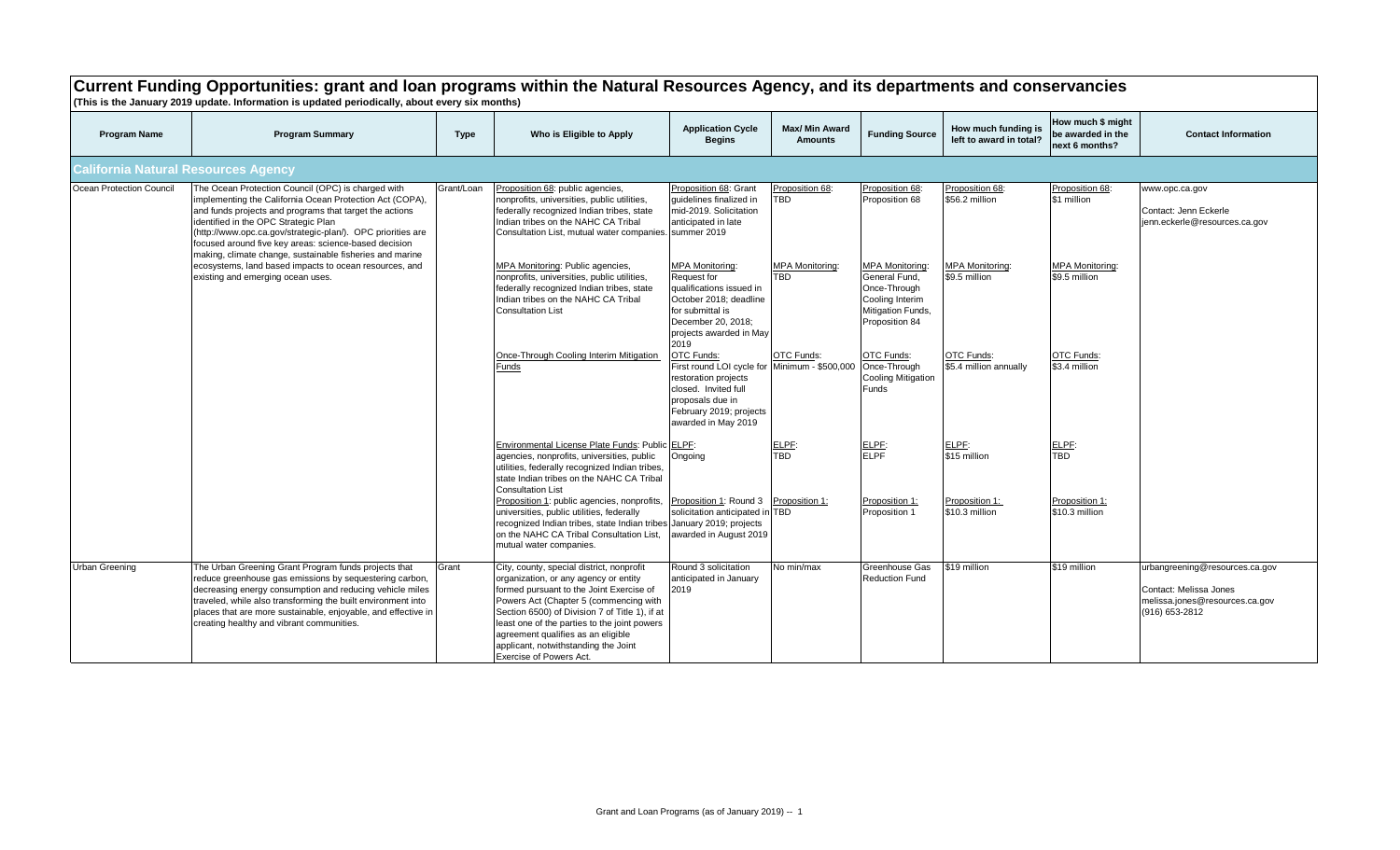| <b>Program Name</b>                              | <b>Program Summary</b>                                                                                                                                                                                                                                                                                                                                                                                                                                                                                                                                                                                                                                                                                                                                                                                                                                                                                                                                                                                                                                                                            | <b>Type</b> | Who is Eligible to Apply                                                                                                                                                                                                                                                                                                                                                                                                                                                                            | <b>Application Cycle</b><br><b>Begins</b>                                 | Max/ Min Award<br><b>Amounts</b>                                                                        | <b>Funding Source</b>                                   | How much funding is<br>left to award in total? | How much \$ might<br>be awarded in the<br>next 6 months? | <b>Contact Information</b>                                                                                                                |
|--------------------------------------------------|---------------------------------------------------------------------------------------------------------------------------------------------------------------------------------------------------------------------------------------------------------------------------------------------------------------------------------------------------------------------------------------------------------------------------------------------------------------------------------------------------------------------------------------------------------------------------------------------------------------------------------------------------------------------------------------------------------------------------------------------------------------------------------------------------------------------------------------------------------------------------------------------------------------------------------------------------------------------------------------------------------------------------------------------------------------------------------------------------|-------------|-----------------------------------------------------------------------------------------------------------------------------------------------------------------------------------------------------------------------------------------------------------------------------------------------------------------------------------------------------------------------------------------------------------------------------------------------------------------------------------------------------|---------------------------------------------------------------------------|---------------------------------------------------------------------------------------------------------|---------------------------------------------------------|------------------------------------------------|----------------------------------------------------------|-------------------------------------------------------------------------------------------------------------------------------------------|
| <b>Environmental Enhancement</b><br>& Mitigation | Funding for projects that contribute to mitigation of the<br>environmental effects of transportation facilities as follows:<br>1) urban forestry projects designed to offset vehicular<br>emissions of carbon dioxide; 2) resource lands projects that<br>provide for the acquisition or enhancement of resource<br>lands to mitigate the loss of, or the detriment to, resource<br>lands lying within or near the right-of-way acquired for<br>transportation improvements; and 3) mitigation projects<br>beyond the scope of the lead Agency responsible for<br>assessing the environmental impact of the proposed<br>transportation improvement.                                                                                                                                                                                                                                                                                                                                                                                                                                               | Grant       | Any state, local, federal, or 501c(3) non-<br>profit entity. The agency or entity is not<br>required to be a transportation or highway 2019.<br>related organization, but must be able to<br>demonstrate adequate charter or enabling<br>authority to carry out the type of project<br>proposed. Two or more entities may<br>participate in a project with one designated<br>as the lead agency.                                                                                                    | 2018 grant cycle closed.<br>Next solicitation in April                    | Maximum: \$1.0<br>million for<br>acquisitions and<br>generally \$500,000<br>for development<br>projects | <b>Transportation fees</b>                              | Annual \$6.7 million<br>appropriation          | \$6.7 million                                            | eemcoordinator@resources.ca.gov<br>Contact: Larelle Burkham-Greydanus<br>larelle.burkham-greydanus@resources.<br>ca.gov<br>(916) 653-2812 |
| Museum Grant Program                             | Funding to support small capital projects in museums,<br>including the acquisition of real property or construction<br>projects at museum facilities or venues. This may change in<br>the next cycle after the public comment period.                                                                                                                                                                                                                                                                                                                                                                                                                                                                                                                                                                                                                                                                                                                                                                                                                                                             | Grant       | Museums located in the State of California Next anticipated<br>if they are either: 1) a public agency<br>(federal, state, city, county, district,<br>association of governments, joint powers,<br>or federally-recognized Indian tribe); or 2)<br>a nonprofit organization that has among its<br>principal charitable purposes the<br>preservation of historic or cultural<br>resources for cultural, scientific, historic,<br>educational, recreational, agricultural, or<br>scenic opportunities. | solicitation in Fall 2020                                                 | TBD                                                                                                     | California<br>Museums (Snoopy)<br><b>License Plates</b> | <b>TBD</b>                                     | \$0                                                      | mgpcoordinator@resources.ca.gov<br>Contact: Diane.Sousa<br>diane.sousa@resources.ca.gov<br>(916) 653-2812                                 |
| <b>River Parkways</b>                            | Funding for projects that involve natural creeks, streams<br>and/or rivers, even if they flow only during the rainy season,<br>or channelized or culverted creeks, streams and/or rivers.<br>Projects must meet at least two of the following five<br>statutory conditions:<br>recreation - provide compatible recreational opportunities,<br>including trails for strolling, hiking, bicycling, and equestrian<br>uses along rivers and streams.<br>habitat - protect, improve, or restore riverine or riparian<br>habitat, including benefits to wildlife habitat and water<br>quality.<br>flood management - maintain or restore the open space<br>character of lands along rivers and streams so that they are<br>compatible with periodic flooding as part of a flood<br>management plan or project.<br>conversion to river parkways - convert existing developed<br>riverfront land into uses consistent with river parkways.<br>conservation and interpretive enhancement - provide<br>facilities to support or interpret river or stream restoration or<br>other conservation activities. | Grant       | Public agencies and qualified California<br>nonprofit organizations.                                                                                                                                                                                                                                                                                                                                                                                                                                | Round 2 solicitation<br>closed.                                           | No min/max                                                                                              | Proposition 68                                          | approx. \$7 million                            | approx. \$7 million                                      | bondsandgrants@resources.ca.gov<br>Contact: Jocelyn Raphael<br>jocelyn.raphael@resources.ca.gov<br>(916) 653-2812                         |
| California Trails and<br>Greenway Investments    | Funding to provide nonmotorized infrastructure development Grant<br>and enhancements that promote new or alternate access to<br>parks, waterways, outdoor recreational pursuits and<br>forested or other natural environments to encourage health-<br>related active transportation and opportunities for<br>Californians to reconnect with nature.                                                                                                                                                                                                                                                                                                                                                                                                                                                                                                                                                                                                                                                                                                                                               |             | Local agencies, state conservancies,<br>federally recognized Native American<br>tribes, nonfederally recognized California<br>Native American tribes listed on the<br>California Tribal Consultation List<br>maintained by the Native American<br>Heritage Commission, joint powers<br>authorities, and nonprofit organizations.                                                                                                                                                                    | Pending final guidelines, TBD<br>solicitation anticipated<br>Summer 2019. |                                                                                                         | Proposition 68                                          | \$27.7 million                                 | \$0                                                      | bondsandgrants@resources.ca.gov<br>Contact: Polly Escovedo<br>polly.escovedo@resources.ca.gov<br>(916) 653-2812                           |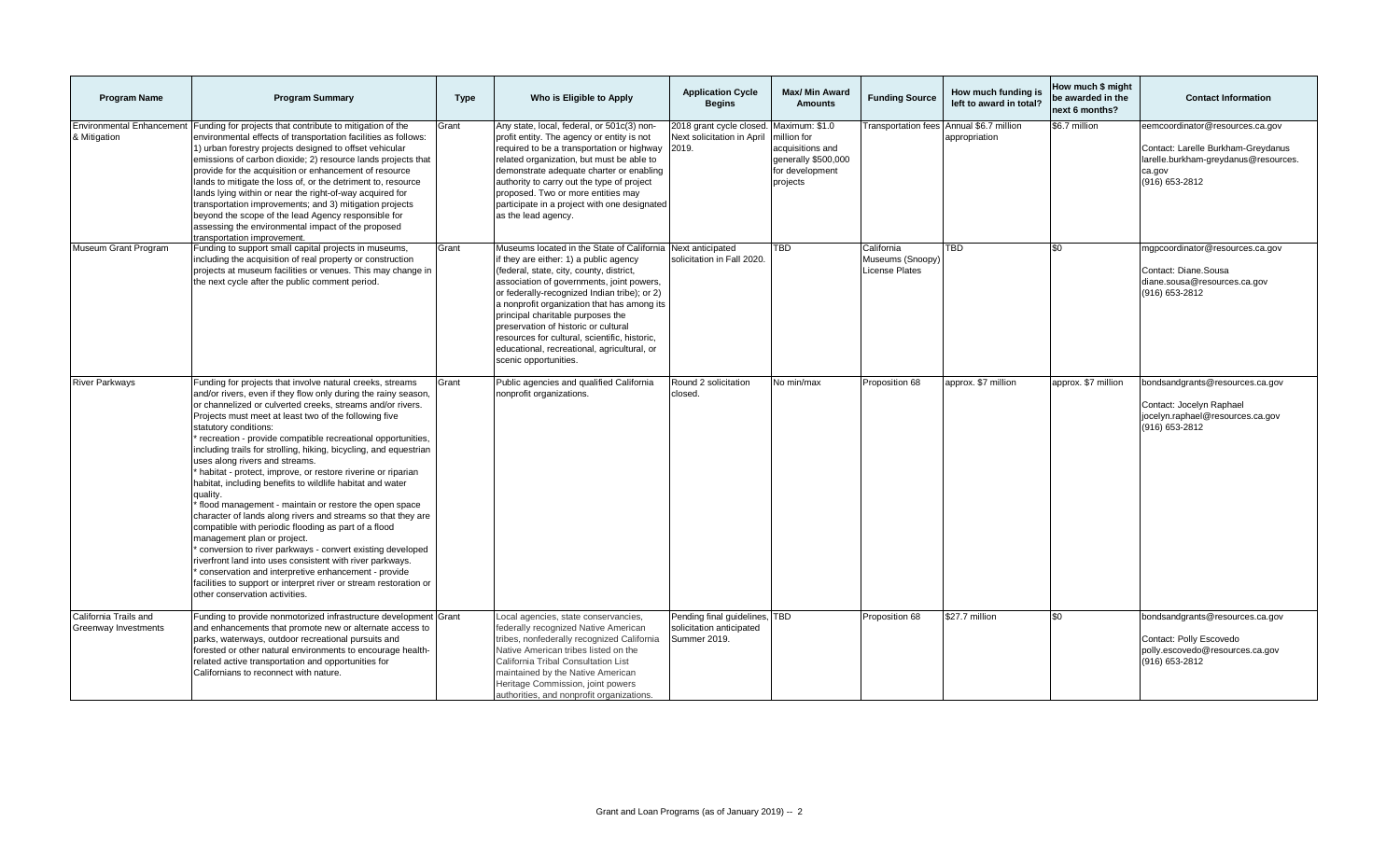| <b>Program Name</b>                                                                                                 | <b>Program Summary</b>                                                                                                                                                                                                                                                                                                                                                                                                                                                                                                                                             | <b>Type</b> | Who is Eligible to Apply                                                                                                                                                                                                                                                                                                          | <b>Application Cycle</b><br><b>Begins</b>                                                                               | <b>Max/ Min Award</b><br><b>Amounts</b> | <b>Funding Source</b>                   | How much funding is<br>left to award in total?                    | How much \$ might<br>be awarded in the<br>next 6 months?     | <b>Contact Information</b>                                                                                                                                                                                                                                                              |
|---------------------------------------------------------------------------------------------------------------------|--------------------------------------------------------------------------------------------------------------------------------------------------------------------------------------------------------------------------------------------------------------------------------------------------------------------------------------------------------------------------------------------------------------------------------------------------------------------------------------------------------------------------------------------------------------------|-------------|-----------------------------------------------------------------------------------------------------------------------------------------------------------------------------------------------------------------------------------------------------------------------------------------------------------------------------------|-------------------------------------------------------------------------------------------------------------------------|-----------------------------------------|-----------------------------------------|-------------------------------------------------------------------|--------------------------------------------------------------|-----------------------------------------------------------------------------------------------------------------------------------------------------------------------------------------------------------------------------------------------------------------------------------------|
| Cultural, Community, and<br>Natural Resources Program                                                               | Funding for various project types: Resources; Fossil Fuel<br>Powerplant Conversions; Science Centers; Park, Water and<br>Natural Resources; Community, Cultural and Education.                                                                                                                                                                                                                                                                                                                                                                                     | Grant       | Local agencies, nonprofit organizations,<br>nongovernmental land conservation<br>organizations, federally recognized Native<br>American tribes, or nonfederally<br>recognized California Native American<br>tribes listed on the California Tribal<br>Consultation List maintained by the Native<br>American Heritage Commission. | Solicitation in December<br>2018: Awards<br>anticipated December<br>2019.                                               | $\overline{\text{No}}$ min/max          | Proposition 68                          | \$37 million                                                      | \$0                                                          | bondsandgrants@resources.ca.gov<br>(916) 653-2812<br>Contact: Teresa Mallory<br>teresa.mallory@resources.ca.gov                                                                                                                                                                         |
| Urban Green Infrastructure<br>Program                                                                               | Funding for multibenefit green infrastructure investments in<br>or benefiting disadvantaged or severely disadvantaged<br>communities.                                                                                                                                                                                                                                                                                                                                                                                                                              | Grant       | Local agencies, nonprofit organizations,<br>nongovernmental land conservation<br>organizations, federally recognized Native<br>American tribes, or nonfederally<br>recognized California Native American<br>tribes listed on the California Tribal<br>Consultation List maintained by the Native<br>American Heritage Commission. | Pending final guidelines, TBD<br>solicitation anticipated<br><b>Spring 2019.</b>                                        |                                         | Proposition 68                          | \$18.5 million                                                    | \$0                                                          | bondsandgrants@resources.ca.gov<br>(916) 653-2812<br>Contact: Carol Carter<br>carol.carter@resources.ca.gov                                                                                                                                                                             |
| Urban Stormwater and<br>Waterways Improvement<br>Program                                                            | Funding for the purposes of multibenefit projects in<br>urbanized areas to address flooding. Projects shall include<br>but are not limited to stormwater capture and reuse,<br>planning and implementation of low impact development,<br>restoration of urban streams and watersheds, and<br>increasing permeable surfaces to help reduce flooding.                                                                                                                                                                                                                | Grant       | Local agencies, nonprofit organizations,<br>nongovernmental land conservation<br>organizations, federally recognized Native<br>American tribes, or nonfederally<br>recognized California Native American<br>tribes listed on the California Tribal<br>Consultation List maintained by the Native<br>American Heritage Commission. | Anticipate draft<br>guidelines and public<br>hearings mid-2019.                                                         | $\overline{TBD}$                        | Proposition 68                          | \$92.5 million                                                    | \$0                                                          | bondsandgrants@resources.ca.gov<br>(916) 653-2812                                                                                                                                                                                                                                       |
|                                                                                                                     | <b>California Department of Conservation</b>                                                                                                                                                                                                                                                                                                                                                                                                                                                                                                                       |             |                                                                                                                                                                                                                                                                                                                                   |                                                                                                                         |                                         |                                         |                                                                   |                                                              |                                                                                                                                                                                                                                                                                         |
| Sustainable Agriculture<br><b>Lands Conservation Program</b><br>(Sustainable Agricultural<br>Lands Planning Grants) | The Sustainable Agricultural Lands Conservation Program<br>(SALC) supports the state's greenhouse gas (GHG)<br>emission goals by making strategic investments to protect<br>agricultural lands.<br>Sustainable Agricultural Lands Conservation Planning<br>Grants - Short term grants to counties, cities, and partners,<br>to inventory and evaluate which agricultural lands are most<br>highly productive and critically threatened and develop<br>locally appropriate strategies, programs and actions that<br>ensure the long term protection of those lands. | Grant       | Counties, cities, Local Agency Formation<br>Commissions, and special districts as the<br>lead applicant(s) in collaboration with other<br>partners.                                                                                                                                                                               | Annually. Applications<br>due Sept 1 2019                                                                               | Jp to \$250,000 each                    | Greenhouse Gas<br><b>Reduction Fund</b> | Funding varies each year<br>depending on GGRF<br>auction proceeds | Anticipate awarding<br>approximately \$1<br>million in 2019  | California Department of Conservation<br>Division of Land Resource Protection<br>(916) 324-0868<br>http://www.conservation.ca.gov/dlrp/SALC<br>P/Pages/Index.aspx<br>Contact: Virginia Jameson<br><b>Strategic Growth Council</b><br>(916) 322-2318<br>http://sgc.ca.gov/programs/salc/ |
| Sustainable Agriculture Land<br><b>Conservation Program</b><br>(Agricultural Conservation<br>Easements)             | The Sustainable Agricultural Lands Conservation Program<br>(SALC) supports the state's greenhouse gas (GHG)<br>emission goals by making strategic investments to protect<br>agricultural lands.<br>Agricultural Conservation Easements-Provide funding to<br>leverage the protection of strategically located, highly<br>productive, and critically threatened agricultural land, via the<br>purchase of permanent agricultural conservation<br>easements.                                                                                                         | Grant       | Local governments and private nonprofit<br>(501(c)3) organizations which have among<br>their defined purposes the conservation of<br>agricultural lands.                                                                                                                                                                          | Annually. Applications<br>due Sept 1 2019;<br>mandatory pre-<br>proposals due April 19,<br>2017 for easement<br>arants. | None                                    | Greenhouse Gas<br><b>Reduction Fund</b> | Funding varies each year<br>depending on GGRF<br>auction proceeds | Anticipate awarding<br>approximately \$45<br>million in 2019 | California Department of Conservation<br>Division of Land Resource Protection<br>(916) 324-0868<br>http://www.conservation.ca.gov/dlrp/SALC<br>P/Pages/Index.aspx<br>Contact: Virginia Jameson<br><b>Strategic Growth Council</b><br>(916) 322-2318<br>http://sgc.ca.gov/programs/salc/ |
| California Farmland<br>Conservancy Program                                                                          | The California Farmland Conservancy Program (CFCP)<br>seeks to encourage the long-term, private stewardship of<br>agricultural lands through the voluntary use of agricultural<br>conservation easements. The CFCP provides grant funding<br>for easement and planning projects that support agricultural<br>land conservation statewide.                                                                                                                                                                                                                          | Grant       | City, county, nonprofit organization,<br>resource conservation district, or a<br>regional park or open-space district or<br>regional or open-space authority that has<br>the conservation of farmland among its<br>stated purposes or as express in the<br>entity's locally adopted policies.                                     | Anticipate solicitation in \$1.322.000<br>spring 2019                                                                   |                                         | Props 40, 84                            | \$1.322.000                                                       | \$1.322,000                                                  | California Department of Conservation<br>Division of Land Resource Protection<br>(916) 324-0868<br>https://www.conservation.ca.gov/dlrp/grant-<br>programs/cfcp<br>Contact: Virginia Jameson                                                                                            |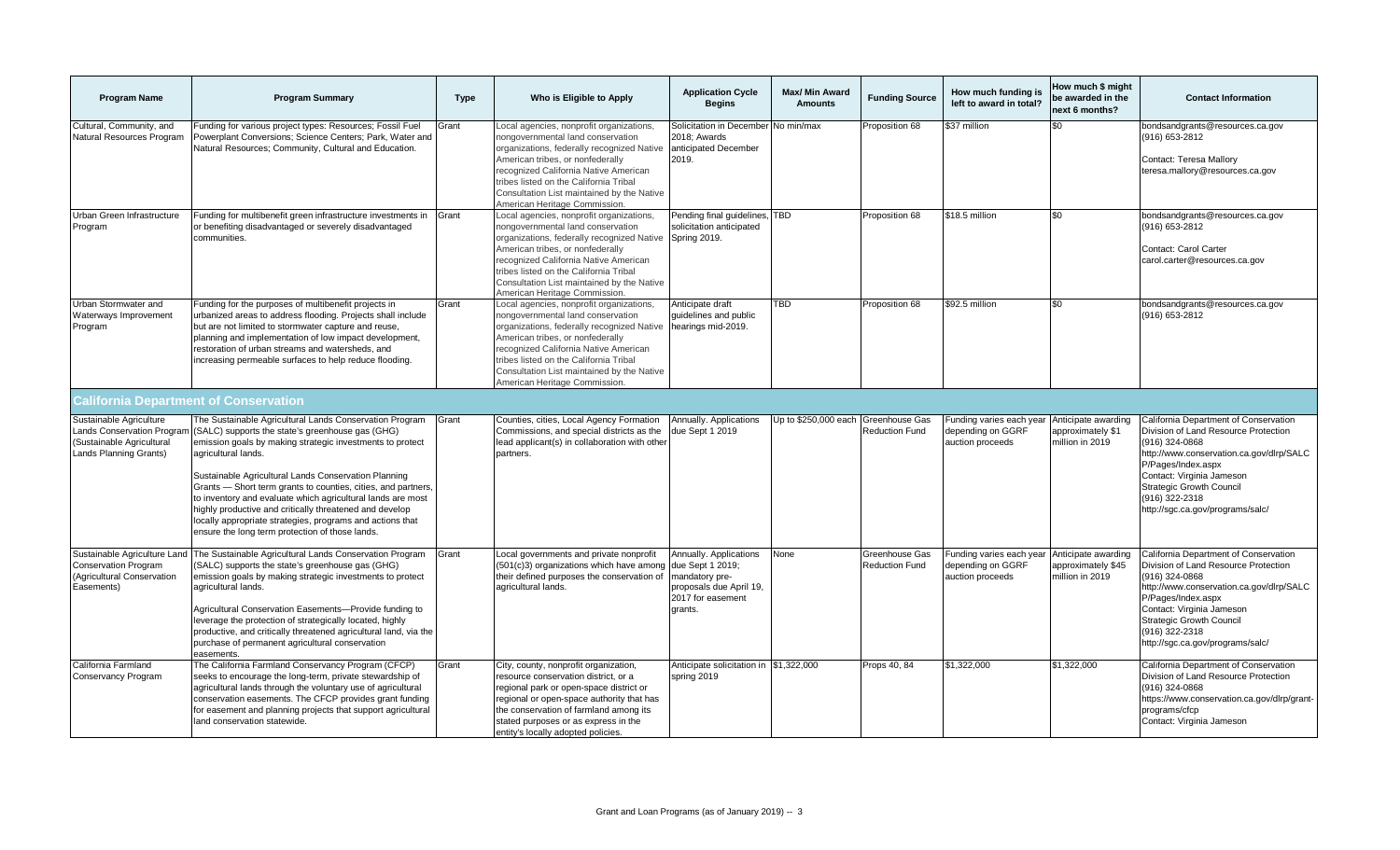| <b>Program Name</b>                                                              | <b>Program Summary</b>                                                                                                                                                                                                                                                                                                                                                                                                                                                                                                                                                                                                                                                     | <b>Type</b> | Who is Eligible to Apply                                                                                                                                                                                                                                                                                                                                                                                                                                                                                                                                                                                                                                                                                                                                 | <b>Application Cycle</b><br><b>Begins</b>                                                                                                                                                                                                                      | <b>Max/ Min Award</b><br><b>Amounts</b>                                                                                                                                                                                    | <b>Funding Source</b>                                                                                    | How much funding is<br>left to award in total?         | How much \$ might<br>be awarded in the<br>next 6 months? | <b>Contact Information</b>                                                                                                                                                                                                                                                                                                                |
|----------------------------------------------------------------------------------|----------------------------------------------------------------------------------------------------------------------------------------------------------------------------------------------------------------------------------------------------------------------------------------------------------------------------------------------------------------------------------------------------------------------------------------------------------------------------------------------------------------------------------------------------------------------------------------------------------------------------------------------------------------------------|-------------|----------------------------------------------------------------------------------------------------------------------------------------------------------------------------------------------------------------------------------------------------------------------------------------------------------------------------------------------------------------------------------------------------------------------------------------------------------------------------------------------------------------------------------------------------------------------------------------------------------------------------------------------------------------------------------------------------------------------------------------------------------|----------------------------------------------------------------------------------------------------------------------------------------------------------------------------------------------------------------------------------------------------------------|----------------------------------------------------------------------------------------------------------------------------------------------------------------------------------------------------------------------------|----------------------------------------------------------------------------------------------------------|--------------------------------------------------------|----------------------------------------------------------|-------------------------------------------------------------------------------------------------------------------------------------------------------------------------------------------------------------------------------------------------------------------------------------------------------------------------------------------|
| <b>Agricultural Land Mitigation</b><br>Program                                   | ALMP provides grant funding to purchase agricultural<br>conservation easements to offset farmland loss associated<br>with the California High-Speed Rail alignment in Fresno,<br>Kern, Kings, Madera, Merced, Santa Clara, and Tulare<br>Counties. The program seeks to protect land comparable to<br>that taken out of production for the High-Speed Rail system.                                                                                                                                                                                                                                                                                                         | Grant       | Agricultural land trusts or land trusts with<br>an agricultural conservation focus.                                                                                                                                                                                                                                                                                                                                                                                                                                                                                                                                                                                                                                                                      | Anticipate solicitation in<br>fall 2018                                                                                                                                                                                                                        | \$19.410.474.91                                                                                                                                                                                                            | High Speed Rail<br>Authority                                                                             | \$19,410,474.91                                        | Anticipate availability<br>of \$15,000,000               | California Department of Conservation<br>Division of Land Resource Protection<br>(916) 324-0868<br>https://www.conservation.ca.gov/dlrp/grant-<br>programs/mitigation/Pages/AgLandMitigati<br>onHSR4.aspx<br>Contact: Virginia Jameson                                                                                                    |
| <b>Transformative Climate</b><br>Communities Program -<br><b>Planning Grants</b> | The TCC is a California Climate Investment (CCI) program<br>administered by the Strategic Growth Council (SGC) in<br>partnership with the Department of Conservation (DOC) and<br>other partnering State agencies. TCC empowers<br>communities most impacted by pollution to choose their own<br>goals, strategies, and projects to reduce greenhouse gas<br>emissions and local air pollution in pursuit of data-driven<br>milestones and measurable outcomes. The Program funds<br>development and infrastructure projects at the neighborhood<br>level to achieve major environmental, health, and economic<br>benefits in California's most disadvantaged communities. | Grant       | Stakeholders must form a Collaborative<br>Stakeholder Structure. May include:<br>community-based organizations, local<br>governments, nonprofit organizations,<br>philanthropic organizations and<br>foundations, faith-based organizations,<br>coalitions or associations of nonprofits,<br>community development finance<br>institutions, community development<br>corporations, joint powers authorities, tribal<br>governments.                                                                                                                                                                                                                                                                                                                      | Anticipate solicitation in TBD<br>fall 2019                                                                                                                                                                                                                    |                                                                                                                                                                                                                            | Prop 84                                                                                                  | TBD                                                    | <b>TBD</b>                                               | California Department of Conservation<br>Division of Land Resource Protection<br>(916) 324-0868<br>https://www.conservation.ca.gov/dlrp/grant-<br>programs/Pages/Transformative-Climate-<br>Communities-Program.aspx<br>Contact: Virginia Jameson<br><b>Strategic Growth Council</b><br>(916) 322-2318<br>http://sgc.ca.gov/programs/tcc/ |
| <b>Watershed Coordinator</b><br>Grants                                           | The principal goal of the Watershed Coordinator Program is Grant<br>to improve watershed health by providing support for local,<br>collaborative watershed improvement efforts. The Forest<br>Health Watershed Coordinator Grant Program aims to<br>restore health and resilience to forests at the watershed<br>scale for multiple benefits, including water quality                                                                                                                                                                                                                                                                                                      |             | Eligible applicants are local entities as<br>follows: (1) special districts; (2) nonprofit<br>groups (tax exempt $501(c)(3)$ ; (3) local<br>governments; and (4) tribal governments,<br>located within one of the two watershed<br>coordinator zones. The program is not<br>open to federal or state agencies. The<br>applicant's proposal must be located within<br>one of the watershed coordinator zones<br>and must demonstrate collaboration with<br>relevant federal, state, and local agencies,<br>as well as other stakeholder groups (e.g.,<br>California Native American tribes, non-<br>governmental organizations, and<br>community members). However, the<br>proposal must designate a single, eligible<br>entity as the primary applicant. | Applications due<br>February 15, 2019;<br>awards anticipated<br>March 1, 2019                                                                                                                                                                                  | \$1.89 million; Eight<br>(8) grants of up to<br>\$235,000 each                                                                                                                                                             | California<br>Environmental<br>License Plate Fund each                                                   | \$1.89 million; Eight (8)<br>grants of up to \$235,000 | Anticipate awarding<br>\$1.89m                           | California Department of Conservation<br>Division of Land Resource Protection<br>(916) 323-4943<br>https://www.conservation.ca.gov/dlrp/grant-<br>programs/watershed<br>Contact: Bruce Gwynne                                                                                                                                             |
| <b>California Energy Commission</b>                                              |                                                                                                                                                                                                                                                                                                                                                                                                                                                                                                                                                                                                                                                                            |             |                                                                                                                                                                                                                                                                                                                                                                                                                                                                                                                                                                                                                                                                                                                                                          |                                                                                                                                                                                                                                                                |                                                                                                                                                                                                                            |                                                                                                          |                                                        |                                                          |                                                                                                                                                                                                                                                                                                                                           |
| <b>Geothermal Resources</b><br><b>Development Account</b><br>(GRDA)              | The funds from this account come from revenues paid by<br>geothermal developers for leases on federal land in<br>California. Practically all aspects of geothermal research,<br>resource development, demonstration, commercialization,<br>planning, environmental enhancement and impact mitigation<br>are eligible for funding.                                                                                                                                                                                                                                                                                                                                          | Grant       | Private entities, including individuals and<br>private for-profit organizations; local<br>jurisdictions including cities, counties,<br>school districts and special districts,<br>regional planning agencies, and public<br>utility districts; EXCEPTION: any public<br>utility that generates more than 50MW of<br>electricity for sale is not eligible to apply.                                                                                                                                                                                                                                                                                                                                                                                       | Solicitations are<br>generally offered every<br>2 to 3 years. The next<br>full solicitation is<br>anticipated in late 2018.<br>The most recent<br>solicitation was offered<br>in October 2016, with a<br>Notice of Proposed<br>Awards issued in March<br>2017. | There is no<br>naximum or<br>minimum award level et seq. created the<br>established. Awards<br>vary according to the<br>application requests<br>and the amount of<br>funds available<br>during a specific<br>solicitation. | <b>Public Resources</b><br>Code section 3800<br>Geothermal<br>Resources<br>Development<br>Account (GRDA) | \$2.28 million                                         | \$0                                                      | www.energy.ca.gov/contracts/geothermal.h<br>tml<br>Contact: Elisabeth de Jong<br>elisabeth.dejong@energy.ca.gov<br>916-654-4878                                                                                                                                                                                                           |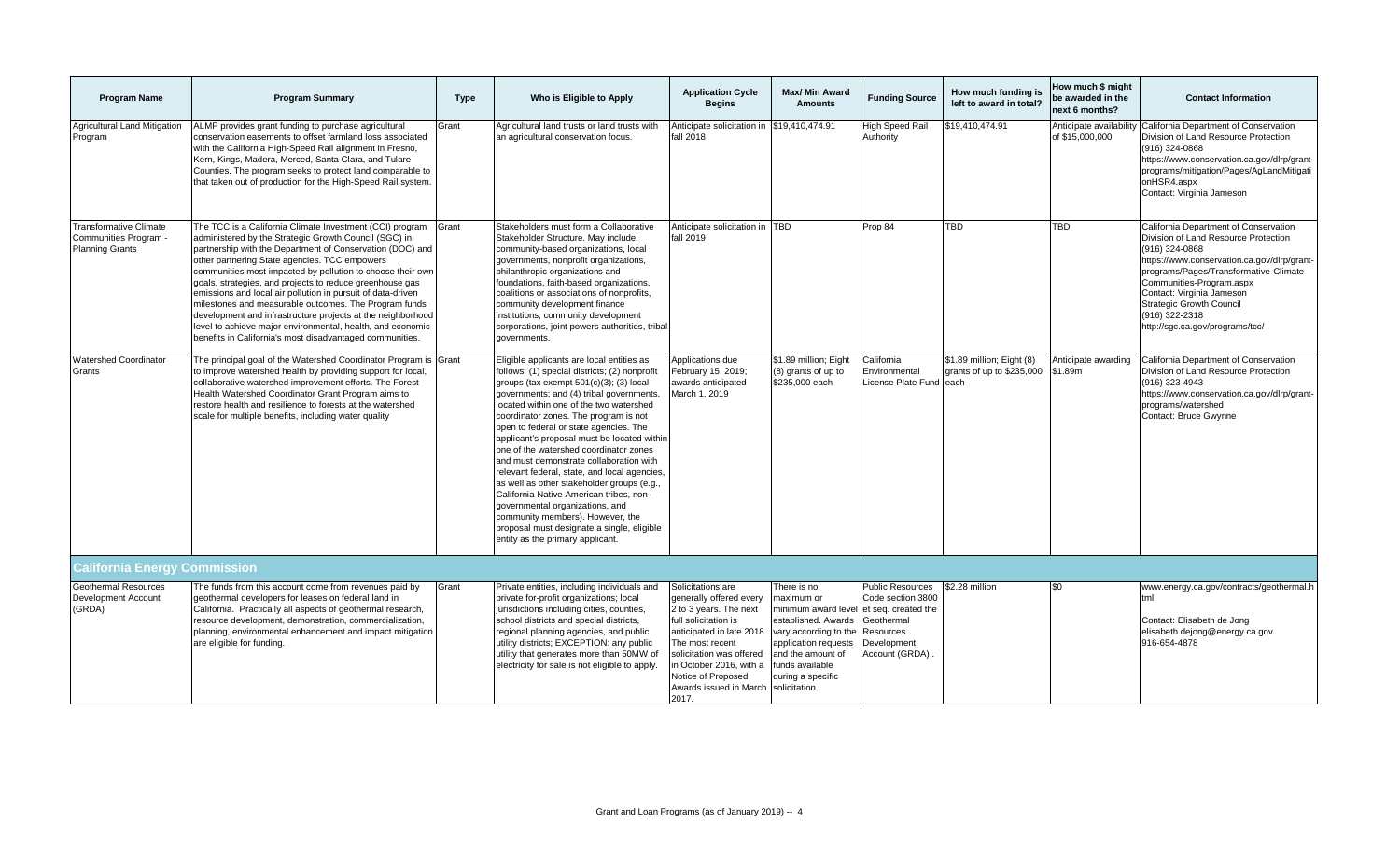| <b>Program Name</b>                                                                                   | <b>Program Summary</b>                                                                                                                                                                                                                                                                                                                                                                                                                                                                                                                                                                                                                                                                              | <b>Type</b> | Who is Eligible to Apply                                                                                                                                | <b>Application Cycle</b><br><b>Begins</b>                                                                                                                                                                                                                                 | <b>Max/ Min Award</b><br><b>Amounts</b>                                                                                            | <b>Funding Source</b>                                                                                                                                                                                                       | How much funding is<br>left to award in total?            | How much \$ might<br>be awarded in the<br>next 6 months? | <b>Contact Information</b>                                                                                                                  |
|-------------------------------------------------------------------------------------------------------|-----------------------------------------------------------------------------------------------------------------------------------------------------------------------------------------------------------------------------------------------------------------------------------------------------------------------------------------------------------------------------------------------------------------------------------------------------------------------------------------------------------------------------------------------------------------------------------------------------------------------------------------------------------------------------------------------------|-------------|---------------------------------------------------------------------------------------------------------------------------------------------------------|---------------------------------------------------------------------------------------------------------------------------------------------------------------------------------------------------------------------------------------------------------------------------|------------------------------------------------------------------------------------------------------------------------------------|-----------------------------------------------------------------------------------------------------------------------------------------------------------------------------------------------------------------------------|-----------------------------------------------------------|----------------------------------------------------------|---------------------------------------------------------------------------------------------------------------------------------------------|
| <b>Electric Program Investment</b><br>Charge (EPIC)                                                   | The Energy Commission is one of four administrators of<br>energy innovation funded by the Electric Program<br>Investment Charge. The other administrators are the state's<br>three largest investor-owned utilities: Pacific Gas and<br>Electric Company, San Diego Gas & Electric Company, and<br>Southern California Edison Company. The Electric Program<br>Investment Charge was created to fund public interest<br>investments in clean energy technologies and approaches<br>for the benefit of electricity ratepayers of California's three<br>largest electric investor-owned utilities.                                                                                                    | Grant       | Private and public entities, educational<br>facilities, research organizations, national<br>laboratories.                                               | A solicitation schedule<br>has been posted on the<br><b>Energy Commission</b><br>Research page, and<br>solicitations are<br>continuously released<br>throughout the year.                                                                                                 | unding will vary, but The California<br>project funding levels<br>are expected to<br>ange between<br>\$250,000 and \$5<br>nillion. | <b>Public Utilities</b><br>Commission<br>established the<br>purposes and<br>governance for the<br>Electric Program<br><b>Investment Charge</b><br>in Decision 12-05-<br>037 for Rulemaking<br>11-10-003 on May<br>24, 2012. | Approximately \$133.2<br>million per year                 | Approximately \$78<br>million from Jan-June<br>2019.     | http://www.energy.ca.gov/research/epic/<br>Contact: Linda Spiegel<br>Linda.Spiegel@energy.ca.gov<br>916-327-1472                            |
| Low Carbon Fuel Research<br>and Development Program                                                   | Budget Act of 2016, authorized the Energy Commission to<br>implement a Low Carbon Fuel Research and Development<br>Program to support the advancement of low-carbon drop-in<br>fuels production derived from California's biomass feedstock<br>that can be produced to be fully compatible with existing<br>infrastructure and vehicle technologies. The program<br>initiated competitive awards to support RD&D projects<br>focused in key areas that assists the State in meeting its<br>petroleum reduction goals.                                                                                                                                                                               | Grant       | Public entities, educational facilities,<br>private entities, research organizations,<br>national laboratories.                                         | Applications for the<br>traditional grant funding<br>opportunity were<br>accepted in early 2017.<br>Application cycle started<br>August 2016 and ended<br>October 2017.<br>This is a one-time<br>funding authority, and<br>future opportunities are<br>TBD.               | Project funding levels General Fund from<br>range from \$600,000 Budget Act of 2016<br>to \$5,700,000                              |                                                                                                                                                                                                                             | None. All funding was<br>awarded by February<br>2018.     | None. All funding<br>was awarded by<br>February 2018.    | nttp://www.energy.ca.gov/contracts/other_r<br>esearch.html<br>Contact: Aleecia Gutierrez<br>Aleecia.Gutierrez@energy.ca.gov<br>916-327-1409 |
| <b>Greenhouse Gas Reduction</b><br>Fund (GGRF) Food<br><b>Production Investment</b><br>Program (FPIP) | The program focuses on accelerating the adoption of<br>advanced energy efficiency and renewable energy<br>technologies at California food processing plants,<br>demonstrate their reliability and effectiveness and help<br>California food processors achieve a low-carbon future. The<br>grants provide partial funding for: Tier I: commercially<br>available, energy efficient equipment that are drop-in<br>replacements or additions to current systems that result in<br>greater GHG emission reductions than standard equipment<br>and Tier II: cutting edge technologies that are emerging and<br>not widely used in California but have been proven<br>elsewhere to reduce GHG emissions. | Grant       | California food processing facilities defined A grant solicitation was<br>by North American Industry Classification<br>System (NAICS) Codes 311 or 3121 | released 6/29/18<br>(http://www.energy.ca.g to \$8,000,000,<br>ov/contracts/other rese<br>arch.html#GFO-18-901). tier.<br>Applications are due<br>August 31, 2018.<br>Additional periodic<br>solicitations could be<br>released in the future<br>pending funds available. | Project funding levels GGRF (CA Climate<br>range from \$100,000 Investments)<br>depending on the                                   |                                                                                                                                                                                                                             | FY 17-18 \$57 million<br>FY 18-19 \$60 million            | Approximately \$57<br>million from Jan-June<br>2019.     | http://www.energy.ca.gov/research/epic/<br>Contact: Linda Spiegel<br>Linda.Spiegel@energy.ca.gov<br>916-327-1472                            |
| <b>Public Interest Energy</b><br>Research (PIER) - Natural<br>Gas Funding                             | The funds are collected from natural gas ratepayers of<br>California Investor Owned Utilities. These funds are<br>administered by the California Energy Commission to<br>provide public interest natural gas research programs. The<br>Energy Commission's PIER program supports energy<br>related research, development and demonstration for<br>research not adequately provided by competitive and<br>regulated markets and that will advance science and<br>technology and will help meet California's energy policy<br>goals.                                                                                                                                                                  | Grant       | Private and public entities, educational<br>facilities, research organizations, national<br>laboratories.                                               | A solicitation schedule<br>has been posted on the<br><b>Energy Commission</b><br>Research page, and<br>solicitations are<br>continuously released<br>throughout the year.                                                                                                 | Varies depending on SB 1250 (Perata)<br>solicitation. Recent<br>solicitations have<br>accepted awards up<br>to \$2 million.        | Chapter 512,<br>Statutes of 2006.<br>Annual funding<br>approved by<br>CPUC, and funds<br>are transferred<br>from CPUC Gas<br>Consumption<br>Surcharge Fund                                                                  | Approximately \$21 million Approximately \$23<br>per year | million from Jan-Jun<br>2019.                            | http://www.energy.ca.gov/research/epic/<br>Contact: Linda Spiegel<br>Linda.Spiegel@energy.ca.gov<br>916-327-1472                            |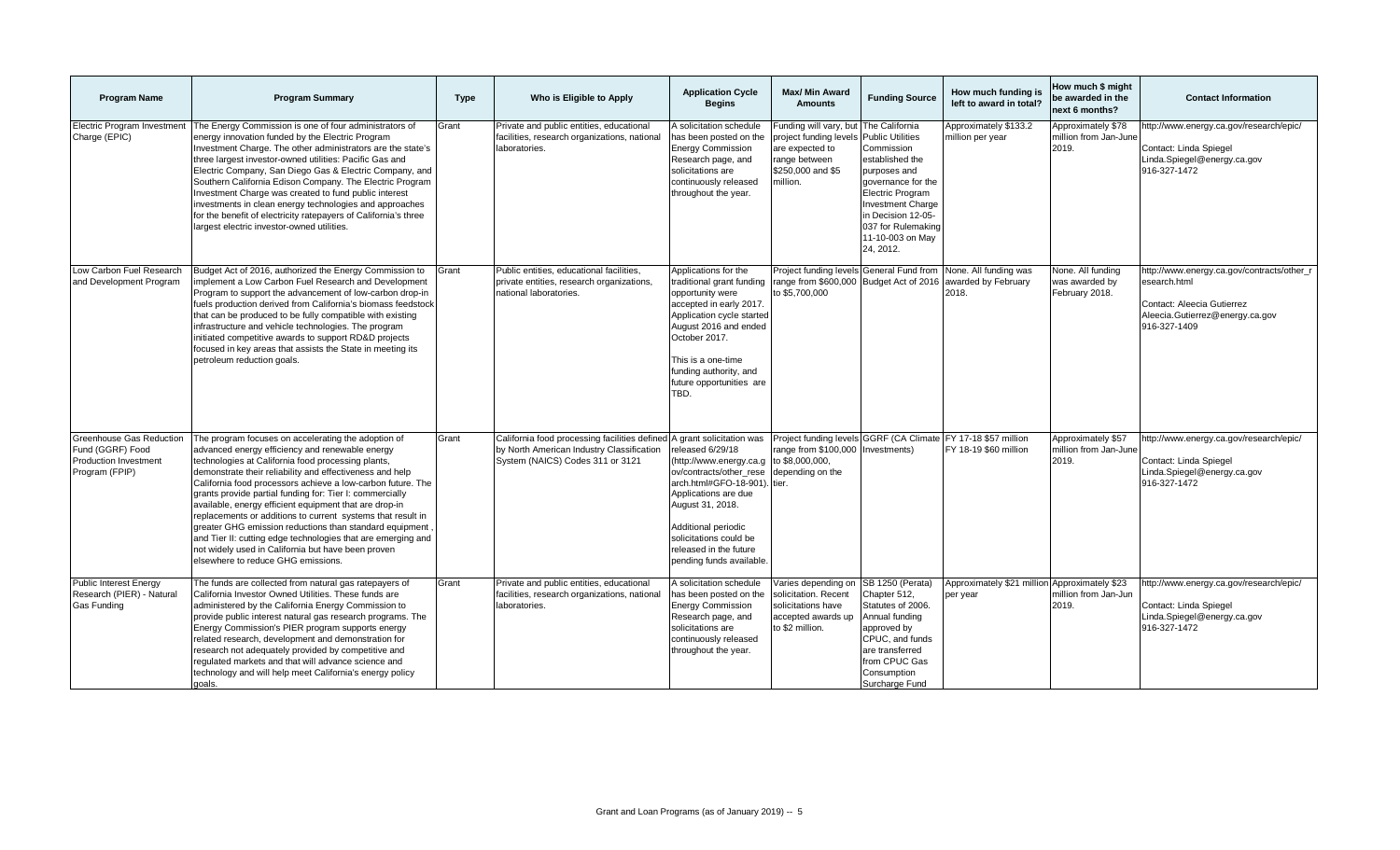| <b>Program Name</b>                                                                                        | <b>Program Summary</b>                                                                                                                                                                                                                                                                                                                                                                                                                                                                                                                                                                                                                                        | <b>Type</b> | Who is Eligible to Apply                                                                                                                                                                                                                                                            | <b>Application Cycle</b><br><b>Begins</b>                 | Max/ Min Award<br><b>Amounts</b>                                                                     | <b>Funding Source</b>                                                                                         | How much funding is<br>left to award in total?                                                                                                                      | How much \$ might<br>be awarded in the<br>next 6 months?                                                                                                                                                                                  | <b>Contact Information</b>                                                                                                                        |
|------------------------------------------------------------------------------------------------------------|---------------------------------------------------------------------------------------------------------------------------------------------------------------------------------------------------------------------------------------------------------------------------------------------------------------------------------------------------------------------------------------------------------------------------------------------------------------------------------------------------------------------------------------------------------------------------------------------------------------------------------------------------------------|-------------|-------------------------------------------------------------------------------------------------------------------------------------------------------------------------------------------------------------------------------------------------------------------------------------|-----------------------------------------------------------|------------------------------------------------------------------------------------------------------|---------------------------------------------------------------------------------------------------------------|---------------------------------------------------------------------------------------------------------------------------------------------------------------------|-------------------------------------------------------------------------------------------------------------------------------------------------------------------------------------------------------------------------------------------|---------------------------------------------------------------------------------------------------------------------------------------------------|
| Alternative and Renewable<br>Fuel and Vehicle Technology<br>Program (ARFVTP)                               | Assembly Bill 118, (Nunez, Chapter 750, Statutes of 2007),<br>amended by Assembly Bill 109 (Nunez, Chapter 313,<br>Statutes of 2008), and Assembly Bill 8 (Perea, Chapter 401<br>Statutes of 2013) created the ARFVT Program which<br>provides approximately \$100 million annually to promote<br>innovative transportation technologies that increase the use<br>of alternative and renewable fuels, advancing California's<br>efforts to curb greenhouse gas emissions, reduce petroleum<br>use, improve air quality, and stimulate sustainable<br>production and use of biofuels in California.                                                            | Grant       | Vehicle and technology entities,<br>businesses, public-private partnerships,<br>fleet owners, consumers, academic<br>institutions, and public agencies                                                                                                                              | Various times through<br>each fiscal year                 | Varies by each<br>solicitation                                                                       | Alternative and<br>Renewable Fuel<br>and Vehicle<br><b>Technology Fund</b>                                    | As of December 2018.<br>approximately \$200<br>million is available.                                                                                                | Approximately \$57<br>million                                                                                                                                                                                                             | http://www.energy.ca.gov/contracts/transpo<br>rtation.html<br>Contact: John P. Butler II<br>John.Butler@energy.ca.gov<br>916-654-4424             |
| Low Carbon Fuel Production<br>and Supply (Greenhouse<br><b>Gas Reduction Funds)</b>                        | California's 2018-19 State Budget Act appropriated \$12.5<br>million in Greenhouse Gas Reduction Funds to the<br>California Energy Commission to fund Low-Carbon Fuel<br>Production and Supply Projects within California.                                                                                                                                                                                                                                                                                                                                                                                                                                    | Grant       | Public and private entities.                                                                                                                                                                                                                                                        | <b>TBD</b>                                                | <b>TBD</b>                                                                                           | Greenhouse Gas<br><b>Reduction Fund</b>                                                                       | \$12.5 million                                                                                                                                                      | None.                                                                                                                                                                                                                                     | http://www.energy.ca.gov/contracts/transpo<br>rtation.html<br>Contact: Joji Castillo<br>joji.castillo@energy.ca.gov<br>916-653-6471               |
| School Bus Replacement<br>Program and Supporting<br>Fueling Infrastructure                                 | Senate Bill 110 (SB 110), Chapter 55, Statutes of 2017<br>allocates up to \$75 million to public school districts and<br>county offices of education (COE) for grants to replace the<br>oldest school buses. The program is emphasizing new<br>electric school buses as the preferred replacement type and<br>compressed natural gas (CNG) school buses if justified.<br>Additional funding is being provided by the Alternative and<br>Renewable Fuel and Vehicle Technology Program to<br>provide supporting fueling infrastructure for electric buses<br>awarded and to provide funding for CNG school buses and<br>supporting CNG fueling infrastructure. | Grant       | Public School Districts, County Offices of<br><b>Education and Joint Power Authorities</b><br>within California                                                                                                                                                                     | Application period was<br>closed on September<br>20, 2018 | TBD. Maximum of 10 Clean Energy Job<br>buses replaced per<br>applicant.                              | <b>Creation Fund</b><br>(Prop 39)                                                                             | \$75 million                                                                                                                                                        | \$75 million                                                                                                                                                                                                                              | http://www.energy.ca.gov/transportation/sc<br>hoolbus/index.html<br>Contact: Elizabeth Shirakh<br>elizabeth.shirakh@energy.ca.gov<br>916-654-4089 |
| <b>Energy Conservation</b><br>Assistance Act (ECAA) Low<br>Interest Loans (1%)                             | Funds are available for low-interest loans for energy<br>efficiency and renewable energy generation projects to local<br>jurisdictions, public care institutions, public hospitals, public<br>colleges (except community college districts), and special<br>districts. This is a continuously appropriated, revolving loan<br>program. Funds are made readily available under the<br>solicitation as they become available through loan<br>repayments and interest earnings or any new funding.                                                                                                                                                               | Loan        | The Energy Commission accepts loan<br>applications on a first-come, first-served<br>basis. Local jurisdictions, special districts,<br>public care institutions, and public<br>hospitals, public colleges are eligible to<br>apply.                                                  | Ongoing                                                   | The maximum loan<br>amount is \$3 million<br>per application.<br>There is no minimum<br>loan amount. | Energy<br>Conservation<br>Assistance Act<br>(ECAA) repayment<br>funds and interest<br>earnings.               | Ongoing ECAA program:<br>Funding availability<br>fluctuates and<br>recommend contacting us<br>to identify current amount fiscal year. Loan<br>of funding available. | Loan repayments of<br>approximately \$3M<br>each in June and<br>December of every<br>repayments for FY<br>17/18 have already<br>have been added to<br>fund. Loan<br>repayments for FY<br>18/19 will be<br>considered in<br>December 2018. | http://www.energy.ca.gov/efficiency/financi<br>na/index.html<br>Contact: Deborah Godfrey<br>deborah.godfrey@energy.ca.gov<br>916-654-4404         |
| <b>Energy Conservation</b><br>Assistance Act - Education<br>Subaccount (ECAA-Ed) No<br>Interest Loans (0%) | Funds are available for no-interest loans for energy<br>efficiency and renewable energy generation projects to<br>school districts, charter schools, county offices of education,<br>and state special schools. This is a continuously<br>appropriated, revolving loan programs and funds are made<br>available through the California Clean Energy Jobs Act<br>(Proposition 39) and loan repayments and interest earnings.                                                                                                                                                                                                                                   | Loan        | The Energy Commission will accept loan<br>applications on a competitive basis<br>beginning FY 2018-19 School districts,<br>charter schools, county offices of<br>education, and state special schools<br>designated to receive Proposition 39<br>award funds are eligible to apply. | Ongoing                                                   | The maximum loan<br>amount is \$3 million<br>per application.<br>There is no minimum<br>loan amount. | Clean Energy Job<br><b>Creation Fund</b><br>(Proposition 39),<br>repayment funds<br>and interest<br>earnings. | Ongoing ECAA program:<br>Funding availability<br>fluctuates and amount<br>available is identified in<br>PON.                                                        | For FY 2018/19, the<br>funding available<br>through the first<br>competitive ECAA-<br>Ed PON is \$36M.                                                                                                                                    | http://www.energy.ca.gov/efficiency/financi<br>ng/index.html<br>Contact: Deborah Godfrey<br>deborah.godfrey@energy.ca.gov<br>916-654-4044         |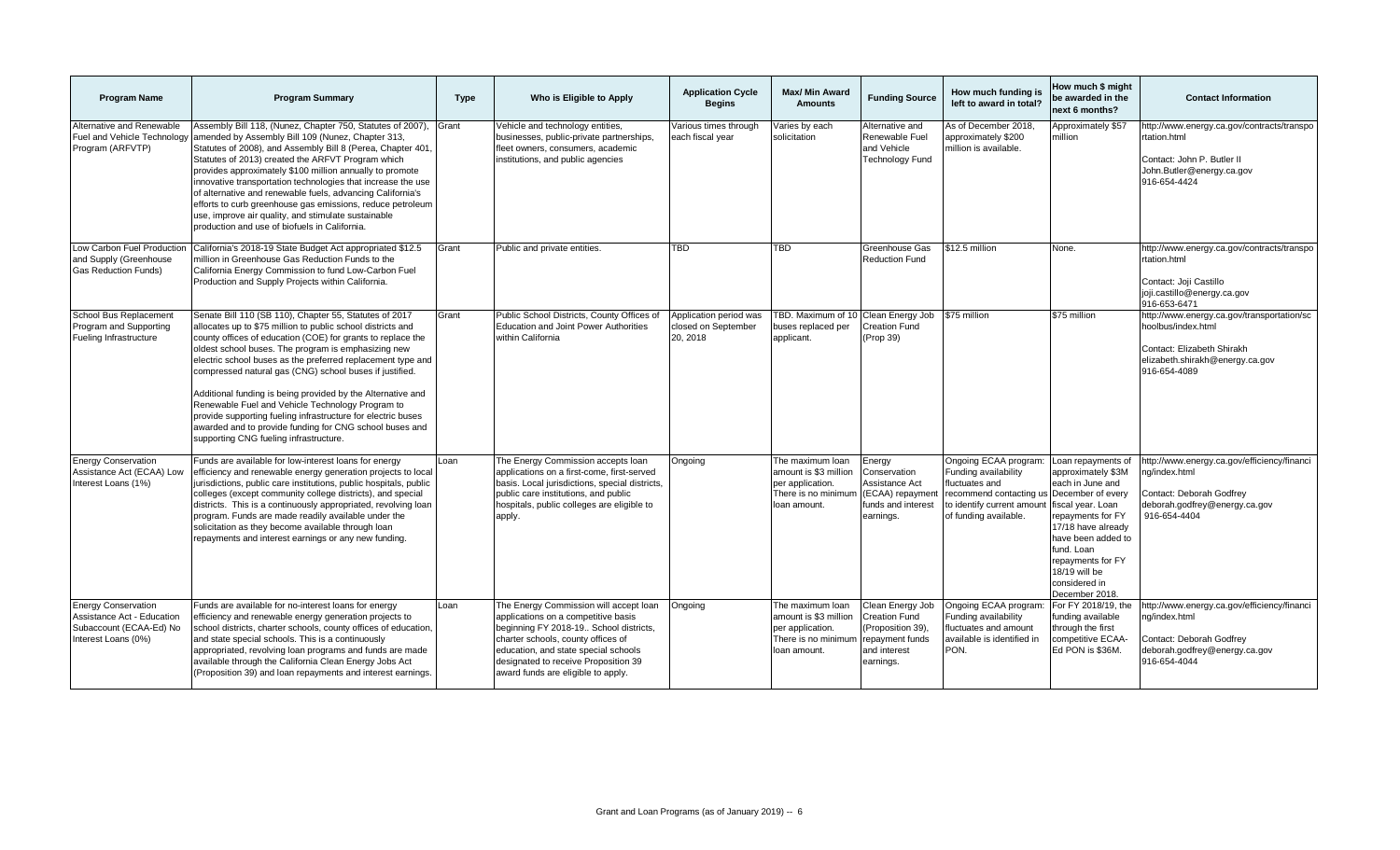| <b>Program Name</b>                                                        | <b>Program Summary</b>                                                                                                                                                                                                                                                                                                                                                                                                                                                                                                                                                                                                                                                                 | <b>Type</b>                                                                                                    | Who is Eligible to Apply                                                                                                                                                                                                                                                                                                                                      | <b>Application Cycle</b><br><b>Begins</b>                                                                                                                                                                                                      | Max/ Min Award<br><b>Amounts</b>                                     | <b>Funding Source</b>                                                                                                                                                                                                         | How much funding is<br>left to award in total?                                                                                                                                                | How much \$ might<br>be awarded in the<br>next 6 months?                                                  | <b>Contact Information</b>                                                                                                                                                                                                                                                                             |
|----------------------------------------------------------------------------|----------------------------------------------------------------------------------------------------------------------------------------------------------------------------------------------------------------------------------------------------------------------------------------------------------------------------------------------------------------------------------------------------------------------------------------------------------------------------------------------------------------------------------------------------------------------------------------------------------------------------------------------------------------------------------------|----------------------------------------------------------------------------------------------------------------|---------------------------------------------------------------------------------------------------------------------------------------------------------------------------------------------------------------------------------------------------------------------------------------------------------------------------------------------------------------|------------------------------------------------------------------------------------------------------------------------------------------------------------------------------------------------------------------------------------------------|----------------------------------------------------------------------|-------------------------------------------------------------------------------------------------------------------------------------------------------------------------------------------------------------------------------|-----------------------------------------------------------------------------------------------------------------------------------------------------------------------------------------------|-----------------------------------------------------------------------------------------------------------|--------------------------------------------------------------------------------------------------------------------------------------------------------------------------------------------------------------------------------------------------------------------------------------------------------|
|                                                                            | <b>California Department of Fire and Forestry Protection</b>                                                                                                                                                                                                                                                                                                                                                                                                                                                                                                                                                                                                                           |                                                                                                                |                                                                                                                                                                                                                                                                                                                                                               |                                                                                                                                                                                                                                                |                                                                      |                                                                                                                                                                                                                               |                                                                                                                                                                                               |                                                                                                           |                                                                                                                                                                                                                                                                                                        |
| Fire Prevention -- California<br><b>Climate Investments</b>                | Through the California Climate Investments (CCI) Fire<br>Prevention Grant Program, CAL FIRE aims to reduce the<br>risk of wildland fires to habitable structures and<br>communities, while maximizing carbon sequestration in<br>healthy wildland habitat and minimizing the uncontrolled<br>release of emissions emitted by wildfires.                                                                                                                                                                                                                                                                                                                                                | Grant                                                                                                          | Local government, fire districts, community 18-19: Opened October   TBD<br>services districts, water districts, and<br>special districts with SRA within their<br>jurisdiction, certified local conservation<br>corps, fire safe councils, or other 501c3<br>nonprofit organizations.                                                                         | 17, 2018. Proposals<br>due December 19, 2018<br>at 3PM PST<br>19-20: Solicitation is<br>expected Summer/Fall<br>2019                                                                                                                           |                                                                      | California Climate<br>Investments (CCI)<br>Greenhouse Gas<br><b>Reduction Funds</b>                                                                                                                                           | 18-19: Up to \$155<br>million, shared with the<br>Forest Health and Forest<br>Legacy grant programs.<br>19-20: TBD                                                                            | 18-19: Up to \$155<br>million, shared with<br>the Forest Health<br>and Forest Legacy<br>grant programs.   | nttp://calfire.ca.gov/fire_prevention/fireprev<br>entiongrants<br>Contact: Scott Witt<br>FPGrants@fire.ca.gov                                                                                                                                                                                          |
| Forest Legacy Program<br>(FLP)                                             | The purpose of the Forest Legacy Program is to protect<br>environmentally important forest land threatened with<br>conversion to non-forest uses. Protection of forest through<br>this program ensures California's forests continue to provide<br>such benefits as sustainable timber production, wildlife<br>habitat, recreation opportunities, watershed protection and<br>open space. Intact forests also contribute significantly to the<br>storage of carbon, and protection helps to avoid conversion<br>to non-forest uses that would result in greenhouse gas<br>emissions.                                                                                                   | Grant                                                                                                          | Landowners of working forest and<br>rangelands, where the property is<br>managed for the production of forest<br>products and traditional forest uses are<br>maintained.                                                                                                                                                                                      | State program: 18-19:<br>October 1, 2018.<br>Proposals due January<br>29, 2019 at 3PM PST<br>19-20: Solicitation is<br>expected Summer/Fall<br>2019<br>Federal program:<br>Applications are due<br>date by 4:00 PM on<br>June 30 of each year. | <b>TBD</b>                                                           | State program:<br>California Climate<br>Investments (CCI)<br>Greenhouse Gas<br><b>Reduction Funds</b><br>Federal program:<br>Land and Water<br><b>Conservation Fund</b>                                                       | 18-19: Up to \$155<br>million, shared with the<br>Forest Health and Fire<br>Prevention grant<br>programs.<br>19-20: TBD<br>Federal program: TBD<br>The federal grant is<br>renewed each year. | 18-19: Up to \$155<br>million, shared with<br>the Forest Health<br>and Fire Prevention<br>grant programs. | nttp://calfire.ca.gov/resource_mgt/resource<br>mgt_forestryassistance_legacy<br>Contact: Stewart McMorrow<br>ForestLegacy@fire.ca.gov<br>Refer to Forest Health Grant Guidelines for<br>more information on State program:<br>http://www.fire.ca.gov/resource_mgt/resour<br>ce mgt foresthealth grants |
| California Forest<br>Improvement Program<br>(CFIP)                         | California Forest Improvement Program (CFIP) program<br>encourages private and public investment in, and improved<br>management of, California forest lands and resources. This<br>focus of CFIP is to ensure adequate high quality timber<br>supplies, related employment and other economic benefits,<br>and the protection, maintenance, and enhancement of a<br>productive and stable forest resource system for the benefit<br>of present and future generations. Cost-shared activities<br>include management planning, site preparation, tree<br>purchase and planting, timber stand improvement, fish and<br>wildlife habitat improvement, and land conservation<br>oractices. | Grant (cost<br>share) with<br>landowners<br>responsible<br>for 10% to<br>25% of the<br>cost of the<br>project. | Private and public ownerships containing<br>20 to 5,000 acres of forest land.                                                                                                                                                                                                                                                                                 | Ongoing                                                                                                                                                                                                                                        | N/A                                                                  | <b>Timber Regulation</b><br>and Forest<br><b>Restoration Fund</b><br>(TRFRF), High<br>Speed Rail<br>Authority (HSR),<br>Federal Funds.<br>California Climate<br>Investments (CCI)<br>Greenhouse Gas<br><b>Reduction Funds</b> | \$1.5 million                                                                                                                                                                                 | \$1.5 million                                                                                             | http://calfire.ca.gov/resource_mgt/resource<br>_mgt_forestryassistance_cfip.php<br>Contact: Dale Meese<br>Dale.Meese@fire.ca.gov                                                                                                                                                                       |
| <b>Urban and Community</b><br>Forestry-- California Climate<br>Investments | The CAL FIRE Urban and Community Forestry Program<br>works to optimize the benefits of trees and related<br>vegetation through multiple-objective projects as specified<br>in the California Urban Forestry Act of 1978.                                                                                                                                                                                                                                                                                                                                                                                                                                                               | Grant                                                                                                          | Census-defined urban areas, cities,<br>counties, districts, 501(c)(3) nonprofits.                                                                                                                                                                                                                                                                             | 18-19: Applications<br>were due November 29,<br>2018<br>19-20: Solicitation is<br>expected Summer/Fall<br>2019                                                                                                                                 | \$150,000-\$1.5<br>million                                           | California Climate<br>Investments (CCI) -<br>Greenhouse Gas<br>Reduction Funds &<br>Prop 68                                                                                                                                   | CCI Program: \$3.5<br>million<br>19-20: TBD<br>Prop 68: \$13,555,000                                                                                                                          | CCI Program: \$3.5<br>million<br>Prop 68:<br>\$13,555,000                                                 | http://calfire.ca.gov/resource_mgt/resource<br>_mgt_urbanforestry_grants<br>Robert Little<br>Robert.Little@fire.ca.gov                                                                                                                                                                                 |
| Forest Health -- California<br><b>Climate Investments</b>                  | Through the Forest Health Grant Program, CAL FIRE funds Grant<br>and implements projects to proactively restore forest health<br>in order to reduce greenhouse gases, to protect upper<br>watersheds where the state's water supply originates, to<br>promote the long-term storage of carbon in forest trees and<br>soils, to minimize the loss of forest carbon from large<br>wildfires, and to further the goals of the California Global<br>Warming Solutions Act of 2006.                                                                                                                                                                                                         |                                                                                                                | Local, state, and federal agencies<br>including federal land management<br>agencies, state land management<br>agencies, Native American tribes, private<br>forest landowners, resource conservation<br>districts, fire safe councils, land trusts,<br>landowner organizations, conservation<br>groups, and non-profit organizations are<br>eligible to apply. | State program: 18-19:<br>October 1, 2018.<br>Proposals due January<br>29, 2019 at 3PM PST<br>19-20: Solicitation is<br>expected Summer/Fall<br>2019                                                                                            | Minimum should be<br>no less than<br>\$250,000, No<br>maximum award. | California Climate<br>Investments (CCI)<br>Greenhouse Gas<br><b>Reduction Funds</b>                                                                                                                                           | 18-19: Up to \$155<br>million, shared with the<br>Fire Prevention and<br>Forest Legacy grant<br>programs.<br>19-20: TBD                                                                       | 18-19: Up to \$155<br>million, shared with<br>the Fire Prevention<br>and Forest Legacy<br>grant programs. | http://www.fire.ca.gov/resource_mgt/resour<br>ce_mgt_foresthealth_grants<br>Kristen Merrill<br>ForestHealth@fire.ca.gov                                                                                                                                                                                |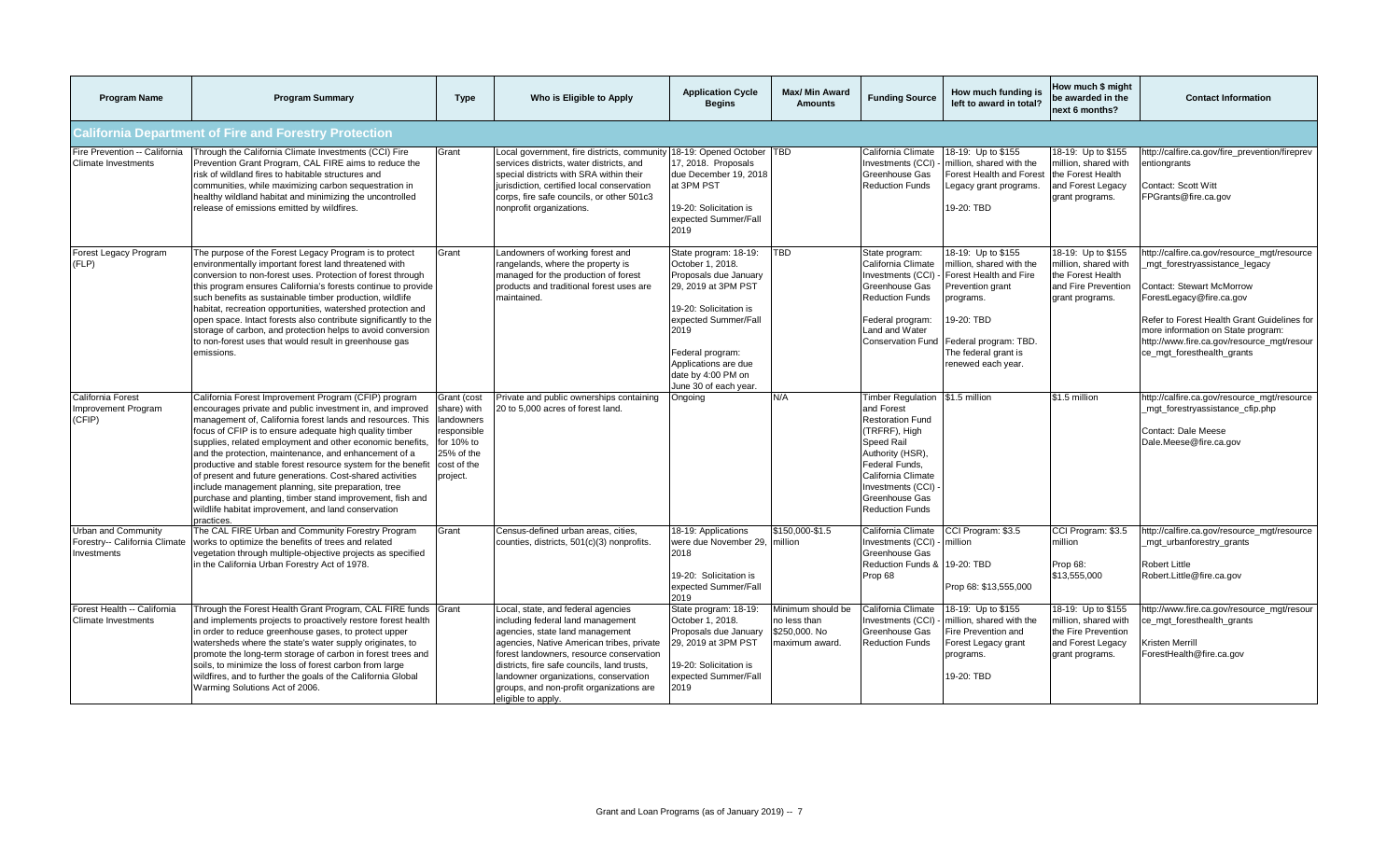| <b>Program Name</b>                                                                    | <b>Program Summary</b>                                                                                                                                                                                                                                                                                                                                                                                                                                                                                                                                                                                                                                                                            | <b>Type</b>                                                                                  | Who is Eligible to Apply                                                                                                                                                                                                                                                                                                                                                                                     | <b>Application Cycle</b><br><b>Begins</b>                                                                                  | <b>Max/ Min Award</b><br><b>Amounts</b>           | <b>Funding Source</b>                                                                                                                                                                                                                                                         | How much funding is<br>left to award in total?                                                                                                                | How much \$ might<br>be awarded in the<br>next 6 months?                                                                                    | <b>Contact Information</b>                                                                                                                                                                                                                                                              |
|----------------------------------------------------------------------------------------|---------------------------------------------------------------------------------------------------------------------------------------------------------------------------------------------------------------------------------------------------------------------------------------------------------------------------------------------------------------------------------------------------------------------------------------------------------------------------------------------------------------------------------------------------------------------------------------------------------------------------------------------------------------------------------------------------|----------------------------------------------------------------------------------------------|--------------------------------------------------------------------------------------------------------------------------------------------------------------------------------------------------------------------------------------------------------------------------------------------------------------------------------------------------------------------------------------------------------------|----------------------------------------------------------------------------------------------------------------------------|---------------------------------------------------|-------------------------------------------------------------------------------------------------------------------------------------------------------------------------------------------------------------------------------------------------------------------------------|---------------------------------------------------------------------------------------------------------------------------------------------------------------|---------------------------------------------------------------------------------------------------------------------------------------------|-----------------------------------------------------------------------------------------------------------------------------------------------------------------------------------------------------------------------------------------------------------------------------------------|
| Forest Health Research --<br>California Climate<br>Investments                         | The intent of the Forest Health Research Program is to<br>identify outstanding scientific and management questions,<br>prioritize research needs, and fund sound scientific studies<br>that support knowledge and decision making for forest<br>landowners, resource agencies, and fire management<br>organizations in California, and to further the goals of the<br>California Forest Carbon Plan, California Climate<br>Investments, and AB 32 Global Warming Solutions Act.                                                                                                                                                                                                                   | Grant                                                                                        | Academic institutions, including faculty,<br>staff, and graduate students; Local, state,<br>and federal agencies including federal,<br>state and local land management<br>agencies; Native American tribes; private<br>forest landowners; resource conservation<br>districts; fire safe councils; land trusts;<br>landowner organizations; conservation<br>groups; and non-profit organizations.             | October 1, 2018.<br>Proposals due January<br>29. 2019 at 3PM PST<br>19-20: Solicitation is<br>expected Summer/Fall<br>2019 | N/A                                               | California Climate<br>Investments (CCI)<br>Greenhouse Gas<br><b>Reduction Funds</b>                                                                                                                                                                                           | 18-19: Up to \$2.5 million<br>9-20: TBD                                                                                                                       | 18-19: Up to \$2.5<br>million                                                                                                               | http://www.fire.ca.gov/resource_mgt/resour<br>ce mgt foresthealth grants<br>Tadashi Moody<br>Tadashi.Moody@fire.ca.gov<br>Refer to Forest Health Grant Guidelines for<br>more information on State program:<br>http://www.fire.ca.gov/resource_mgt/resour<br>ce mgt foresthealth grants |
| <b>Volunteer Fire Assistance</b><br>(VFA)                                              | The VFA grant program provides federal financial<br>assistance to volunteer fire departments to equip and train<br>departments in rural areas and rural communities to prevent<br>and suppress fires.                                                                                                                                                                                                                                                                                                                                                                                                                                                                                             | Grant (cost<br>share) with<br>applicants<br>responsible<br>for 50% of<br>the project<br>cost | A single or area fire department, a single<br>county or town, or a single community<br>serving a rural area.                                                                                                                                                                                                                                                                                                 | February 2019                                                                                                              | Minimum award<br>\$500; Maximum<br>award \$20,000 | Federal                                                                                                                                                                                                                                                                       | Amount is subject to<br>annual federal grant<br>funds received.<br>Historically has been<br>approximately \$1 million.                                        | Amount is subject to<br>annual federal grant<br>funds received.<br>Historically has been<br>approximately \$1<br>million.                   | http://calfire.ca.gov/fire_protection/fire_prot<br>ection_coop_efforts.php<br>Contact: Megan Esfandiary<br>Megan.Esfandiary@fire.ca.gov                                                                                                                                                 |
|                                                                                        | <b>California Department of Fish and Wildlife</b>                                                                                                                                                                                                                                                                                                                                                                                                                                                                                                                                                                                                                                                 |                                                                                              |                                                                                                                                                                                                                                                                                                                                                                                                              |                                                                                                                            |                                                   |                                                                                                                                                                                                                                                                               |                                                                                                                                                               |                                                                                                                                             |                                                                                                                                                                                                                                                                                         |
| Program                                                                                | Fisheries Restoration Grants The Program supports grants restoring anadromous salmon Grant<br>and steelhead habitat in coastal streams and watersheds<br>from San Diego to Del Norte counties. Grants target projects<br>that will directly contribute to the restoration and recovery of<br>salmon and steelhead trout. The program supports a wide<br>array of project types, including riparian and stream<br>restoration, sediment reduction, fish passage improvement,<br>technical and public education, water conservation and<br>organizational support.                                                                                                                                  |                                                                                              | Public agencies, Native American tribes,<br>and nonprofit organizations                                                                                                                                                                                                                                                                                                                                      | Applications accepted in None<br>February of each year.                                                                    |                                                   | Federal grant funds Amount of funds<br>(Pacific Coast<br>Salmon Recovery<br>Fund) and state<br>funds (Steelhead<br>Report and<br><b>Restoration Card</b><br>Program,<br>Commercial<br>Salmon Stamp<br>Program, Timber<br>Regulation and<br><b>Forest Restoration</b><br>Fund) | available each year<br>depends on federal grant<br>funds received and state<br>funds available. Funds<br>are awarded in a<br>competitive proposal<br>process. | Funds are awarded<br>approximately 12<br>months after<br>proposals are<br>received, following<br>review, ranking, and<br>director approval. | https://www.wildlife.ca.gov/Grants/FRGP<br>Contact: Tim Chorey<br>FRGP@Wildlife.ca.gov                                                                                                                                                                                                  |
| Proposition 1 Watershed<br><b>Restoration Grant Program</b>                            | The Water Quality, Supply, and Infrastructure Improvement<br>Act of 2014 (Proposition 1) provides funding to implement<br>the three broad objectives of the California Water Action<br>Plan: more reliable water supplies, the restoration of<br>important species and habitat, and a more resilient,<br>sustainably managed water resources system (e.g., water<br>supply, water quality, flood protection, environment) that car<br>better withstand inevitable and unforeseen pressures in the<br>coming decades. The Watershed Restoration Grant<br>Program funds water quality, river, and watershed protectior<br>and restoration projects of statewide importance outside of<br>the Delta. | Grant                                                                                        | California public agencies (including public Proposal Solicitation<br>California universities),<br>nonprofit organizations registered in<br>California, public utilities, federally<br>recognized Indian<br>tribes. State Indian tribes listed on the<br>Native American Heritage Commission's<br>California<br>Tribal Consultation List, and mutual water<br>companies (California Water Code<br>§79712[a]) | Notice released<br>annually. Fiscal year<br>2019-2020 Solicitation<br>released November 5.<br>2018.                        | None                                              | Proposition 1                                                                                                                                                                                                                                                                 | Approximately \$122.9<br>million                                                                                                                              | Up to \$24 million for<br>fiscal year 2019-<br>2020                                                                                         | https://www.wildlife.ca.gov/Conservation/W<br>atersheds/Restoration-Grants<br>Matt Wells<br>(916) 445-1285<br>WatershedGrants@wildlife.ca.gov                                                                                                                                           |
| Proposition 1 Delta Water<br>Quality and Ecosystem<br><b>Restoration Grant Program</b> | The Water Quality, Supply, and Infrastructure Improvement<br>Act of 2014 (Proposition 1) provides funding to implement<br>the three broad objectives of the California Water Action<br>Plan: more reliable water supplies, the restoration of<br>important species and habitat, and a more resilient,<br>sustainably managed water resources system (e.g., water<br>supply, water quality, flood protection, environment) that car<br>better withstand inevitable and unforeseen pressures in the<br>coming decades. The Delta Water Quality and Ecosystem<br>Restoration Grant Program funds projects that benefit the<br>Delta.                                                                 | Grant                                                                                        | California public agencies (including public Proposal Solicitation<br>California universities),<br>nonprofit organizations registered in<br>California, public utilities, federally<br>recognized Indian<br>tribes, State Indian tribes listed on the<br>Native American Heritage Commission's<br>California<br>Tribal Consultation List, and mutual water<br>companies (California Water Code<br>§79712[a]) | Notice released<br>annually. Fiscal Year<br>2019-2020 Solicitation<br>released November 5,<br>2018.                        | None                                              | Proposition 1                                                                                                                                                                                                                                                                 | Approximately \$36 million Up to \$7 million for                                                                                                              | fiscal year 2019-<br>2020.                                                                                                                  | https://www.wildlife.ca.gov/Conservation/W<br>atersheds/Restoration-Grants<br>Matt Wells<br>(916) 445-1285<br>WatershedGrants@wildlife.ca.gov                                                                                                                                           |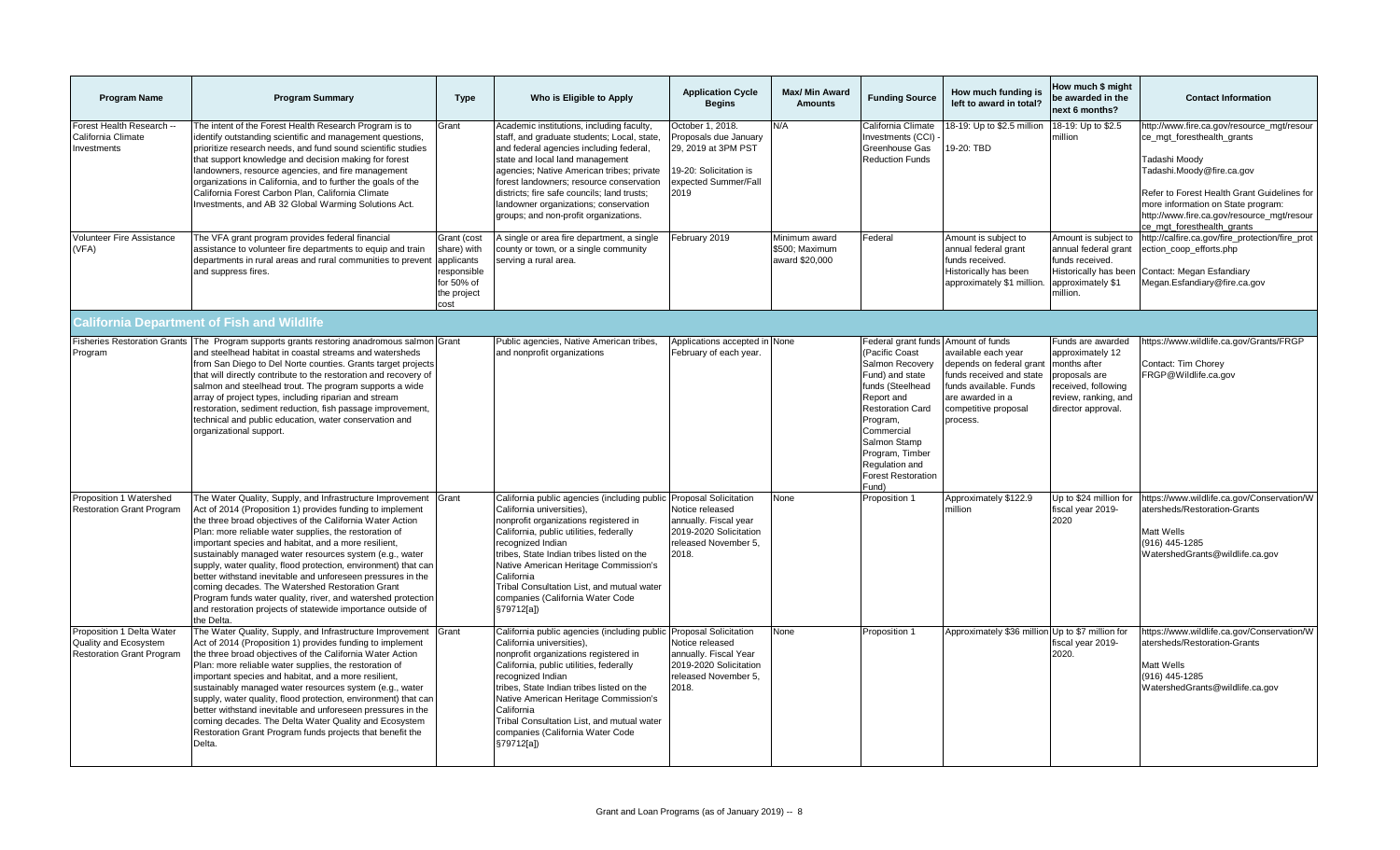| <b>Program Name</b>                                                                 | <b>Program Summary</b>                                                                                                                                                                                                                                                                                                                                                                                                                                                                                                                                                                                                                                                                                                                                                      | <b>Type</b> | Who is Eligible to Apply                                                                                                                                                                     | <b>Application Cycle</b><br><b>Begins</b>                                                                         | Max/ Min Award<br><b>Amounts</b>            | <b>Funding Source</b>                                             | How much funding is<br>left to award in total? | How much \$ might<br>be awarded in the<br>next 6 months?    | <b>Contact Information</b>                                                                                                                                     |
|-------------------------------------------------------------------------------------|-----------------------------------------------------------------------------------------------------------------------------------------------------------------------------------------------------------------------------------------------------------------------------------------------------------------------------------------------------------------------------------------------------------------------------------------------------------------------------------------------------------------------------------------------------------------------------------------------------------------------------------------------------------------------------------------------------------------------------------------------------------------------------|-------------|----------------------------------------------------------------------------------------------------------------------------------------------------------------------------------------------|-------------------------------------------------------------------------------------------------------------------|---------------------------------------------|-------------------------------------------------------------------|------------------------------------------------|-------------------------------------------------------------|----------------------------------------------------------------------------------------------------------------------------------------------------------------|
| Proposition 68 Habitat<br>Restoration and Protection                                | The California Drought, Water, Parks, Climate, Coastal<br>Protection, and Outdoor Access For All Act of 2018<br>(Proposition 68) provides funding to restore rivers and<br>streams in support of fisheries and wildlife, including, but not<br>limited to, reconnection of rivers with their flood plains,<br>riparian and side-channel habitat restoration and restoration<br>and protection of upper watershed forests and meadow<br>systems that are important for fish and wildlife resources. At<br>least \$5 million shall be available for restoration projects in<br>the Klamath-Trinity watershed for the benefit of salmon and<br>steelhead.                                                                                                                      | Grant       | Public agencies, recognized Native<br>American tribes, and nonprofit<br>organizations.                                                                                                       | Proposal Solicitation<br>Notice for Fiscal Year<br>2018-2019 Solicitation<br>released November 5.<br>2018.        | None                                        | Proposition 68                                                    | Approximately \$20.6<br>million                | Up to \$8.8 million for<br>Fiscal Year 2018-19.             | Matt Wells<br>(916) 445-1285<br>WatershedGrants@wildlife.ca.gov                                                                                                |
| Proposition 68 Southern<br>California Steelhead Habitat                             | The California Drought, Water, Parks, Climate, Coastal<br>Protection, and Outdoor Access For All Act of 2018<br>(Proposition 68) provides funding for projects that restore<br>Southern California Steelhead habitat consistent with the<br>Department of Fish and Wildlife's Steelhead Restoration<br>and Management Plan and the National Marine Fisheries<br>Service's Southern California Steelhead Recovery Plan.<br>Projects that remove significant barriers to steelhead<br>migration and include other habitat restoration and<br>associated infrastructure improvements shall be the highest<br>priority.                                                                                                                                                         | Grant       | Public agencies, recognized Native<br>American tribes, and nonprofit<br>organizations.                                                                                                       | Proposal Solicitation<br>Notice for Fiscal Year<br>2018-2019 Solicitation<br>released November 5,<br>2018.        | None                                        | Proposition 68                                                    | Approximately \$24.7<br>million                | Up to \$8.8 million for<br>Fiscal Year 2018-19.             | Matt Wells<br>(916) 445-1285<br>WatershedGrants@wildlife.ca.gov                                                                                                |
| Proposition 68 Improve<br>Conditions for Fish and<br>Wildlife                       | The California Drought, Water, Parks, Climate, Coastal<br>Protection, and Outdoor Access For All Act of 2018<br>(Proposition 68) provides funding for projects that improve<br>conditions for fish and wildlife in streams, rivers, wildlife<br>refuges, wetland habitat areas, and estuaries.<br>Eligible projects include acquisition of water and land that<br>includes water rights or contractual rights to water, short- or<br>long-term water transfers or leases, provision of water for<br>fish and wildlife, or improvement of aquatic or riparian<br>habitat conditions. In implementing this section, the<br>Department of Fish and Wildlife may also provide grants<br>under the Fisheries Restoration Grant Program with priority<br>given to coastal waters. | Grant       | Public agencies, recognized Native<br>American tribes, and nonprofit<br>organizations.                                                                                                       | <b>Proposal Solicitation</b><br>Notice for Fiscal Year<br>2018-2019 Solicitation<br>released November 5,<br>2018. | None                                        | Proposition 68                                                    | Approximately \$24.7<br>million                | Up to \$4.4 million for Matt Wells<br>Fiscal Year 2018-19.  | (916) 445-1285<br>WatershedGrants@wildlife.ca.gov                                                                                                              |
| Wetlands Restoration for<br><b>Greenhouse Gas Reduction</b><br><b>Grant Program</b> | This program supports projects that provide greenhouse gas Grant<br>benefits while providing co-benefits such as enhancing fish<br>and wildlife habitat, protecting and improving water quality<br>and quantity, and helping California adapt to climate<br>change. The program is focused on GHG emission<br>reduction through restoration or enhancement of Delta and<br>coastal wetlands and mountain meadow habitat.                                                                                                                                                                                                                                                                                                                                                    |             | Public agencies, recognized Native<br>American tribes, and nonprofit<br>organizations.                                                                                                       | Fiscal year 2017-2018<br>Solicitation released<br>June 18, 2018.                                                  | None                                        | Greenhouse Gas<br><b>Reduction Fund</b>                           | Approximately \$12.75<br>million               | Approximately<br>\$12.75 million                            | https://www.wildlife.ca.gov/Conservation/W<br>atersheds/Greenhouse-Gas-Reduction-<br>Grants<br>Matt Wells<br>(916) 445-1285<br>WatershedGrants@wildlife.ca.gov |
| <b>Cannabis Restoration Grant</b><br>Program                                        | This program supports implementation projects that restore<br>habitat in watersheds most heavily impacted by cannabis<br>cultivation and that comply with program criteria. The<br>program covers a limited area of geographic focus within<br>Northern California coastal watersheds.                                                                                                                                                                                                                                                                                                                                                                                                                                                                                      | Grant       | Public agencies (including public<br>universities); nonprofit organizations; and<br>California Native American tribes, as that<br>term is defined in Public Resources Code<br>Section 21073. | Fiscal year 2017-2018,<br>solicitation released<br>June 5, 2017. Awarded<br>\$1.3 million                         | None                                        | <b>Timber Requlation</b><br>and Forest<br><b>Restoration Fund</b> | TBD                                            | TBD                                                         | https://www.wildlife.ca.gov/Conservation/W<br>atersheds/Cannabis-Restoration-Grant<br>Matt Wells<br>(916) 445-1285<br>WatershedGrants@wildlife.ca.gov          |
| <b>NCCP Local Assistance</b><br>Grant (LAG) Program                                 | The NCCP Local Assistance Grant (LAG) Program provides Grant<br>state funds for urgent tasks associated with the<br>implementation of approved NCCPs or NCCPs anticipated<br>to be approved within 12 months of grant application.                                                                                                                                                                                                                                                                                                                                                                                                                                                                                                                                          |             | NCCP-implementing entities, public<br>agencies, tribes, and non-profit<br>organizations                                                                                                      | Late summer                                                                                                       | Varies (total<br>available is<br>\$576,000) | California<br>Department of Fish<br>& Wildlife                    | \$576,000                                      | None. Application<br>and awards for 2018-<br>19 are closed. | https://wildlife.ca.gov/Conservation/Plannin<br>q/NCCP/Grants<br>Sara Kern<br>(916) 651-1192<br>Sara.Kern@wildlife.ca.gov                                      |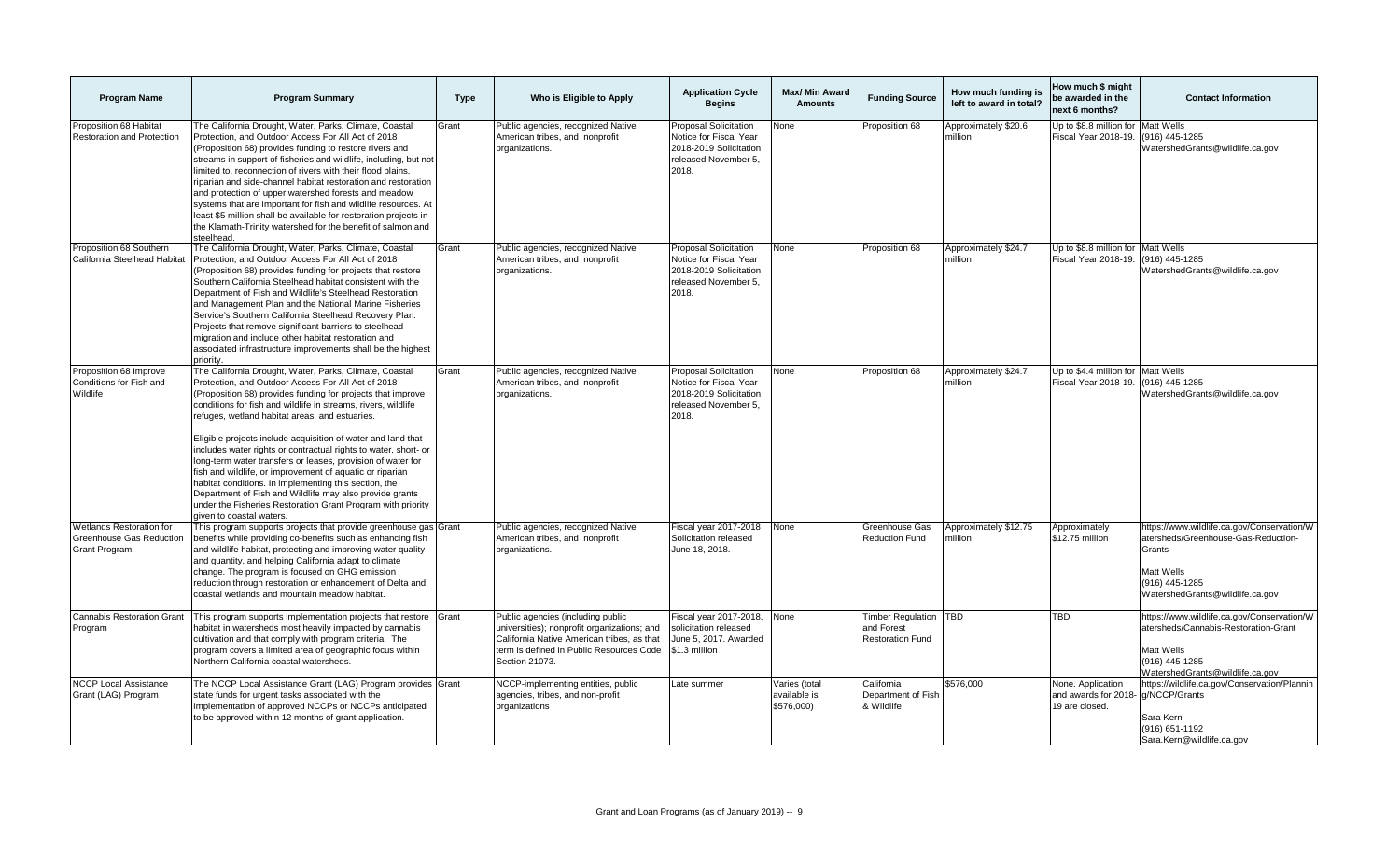| <b>Program Name</b>                                                                                                                                                 | <b>Program Summary</b>                                                                                                                                                                                                                                                                                                                                                                                                                                                                                                                                                                                                                                                                                                                                                                     | <b>Type</b> | Who is Eligible to Apply                                                                                                                                                                                                                                        | <b>Application Cycle</b><br><b>Begins</b>                                                                                                                                       | Max/ Min Award<br><b>Amounts</b> | <b>Funding Source</b>                                                                                                                                                                                    | How much funding is<br>left to award in total?                                                                                                                                                         | How much \$ might<br>be awarded in the<br>next 6 months? | <b>Contact Information</b>                                                                                                                     |
|---------------------------------------------------------------------------------------------------------------------------------------------------------------------|--------------------------------------------------------------------------------------------------------------------------------------------------------------------------------------------------------------------------------------------------------------------------------------------------------------------------------------------------------------------------------------------------------------------------------------------------------------------------------------------------------------------------------------------------------------------------------------------------------------------------------------------------------------------------------------------------------------------------------------------------------------------------------------------|-------------|-----------------------------------------------------------------------------------------------------------------------------------------------------------------------------------------------------------------------------------------------------------------|---------------------------------------------------------------------------------------------------------------------------------------------------------------------------------|----------------------------------|----------------------------------------------------------------------------------------------------------------------------------------------------------------------------------------------------------|--------------------------------------------------------------------------------------------------------------------------------------------------------------------------------------------------------|----------------------------------------------------------|------------------------------------------------------------------------------------------------------------------------------------------------|
| <b>Endangered Species</b><br><b>Conservation and Recovery</b><br><b>Habitat Conservation Land</b><br><b>Acquisition Grant Program</b><br>(Nontraditional Section 6) | The Endangered Species Habitat Conservation Plan Land<br>Acquisition (HCPLA) Grant Program provides funding to<br>States and Territories for the acquisition of threatened and<br>endangered species habitat in support of approved HCPs.<br>Grants do not fund any mitigation required of an HCP<br>permittee, but are instead intended to support land<br>purchases that complement actions associated with HCP.                                                                                                                                                                                                                                                                                                                                                                         | Grant       | The Endangered Species Habitat<br>Conservation Plan Land Acquisition<br>(HCPLA) Grant Program provides funding<br>to states and territories for the acquisition<br>of threatened and endangered species<br>habitat in support of approved HCPs or<br>HCP/NCCPs. | Dependent on USFWS<br>Notice of Availability<br>each year for Section 6<br>funds, generally in<br>November/December.                                                            | /aries - none at this<br>ime     | Cooperative<br>Endangered<br>Species<br><b>Conservation Fund</b><br>(CESCF)                                                                                                                              | Varies by year depending Unknown at this time<br>on federal allocation.<br>Projects within USFWS<br>Region 8 (CA, NV,<br>Southern OR) compete<br>for funds. Region 8<br>averages about \$2<br>million. |                                                          | https://wildlife.ca.gov/Conservation/Plannin<br>g/NCCP/Grants<br>Sara Kern<br>(916) 651-1192<br>Sara.Kern@wildlife.ca.gov                      |
| <b>Endangered Species</b><br>Conservation and Recovery<br><b>Habitat Conservation</b><br>Planning Assistance Grant<br>Program (Nontraditional<br>Section 6)         | The Endangered Species Habitat Conservation Planning<br>Assistance (HCPA) Grant Program provides funding to<br>states and territories for tasks necessary in the planning<br>phase of an HCP, such as baseline surveys and inventories,<br>preparation of planning and environmental documents, and<br>outreach.                                                                                                                                                                                                                                                                                                                                                                                                                                                                           | Grant       | HCPs or HCP/NCCPs in the planning<br>stages only                                                                                                                                                                                                                | Dependent on USFWS<br>Notice of Availability<br>each year for Section 6<br>funds, generally in<br>November/December.                                                            | /aries - none at this<br>me      | Cooperative<br>Endangered<br>Species<br><b>Conservation Fund</b><br>(CESCF)                                                                                                                              | Unknown at this time                                                                                                                                                                                   |                                                          | Unknown at this time https://wildlife.ca.gov/Conservation/Plannir<br>g/NCCP/Grants<br>Sara Kern<br>(916) 651-1192<br>Sara.Kern@wildlife.ca.gov |
| <b>Endangered Species</b><br>Conservation and Recovery<br><b>Land Acquisition Grant</b><br>Program (Nontraditional<br>Section 6)                                    | The Recovery Land Acquisition (RLA) grant program is<br>coordinated by the California Department of Fish and<br>Wildlife and administered by the United States Fish and<br>Wildlife Service to fund projects that preserve threatened<br>and endangered species habitat in areas identified in<br>approved or draft species recovery plans. There is a 25%<br>match funding requirement. Applicants must provide a<br>minimum of 25% of the grant award value in matching non-<br>federal funds or in-kind services.                                                                                                                                                                                                                                                                       | Grant       | State and local government agencies;<br>institutions of higher education, including<br>public, private, state colleges and<br>universities; 501(c)(3) nonprofit<br>organizations; Native American tribal<br>organizations.                                      | Dependent on USFWS None<br>Notice of Availability<br>each year for Section 6<br>funds, generally in<br>November/December.                                                       |                                  | Federal<br>Cooperative<br>Endangered<br><b>Species</b><br><b>Conservation Fund</b><br>(CESCF) (Section<br>6 of the<br>Endangered<br>Species Act).<br>Administered by<br>USFWS.                           | Varies by year depending 2017 allocation was<br>on federal allocation.<br>Projects within USFWS<br>Region 8 (CA, NV,<br>Southern OR) compete<br>for funds. Region 8<br>averages about \$2<br>million.  | \$1.98 million                                           | www.wildlife.ca.gov/Grants/Land-<br>Acquisition<br>Contact: Dan Applebee<br>Daniel.Applebee@Wildlife.ca.gov<br>(916) 323-1575                  |
| <b>Endangered Species</b><br>Conservation and Recovery<br><b>Grant Program (Traditional</b><br>Section 6)                                                           | Through this program the California Department of Fish and Grant<br>Wildlife, in cooperation with the United States Fish and<br>Wildlife Service, directs funds to implement conservation<br>projects for wildlife species listed as threatened,<br>endangered, candidate, or recently recovered species under<br>the federal endangered species act (ESA) on non-federal<br>lands. Funded activities include habitat restoration, species<br>status surveys, public education and outreach, captive<br>propagation and reintroduction, nesting surveys, genetic<br>studies, and development of management plans. There is a<br>25% match funding requirement. Applicants must provide a<br>minimum of 25% of the grant award value in matching non-<br>federal funds or in-kind services. |             | State and local government agencies;<br>institutions of higher education, including<br>public, private, state colleges and<br>universities; 501(c)(3) nonprofit<br>organizations; Native American tribal<br>organizations.                                      | Annually. CDFW<br>solicits applications<br>each fall.                                                                                                                           | None                             | Federal<br>Cooperative<br>Endangered<br><b>Species</b><br><b>Conservation Fund</b><br>(CESCF) (Section<br>6 of the<br>Endangered<br>Species Act).<br>Administered by<br>US Fish and<br>Wildlife Service. | Varies by year depending 2018 allocation was<br>on federal allocation. In<br>recent years \$1.5 to \$2.8<br>million has been<br>available.                                                             | \$2.5 million                                            | www.dfg.ca.gov/wildlife/grants/tradsec6/<br>Contact: Dan Applebee<br>Daniel.Applebee@Wildlife.ca.gov<br>(916) 323-1575                         |
| State Wildlife Grants (SWG)                                                                                                                                         | The State Wildlife Grant Program provides federal grant<br>funds to states for the development and implementation of<br>programs for the benefit of wildlife and their habitat,<br>including species that are not hunted or fished. The<br>program funds conservation actions for the wildlife species<br>of greatest conservation need identified in California's State<br>Wildlife Action Plan.                                                                                                                                                                                                                                                                                                                                                                                          | Grant       | State and local government agencies;<br>institutions of higher education, including<br>public, private, state colleges and<br>universities; 501(c)(3) nonprofit<br>organizations; Native American tribal<br>organizations.                                      | Annually. CDFW solicits None<br>applications each fall.                                                                                                                         |                                  | U.S. Fish and<br><b>Wildlife Service</b><br>State Wildlife Grant<br>Fund.                                                                                                                                | Varies by year depending 2018 allocation was<br>on federal allocation. In<br>recent years \$1.5 to \$2.5 million<br>million has been<br>available.                                                     | approximately \$2.5                                      | www.wildlife.ca.gov/Grants/State-Wildlife-<br>Grants<br>Contact: Erin Chappell<br>Erin.Chappell@Wildlife.ca.gov<br>(916) 445-3685              |
| <b>Big Game Management</b><br>Account (BGMA) Grant<br>Program                                                                                                       | To promote programs and projects beneficial to big-game<br>species in California.                                                                                                                                                                                                                                                                                                                                                                                                                                                                                                                                                                                                                                                                                                          | Grant       | Nonprofit organizations                                                                                                                                                                                                                                         | Call for proposals in<br>February; final<br>recommendations to Big<br>Game Management<br>Account Committee &<br>Executive team in April:<br>final awards announced<br>by May 1. | None                             | Fish and Game<br>Preservation Fund,<br><b>Big Game</b><br>Management<br>Account (FGC<br>Section 3953)                                                                                                    | Approximately \$500,000<br>remaining after PSN<br>review                                                                                                                                               | <b>TBD</b>                                               | www.dfg.ca.gov/wildlife/biggame/<br>Contact: Kari Lewis<br>kari.lewis@wildlife.ca.gov<br>916-445-3789                                          |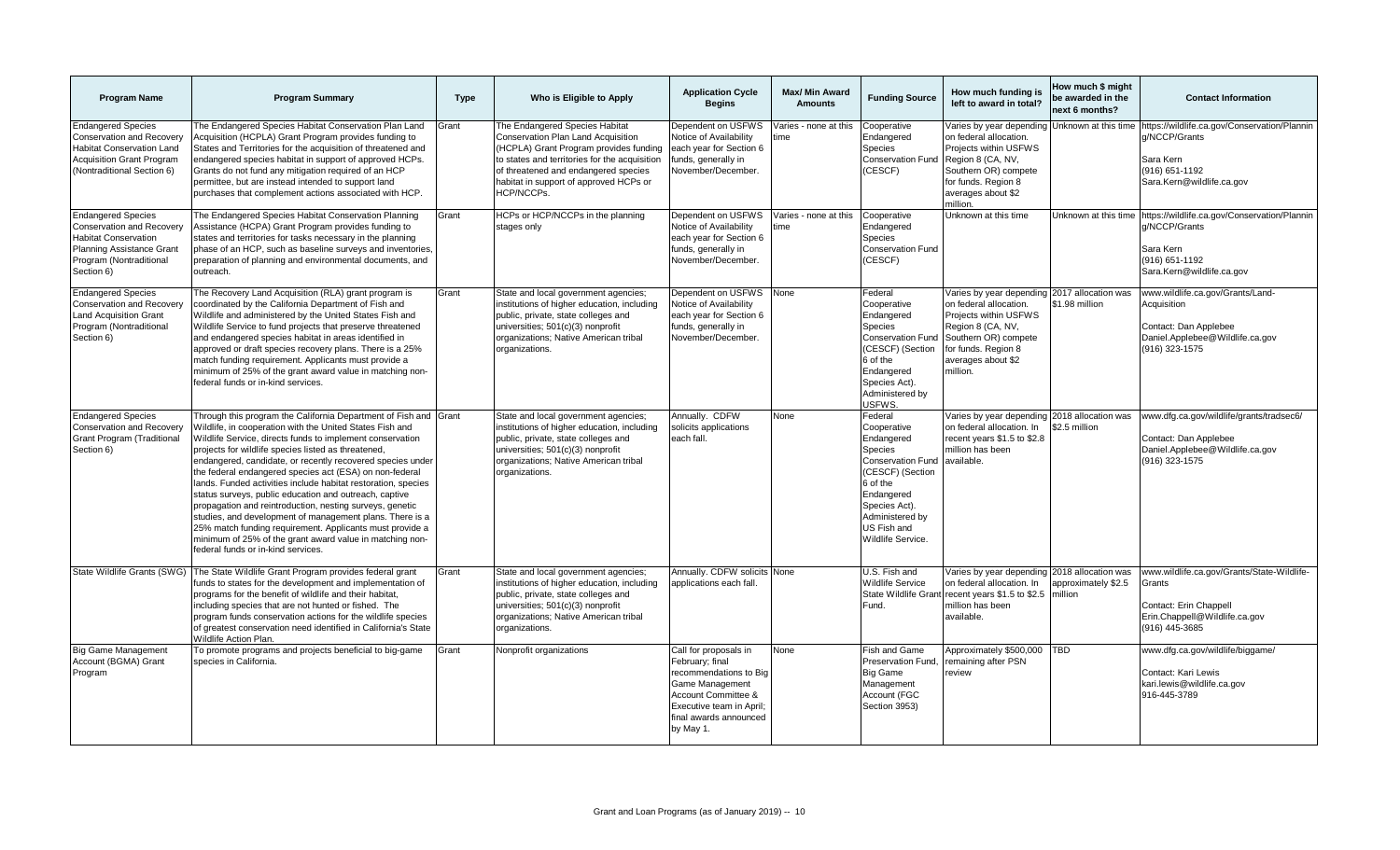| <b>Program Name</b>                                                     | <b>Program Summary</b>                                                                                                                                                                                                                                                                                                                                                                                                                                                                                                                                                                                                                                                                                                                                                                                                                                                                                                                                                                                                                                                                                        | <b>Type</b> | Who is Eligible to Apply                                                                                                                                                                                                      | <b>Application Cycle</b><br><b>Begins</b>                                                                                                                               | <b>Max/ Min Award</b><br><b>Amounts</b> | <b>Funding Source</b>                                                                                                       | How much funding is<br>left to award in total? | How much \$ might<br>be awarded in the<br>next 6 months?                                       | <b>Contact Information</b>                                                                                                                       |
|-------------------------------------------------------------------------|---------------------------------------------------------------------------------------------------------------------------------------------------------------------------------------------------------------------------------------------------------------------------------------------------------------------------------------------------------------------------------------------------------------------------------------------------------------------------------------------------------------------------------------------------------------------------------------------------------------------------------------------------------------------------------------------------------------------------------------------------------------------------------------------------------------------------------------------------------------------------------------------------------------------------------------------------------------------------------------------------------------------------------------------------------------------------------------------------------------|-------------|-------------------------------------------------------------------------------------------------------------------------------------------------------------------------------------------------------------------------------|-------------------------------------------------------------------------------------------------------------------------------------------------------------------------|-----------------------------------------|-----------------------------------------------------------------------------------------------------------------------------|------------------------------------------------|------------------------------------------------------------------------------------------------|--------------------------------------------------------------------------------------------------------------------------------------------------|
| Upland Game Bird (UGB)<br><b>Account Grant Program</b>                  | To promote programs and projects beneficial to upland<br>game bird species in California.                                                                                                                                                                                                                                                                                                                                                                                                                                                                                                                                                                                                                                                                                                                                                                                                                                                                                                                                                                                                                     | Grant       | Nonprofit organizations                                                                                                                                                                                                       | Call for proposals in<br>February; final<br>recommendations to Big<br>Game Management<br>Committee & Executive<br>team in April; final<br>awards announced by<br>May 1. | None                                    | The Upland Board<br>Account<br>established within<br>the Fish and Game<br><b>Preservation Fund</b><br>(FGC Section<br>3684) | None                                           | up to \$350,000 for<br>FY 2017/18                                                              | www.dfg.ca.gov/wildlife/grants/ugma/<br>Contact: Kari Lewis<br>kari.lewis@wildlife.ca.gov<br>916-445-3789                                        |
| California State Duck Stamp<br><b>Project Grant Program</b>             | To promote projects beneficial to California's waterfowl<br>species.                                                                                                                                                                                                                                                                                                                                                                                                                                                                                                                                                                                                                                                                                                                                                                                                                                                                                                                                                                                                                                          | Grant       | Nonprofit organizations                                                                                                                                                                                                       | Call for proposals in<br>November; final awards<br>at June Fish and Game<br>Code meeting.                                                                               | None                                    | Duck Stamp<br>Account (FGC<br>Section 3702)                                                                                 | None                                           | up to \$1.5 Million for<br>FY 2018/19                                                          | www.wildlife.ca.gov/wildlife/grants/ducksta<br>mp/<br>Contact: Melanie Weaver<br>melanie.weaver@wildlife.ca.gov<br>916-445-3717                  |
| Response Equipment Grant<br>Program (REGP)                              | The Response Equipment Grant Program (REGP) is<br>administered by the California Department of Fish and<br>Wildlife's Office of Spill Prevention and Response. The<br>objective of this grant program is to award grants to any<br>local government, tribes, cities, counties, fire departments<br>and port districts, within or immediately adjacent to waters<br>of the state, to pre-position (pre-stage) oil spill response<br>equipment to protect their local communities and economic<br>resources.                                                                                                                                                                                                                                                                                                                                                                                                                                                                                                                                                                                                    | Grant       | Local public agencies or tribes in the State Ongoing<br>of California, including cities, counties,<br>tribal nations, fire departments, port<br>districts, public utility districts, and<br>emergency management departments. |                                                                                                                                                                         | Maximum award<br>\$35,000               | Oil Response Trust \$350,000<br>Fund, which<br>receives funding<br>per Section<br>8670.34 of the<br>Government Code.        |                                                | Awarded in next 6<br>months: \$350,000.<br>Future grants are<br>based on available<br>funding. | www.wildlife.ca.gov/OSPR/Response/Resp<br>onse-Equipment-Grants<br>Contact: Cindy Murphy<br>Cindy.Murphy@wildlife.ca.gov<br>(916) 324-6250       |
| California Oil Spill Study and<br><b>Evaluation Program</b><br>(COSSEP) | The California Oil Spill Study and Evaluation Program<br>(COSSEP) provides a mechanism for investigating,<br>evaluating, and improving applied Oil Spill Prevention and<br>Response (OSPR) programs, best achievable technologies,<br>and our knowledge of the adverse effects of oil spills in the<br>marine environment. The goals of COSSEP are authorized<br>in the Government Code § 8670.12. The program also<br>supports scientific and technical studies that will enhance<br>oiled wildlife rehabilitation and the department's natural<br>resource damage assessments.                                                                                                                                                                                                                                                                                                                                                                                                                                                                                                                              | Contracts   | Any person or entity that qualifies to<br>contract with the State of California may be 2019.<br>awarded funding to perform work for<br><b>COSSEP</b>                                                                          | Likely in Spring of                                                                                                                                                     | Up to \$100,000.                        | Oil Spill Prevention<br>and Administration<br>Fund (Fund 0320)                                                              | Next funding cycle likely<br>to be FY 19/20    | Up to \$100,000                                                                                | www.wildlife.ca.gov/OSPR/Science/SSEP<br>Contact: Bryand Duke<br>bryand.duke@wildlife.ca.gov<br>(916) 323-6288                                   |
| <b>Environmental Enhancement</b><br>Fund (EEF)                          | The Environmental Enhancement Fund (EEF) grant program Grant<br>is administered by the California Department of Fish and<br>Wildlife's Office of Spill Prevention and Response. The<br>objective of this grant program is to award grants to<br>nonprofit organizations, cities, counties, cities and counties,<br>districts, state agencies, and departments; and, to the extent<br>permitted by federal law, to federal agencies to support<br>environmental enhancement projects located within or<br>immediately adjacent to waters of the state. An<br>enhancement project is a project that acquires habitat for<br>preservation, or improves habitat quality and ecosystem<br>function above baseline conditions, and that meets all of the<br>following requirements: Is located within or immediately<br>adjacent to waters of the state, as defined in California<br>Government Code (Section 8670.3); Has measurable<br>outcomes within a predetermined timeframe; Is designed to<br>acquire, restore, or improve habitat or restore ecosystem<br>function, or both, to benefit fish and wildlife. |             | Nonprofit organizations, cities, counties,<br>cities and counties, districts, state<br>agencies, and departments; and, to the<br>extent permitted by federal law, federal<br>agencies                                         | Applications are not<br>currently being<br>accepted. The next<br>solicitation for proposals<br>is planned in May 2018.                                                  | \$600,000 total<br>(estimated)          | Enhancement<br>Fund, which<br>receives penalty<br>funds per Section<br>8670.70 of the<br><b>Government Code</b>             | The Environmental Approximately \$600,000 \$0  |                                                                                                | www.wildlife.ca.gov/OSPR/Science/Enviro<br>nmental-Enhancement-Fund/About<br>Contact: Daniel Orr<br>daniel.orr@wildlife.ca.gov<br>(916) 445-4325 |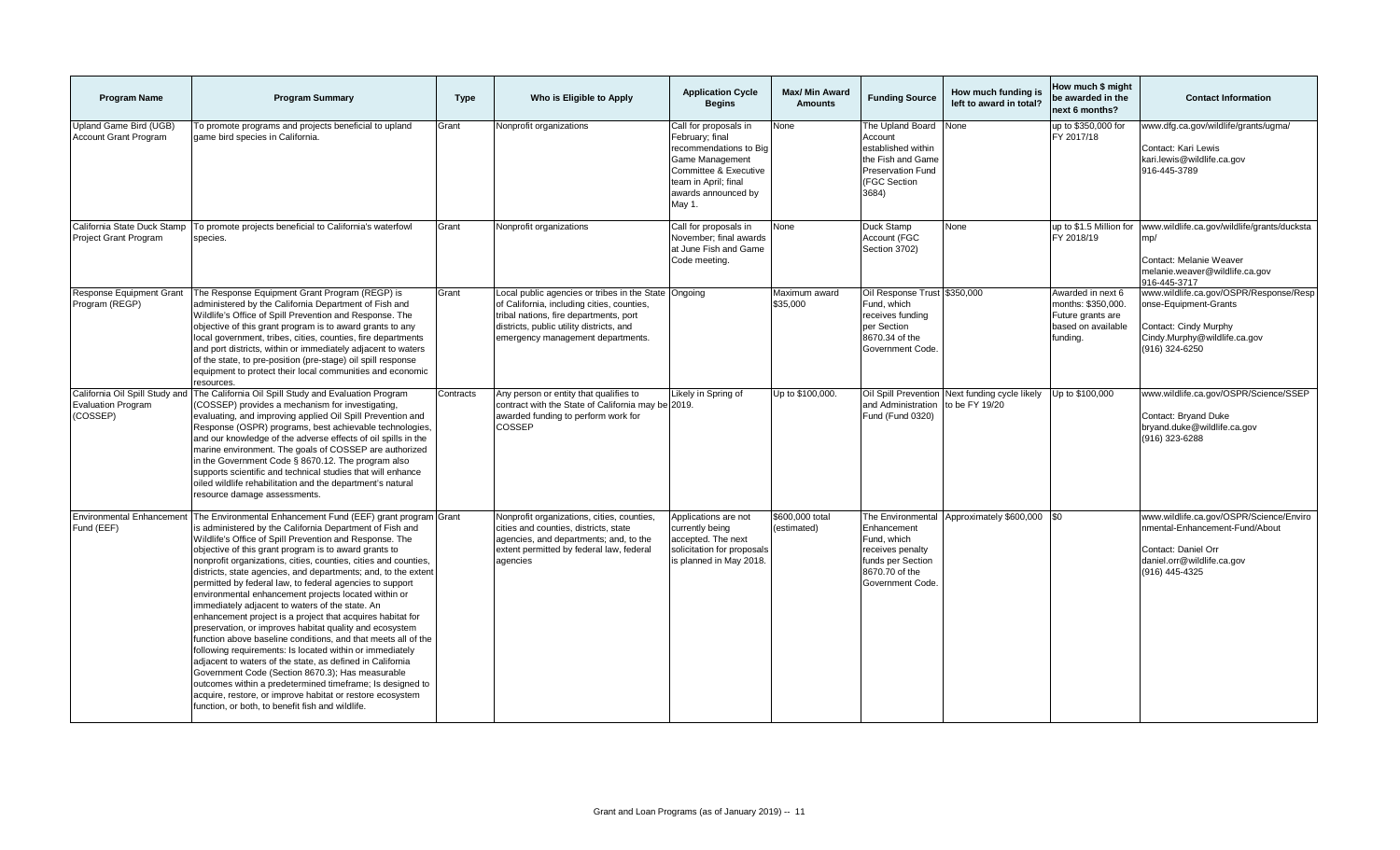| <b>Program Name</b>                                                                              | <b>Program Summary</b>                                                                                                                                                                                                                                                                                                                                                                                                                                                                                                                                                                                                                                                                                                                    | <b>Type</b> | Who is Eligible to Apply                                                                                                                                                                                                | <b>Application Cycle</b><br><b>Begins</b>                                                                   | <b>Max/ Min Award</b><br><b>Amounts</b>                                                                                                                           | <b>Funding Source</b>                                                                                                                                                                                                                                                                                                                                                                            | How much funding is<br>left to award in total?                                                                   | How much \$ might<br>be awarded in the<br>next 6 months?           | <b>Contact Information</b>                                                                                       |
|--------------------------------------------------------------------------------------------------|-------------------------------------------------------------------------------------------------------------------------------------------------------------------------------------------------------------------------------------------------------------------------------------------------------------------------------------------------------------------------------------------------------------------------------------------------------------------------------------------------------------------------------------------------------------------------------------------------------------------------------------------------------------------------------------------------------------------------------------------|-------------|-------------------------------------------------------------------------------------------------------------------------------------------------------------------------------------------------------------------------|-------------------------------------------------------------------------------------------------------------|-------------------------------------------------------------------------------------------------------------------------------------------------------------------|--------------------------------------------------------------------------------------------------------------------------------------------------------------------------------------------------------------------------------------------------------------------------------------------------------------------------------------------------------------------------------------------------|------------------------------------------------------------------------------------------------------------------|--------------------------------------------------------------------|------------------------------------------------------------------------------------------------------------------|
| California State Parks                                                                           |                                                                                                                                                                                                                                                                                                                                                                                                                                                                                                                                                                                                                                                                                                                                           |             |                                                                                                                                                                                                                         |                                                                                                             |                                                                                                                                                                   |                                                                                                                                                                                                                                                                                                                                                                                                  |                                                                                                                  |                                                                    |                                                                                                                  |
| <b>DBW Local Assistance</b><br>Quagga and Zebra Mussel<br>nfestation Prevention Grant<br>Program | DBW's Quagga and Zebra Mussel Infestation Prevention<br>Grant Program (QZ Grant Program) provides funding for two<br>tiers/two types of projects: 1) Planning and Assessment<br>projects; and 2) Implementation projects. Examples of<br>projects include: developing Prevention Plans, purchasing<br>pressure washers/decontamination units, inspection<br>programs including staffing, materials and supplies. DBW<br>coordinates and collaborates with the California Department<br>of Fish and Wildlife on many aspects of this program.                                                                                                                                                                                              | Grant       | Eligible applicants are owners or<br>managers of reservoirs that: 1) permit<br>recreational activities; 2) are open to the<br>public; and 3) are currently un-infested with<br>the quagga or zebra (dreissenid) mussel. | February 2019 - March<br>2019                                                                               | Grants for Tier 1:<br>Planning and<br>Assessment projects,<br>maximum amount is<br>\$200,000; Tier 2:<br>Implementation<br>projects, maximum<br>amount: \$400,000 | Funding originates<br>from a fee which is<br>a supplemental<br>cost to the biennial<br>boater registration<br>collected through<br>the DMV. Guiding<br>statutes and<br>regulations:<br>Harbors &<br><b>Navigation Code</b><br>Sec. 675-677; Fish<br>& Game Code Sec<br>2302; Vehicle Code<br>Sec. 9853, 9860, &<br>9863: & California<br>Code of<br>Regulations title<br>14, Sec. 5200-<br>5307. | Annual Program - \$3.75<br>million is available each<br>fiscal year.                                             | \$3.75 million is the<br>available funding for<br>2018/2019 grants | www.dbw.ca.gov/QZGrant<br>Contact: Cara Roderick<br>Cara.Roderick@parks.ca.gov<br>916-327-1849                   |
| <b>DBW Local Assistance</b><br>Floating Restroom Grant<br>Program                                | The Floating Restroom Grant Program provides floating<br>restroom units to lakes and reservoirs across California. The<br>Division of Boating and Waterways (DBW) procures,<br>delivers, and grants the DBW-designed and developed<br>specialized floating restroom to the recipient. The grant<br>recipient then places the floating restrooms at on-water<br>locations convenient to boaters and maintains the units for a<br>minimum of 10 years. The Clean Vessel Act grant program<br>also offers maintenance and rehabilitation funds for the<br>floating restrooms.                                                                                                                                                                | Grant       | Local, State, and Federal governmental<br>entities that operate inland lakes or<br>reservoirs.                                                                                                                          | Around August each<br>vear. check DBW's<br>website for exact dates                                          | Average grant for a<br>floating restroom is<br>approximately<br>\$74,000                                                                                          | Combination of<br>Harbors and<br>Watercraft<br><b>Revolving Fund</b><br>and Federal Clean<br>Vessel Act funds                                                                                                                                                                                                                                                                                    | Annual Program - Future Funding for FY<br>funding is dependent on<br><b>Federal and State</b><br>appropriations. | 2018/19 is \$900.000                                               | www.dbw.ca.gov/Funding/Pumpout.aspx<br>Contact: Lisa Fernandes<br>Lisa.Fernandes@parks.ca.gov<br>916-327-1819    |
| National Boating<br>administered by DBW                                                          | The Boating Infrastructure Grant program is designed to<br>Infrastructure Grant Program, provide transient dockage for recreational boats 26 feet or<br>more in length for recreational opportunities and safe<br>harbors, as well as: 1. enhance access to recreational,<br>historic, cultural and scenic resources; 2. strengthen<br>community ties to the water's edge and economic benefits;<br>3. promote public/private partnerships and entrepreneurial<br>opportunities; 4. provide continuity of public access to the<br>shore; and 5. promote awareness of transient boating<br>opportunities.                                                                                                                                  | Grant       | Local government agencies and private<br>businesses                                                                                                                                                                     | Around August each<br>vear. check DBW's<br>website for exact dates                                          | Tier I, up to<br>\$200,000. Tier II, up<br>to \$1.5 million                                                                                                       | <b>Federal Sport Fish</b><br>Restoration and<br>Boating Trust Fund.                                                                                                                                                                                                                                                                                                                              | Annual Program - Future<br>funding is dependent on<br>Federal appropriations.                                    | Funding for FFY18 is<br>vet to be determined.                      | http://www.dbw.ca.gov/Funding/BIG.aspx<br>Contact: Lisa Fernandes<br>Lisa.Fernandes@parks.ca.gov<br>916-327-1819 |
| DBW Local Assistance.<br>Statewide Ramp Repair and<br>Modification Grant Program                 | The Statewide Ramp Repair and Modification Grant<br>Program provides grant funding to public agencies to make<br>minor repairs or necessary expansions to boat ramps at<br>public boat launching facilities. The intent of this program is<br>to quickly restore safe and convenient public boating access<br>by correcting public health and safety issues found at boat<br>launching facilities or by widening or extending existing boat<br>ramps as needed at DBW-funded launching facilities.<br>Typical grant-funded items include repairing or replacing<br>boat ramps, boarding floats, restroom and parking facilities<br>and repairing erosion and other damage resulting from<br>winter storms, accidents, and wildfires, etc. | Grant       | Local government agencies including<br>cities, counties, the federal government,<br>recreation districts, irrigation districts, and<br>tax districts, among others.                                                     | Applications accepted<br>on a continuous basis.<br>Application deadline for<br>FY 2019/20 is Feb 1,<br>2019 | Maximum available<br>s \$1.5 million<br>statewide.                                                                                                                | Harbors and<br>Watercraft<br><b>Revolving Fund</b>                                                                                                                                                                                                                                                                                                                                               | Annual Program - Future FY 2018/19 budget<br>funding is dependent on<br>State appropriations.                    | appropriation was<br>\$1.5 million.                                | http://www.dbw.ca.gov/Funding/<br>Contact: Joe Dux<br>Joe.Dux@parks.ca.gov<br>916-327-1816                       |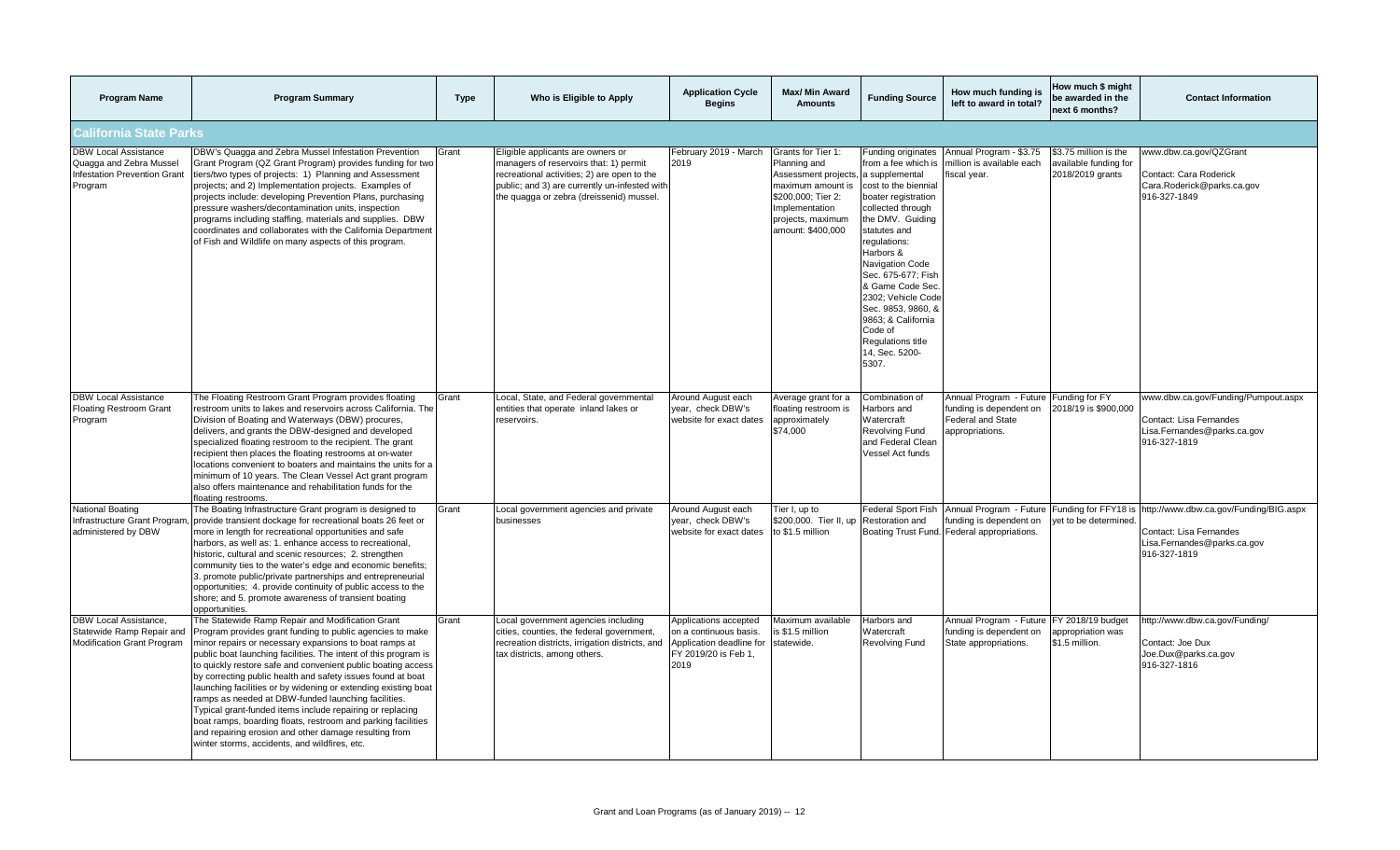| <b>Program Name</b>                                                                                        | <b>Program Summary</b>                                                                                                                                                                                                                                                                                                                                                                                                                                                                                                                                                                                                                                                                                                                                                                                                                              | <b>Type</b> | Who is Eligible to Apply                                                                                                                                                                 | <b>Application Cycle</b><br><b>Begins</b>                                                                   | <b>Max/ Min Award</b><br><b>Amounts</b>                                                                                                 | <b>Funding Source</b>                                                                             | How much funding is<br>left to award in total?                                                | How much \$ might<br>be awarded in the<br>next 6 months?  | <b>Contact Information</b>                                                                                          |
|------------------------------------------------------------------------------------------------------------|-----------------------------------------------------------------------------------------------------------------------------------------------------------------------------------------------------------------------------------------------------------------------------------------------------------------------------------------------------------------------------------------------------------------------------------------------------------------------------------------------------------------------------------------------------------------------------------------------------------------------------------------------------------------------------------------------------------------------------------------------------------------------------------------------------------------------------------------------------|-------------|------------------------------------------------------------------------------------------------------------------------------------------------------------------------------------------|-------------------------------------------------------------------------------------------------------------|-----------------------------------------------------------------------------------------------------------------------------------------|---------------------------------------------------------------------------------------------------|-----------------------------------------------------------------------------------------------|-----------------------------------------------------------|---------------------------------------------------------------------------------------------------------------------|
| <b>DBW Local Assistance Boat</b><br>Launching Facility Grant<br>Program                                    | In accordance with Section 72.5 of the Harbors and<br>Navigation Code, Boat Launching Facility (BLF) grants are<br>provided to local government agencies for the construction<br>or improvement of boat launching ramps, restrooms,<br>boarding floats, shore protection, parking for vehicles and<br>boat trailers, utilities, landscaping, irrigation, and ancillary<br>items. Also included in the grant are monies to pay for<br>engineering, construction inspection, permits from<br>regulatory agencies, special studies, contract advertising,<br>construction contingency, and other project related costs.<br>The primary purpose of the grant is to provide and improve<br>access to California's waterways by the recreational boating<br>public using trailer able watercraft.                                                         | Grant       | Local government agencies, including<br>cities and counties; federal government;<br>recreation districts; irrigation districts; and<br>tax districts, among others.                      | Applications accepted<br>on a continuous basis.<br>Application deadline for<br>FY 2019/20 is Feb 1,<br>2019 | No minimum or<br>naximum.                                                                                                               | Harbors and<br>Watercraft<br>Revolving Fund                                                       | Annual Program - Future<br>funding is dependent on<br>State appropriations.                   | FY 2018/19 budget<br>appropriation was<br>\$7.12 million  | nttp://www.dbw.ca.gov/Funding/Facilities.a<br>spx#BLFG<br>Contact: Joe Dux<br>Joe.Duxl@parks.ca.gov<br>916-327-1816 |
| DBW Local Assistance.<br>Statewide Non-Motorized<br><b>Boat Launching Facility</b><br><b>Grant Program</b> | The Statewide Non-Motorized Boat Launching Facility Grant Grant<br>Program provides funding to create or improve public non-<br>motorized boating access. Typical grant-funded items<br>include the construction of small, hand-launched boat<br>ramps, small parking lots and restrooms.                                                                                                                                                                                                                                                                                                                                                                                                                                                                                                                                                           |             | Local government agencies including cities Applications accepted<br>and counties; federal government;<br>recreation districts; irrigation districts; and<br>tax districts, among others. | on a continuous basis.<br>Application deadline for<br>FY 2019/20 is Feb 1,<br>2019                          | Maximum available<br>s \$2 million<br>statewide. Typical<br>grants are between<br>\$50,000 and<br>\$500,000 depending<br>on the project | Harbors and<br>Watercraft<br>Revolving Fund                                                       | Annual Program - Future FY 2018/19 budget<br>funding is dependent on<br>State appropriations. | appropriation is \$2<br>million                           | http://www.dbw.ca.gov/Funding/<br>Contact: Joe Dux<br>Joe.Dux@parks.ca.gov<br>916-327-1816                          |
| <b>DBW Local Assistance,</b><br>Statewide Sign Grant<br>Program                                            | The Statewide Sign Grant Program installs and replaces<br>signs for previously funded Boating and Waterways projects<br>that are either obsolete, display incorrect information, are<br>badly worn and unattractive, are missing or damaged, are<br>needed for safety, or are required as a condition of receiving<br>federal funds.                                                                                                                                                                                                                                                                                                                                                                                                                                                                                                                | Grant       | Local government agencies including cities Applications accepted<br>and counties; federal government;<br>recreation districts; irrigation districts; and<br>tax districts, among others. | on a continuous basis                                                                                       | ypical grants are<br>from \$1,000 -<br>\$10,000 depending<br>on the project                                                             | Harbors and<br>Watercraft<br><b>Revolving Fund</b>                                                | Annual Program - Future FY 2018/19 budget<br>funding is dependent on<br>State appropriations. | appropriation is<br>\$150,000                             | http://www.dbw.ca.gov/Funding/<br>Contact: Keren Dill<br>Keren.Dill@parks.ca.gov<br>916-327-1809                    |
| <b>DBW Private Small Craft</b><br>Harbor Loan Program                                                      | In accordance with Article 5 of the Harbors and Navigation<br>Code, the Private Small Craft Harbor Loan Program<br>provides loans to private marina owners to develop or<br>improve privately owned boating facilities that are open to<br>the public. Project features that can be funded include boat<br>berthing, breakwater construction, construction dredging,<br>harbormaster buildings, fuel docks, boat sewage pump-out<br>facilities, restrooms and utilities.                                                                                                                                                                                                                                                                                                                                                                            | Loan        | <b>Private Business</b>                                                                                                                                                                  | Applications accepted<br>on a continuous basis.<br>Application deadline for<br>FY 2019/20 is Feb 1,<br>2019 | No minimum, no<br>naximum.                                                                                                              | Harbors and<br>Watercraft<br>Revolving Fund                                                       | Annual Program - Future<br>funding is dependent on<br>State appropriations.                   | FY 2018/19 budget<br>appropriation is \$5<br>million      | http://www.dbw.ca.gov/Funding/Facilities.a<br>spx#BLFG<br>Contact: Joe Dux<br>Joe.Dux@parks.ca.gov<br>916-327-1816  |
| <b>DBW Local Assistance</b><br>Public Small Craft Harbor<br>Loan Program                                   | In accordance with Section 71.4 of the Harbors and<br>Navigation Code, the Local Assistance Public Small Craft<br>Harbor Loan Program provides loans to local government<br>agencies for the construction of new small craft harbors or<br>for the expansion or improvement of existing marina<br>facilities.                                                                                                                                                                                                                                                                                                                                                                                                                                                                                                                                       | Loan        | Local government agencies, including<br>cities and counties; federal government;<br>recreation districts; irrigation districts; and<br>tax districts, among others.                      | Applications accepted<br>on a continuous basis.<br>Application deadline for<br>FY 2019/20 is Feb 1,<br>2019 | No minimum, no<br>naximum.                                                                                                              | Harbors and<br>Watercraft<br>Revolving Fund                                                       | Annual Program - Future<br>funding is dependent on<br>State appropriations                    | FY 2018/19 budget<br>appropriation is \$0                 | http://www.dbw.ca.gov/Funding/Facilities.a<br>spx#BLFG<br>Contact: Joe Dux<br>Joe.Dux@parks.ca.gov<br>916-327-1816  |
| <b>DBW Beach Erosion Control</b><br>and Public Beach<br><b>Restoration Programs</b>                        | Sections 65 through 67.3 of the Harbors and Navigation<br>Code authorize the Division to study erosion problems; act<br>as shore protection advisor to all agencies of government;<br>and plan, design and construct protective works when funds<br>are provided by the Legislature. The Rivers and Harbors Act<br>of 1962, as amended, allows DBW to participate in beach<br>erosion control projects undertaken by the U.S. Army Corps<br>of Engineers. Generally speaking, the Beach Erosion<br>Control program funds projects that provide a hard structure<br>solution (seawalls, revetment, etc.) to resisting erosive wave<br>forces. The Public Beach Restoration program funds beach<br>nourishment projects to restore or widen beaches that will<br>reduce wave energy and run-up, thereby reducing the<br>erosive power of ocean waves. | Grant       | Local government agencies.                                                                                                                                                               | Applications due<br>February 1 for<br>consideration in the<br>FY20/21 State budget                          | No minimum or<br>maximum                                                                                                                | Harbors and<br>Watercraft<br>Revolving Fund<br>and the Public<br><b>Beach Restoration</b><br>Fund | Annual Program - Future<br>funding is dependent on<br>State appropriations.                   | FY 2017/18 budget<br>appropriation was<br>\$2.595 million | Contact: Casey Caldwell<br>casey.caldwell@parks.ca.gov<br>916-327-1787                                              |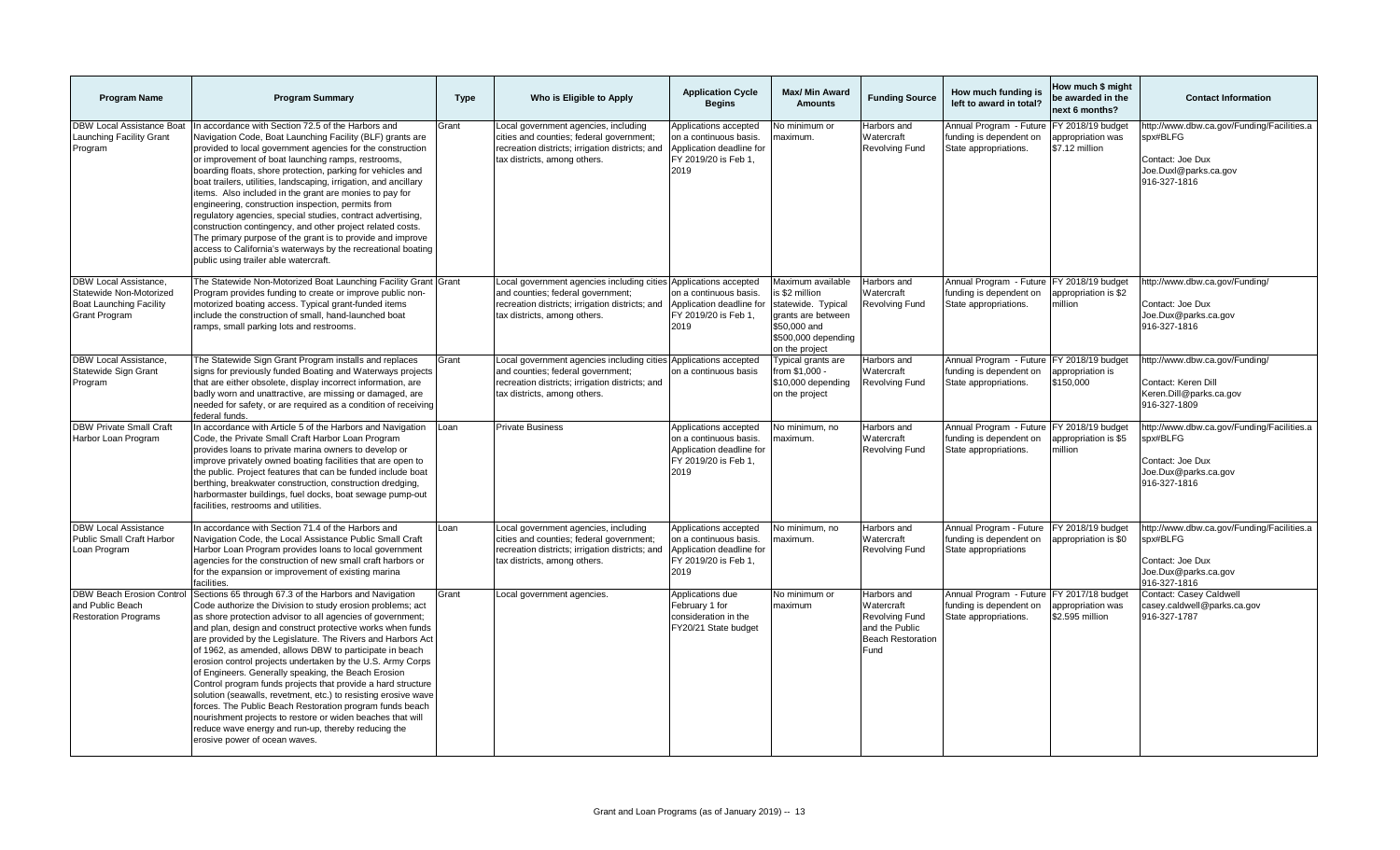| <b>Program Name</b>                                               | <b>Program Summary</b>                                                                                                                                                                                                                                                                                                                                                                                                                                                                                                                                                                                                                                          | <b>Type</b>              | Who is Eligible to Apply                                                                                                                                                                   | <b>Application Cycle</b><br><b>Begins</b>                                      | Max/ Min Award<br><b>Amounts</b>                                                                                                  | <b>Funding Source</b>                                                    | How much funding is<br>left to award in total?            | How much \$ might<br>be awarded in the<br>next 6 months? | <b>Contact Information</b>                                                                                                                          |
|-------------------------------------------------------------------|-----------------------------------------------------------------------------------------------------------------------------------------------------------------------------------------------------------------------------------------------------------------------------------------------------------------------------------------------------------------------------------------------------------------------------------------------------------------------------------------------------------------------------------------------------------------------------------------------------------------------------------------------------------------|--------------------------|--------------------------------------------------------------------------------------------------------------------------------------------------------------------------------------------|--------------------------------------------------------------------------------|-----------------------------------------------------------------------------------------------------------------------------------|--------------------------------------------------------------------------|-----------------------------------------------------------|----------------------------------------------------------|-----------------------------------------------------------------------------------------------------------------------------------------------------|
| <b>Aquatic Center Boating</b><br><b>Safety Education Grants</b>   | Section 668.2 of the Harbors and Navigation Code allows<br>the Division of Boating and Waterways to distribute funding<br>to enhance boaters' knowledge of boating laws, practical<br>handling of vessels on the water, weather and water<br>conditions, rules of the road, equipment requirements and<br>environmental stewardship.                                                                                                                                                                                                                                                                                                                            | Grant                    | Local public agencies, nonprofit<br>organizations, and colleges and<br>universities operating within California.                                                                           | Every two years (odd<br>(ears) in the Fall.                                    | Maximum of \$42,000 US Coast Guard<br>per vear.                                                                                   | <b>Federal Trust</b><br>Funds                                            | Approximately \$1.3<br>million is available each<br>year. | Approximately \$1.3<br>million                           | www.dbw.ca.gov<br>Contact: Amy Rigby or Johanna Naughton<br>Amy.Rigby@parks.ca.gov<br>916-327-1848<br>Johanna.Naughton@parks.ca.gov<br>916-327-1826 |
| Law Enforcement Financial<br>Aid Program                          | This program provides state financial aid to local<br>government agencies whose waterways have high usage of<br>boaters and insufficient tax base to fully fund a marine law<br>enforcement boating safety program.                                                                                                                                                                                                                                                                                                                                                                                                                                             | Cooperative<br>agreement | Local government agencies (counties<br>and/or cities that fall within that county)                                                                                                         | Must submit application<br>14 months prior to the<br>start of the fiscal year. | Agencies have a set<br>allocation and<br>receive the same<br>amount yearly.<br>Varies by agency<br>based on size of<br>waterways. | Harbors and<br>Watercraft<br><b>Revolving Funds</b><br>Local assistance  | \$11.5 million annually to<br>38 counties and 2 cities.   | \$11.5 million for FY<br>2019/20                         | Contact: Joanna Andrade<br>Joanna.Andrade@parks.ca.gov<br>916-327-0682                                                                              |
| <b>Boating Law Enforcement</b><br>Training                        | The program provides training courses statewide to law<br>enforcement officers, lifequards, harbor patrol officers, and<br>others that work in a marine patrol environment.                                                                                                                                                                                                                                                                                                                                                                                                                                                                                     | Grant                    | Local public agencies that provide marine<br>patrol and meet federal grant requirements                                                                                                    | Continuous                                                                     | Varies                                                                                                                            | <b>Federal Grant</b><br>Recreational<br><b>Boating Safety</b><br>Program | Approx. \$437,905 per<br>vear                             | \$437,905 for<br>FY19/20                                 | http://www.dbw.ca.gov/LawEnforce/LawEnf<br>Train.aspx<br>Contact: Brian Carroll<br>brian.carroll@parks.ca.gov<br>916-327-1835                       |
| Law Enforcement Equipment<br><b>Grant Program</b>                 | This program provides grants to local government agencies Grants<br>for the purchase of boating safety and law enforcement<br>marine patrol equipment (patrol boats, personal watercraft,<br>engines, search and rescue equipment, dive gear etc.)                                                                                                                                                                                                                                                                                                                                                                                                              |                          | Local government agencies                                                                                                                                                                  | Annual application cycle<br>Feb 1 through April 30                             | Amount is<br>determined case by<br>case basis                                                                                     | <b>Federal Grant</b><br>Recreational<br><b>Boating Safety</b><br>Program | \$900,000 - \$1.5 million                                 | \$1.5 million for FY<br>2019/20                          | Contact: Joanna Andrade<br>Joanna.Andrade@parks.ca.gov<br>916-327-0682                                                                              |
| <b>DBW Abandoned Watercraft</b><br>Abatement Fund (AWAF)          | Public agencies may apply for grants to remove, store and<br>dispose of abandoned recreational vessels and other<br>navigational hazards. In FY 2015/16, the AWAF grant will<br>only be available through the SAVE grant.                                                                                                                                                                                                                                                                                                                                                                                                                                       | Grant                    | Local government agencies (counties,<br>cities, and/or port districts that have<br>jurisdiction over the area.)                                                                            | Annual application cycle<br>Feb 1 through April 30                             | No minimum or<br>maximum                                                                                                          | Harbors and<br>Watercraft<br><b>Revolving Funds</b><br>Local assistance  | \$1.75 million annually                                   | \$2.75 million FY<br>2018/19                             | http://www.dbw.ca.gov/funding/awaf.aspx<br>Contact: Ron Kent<br>Ron.kent@parks.ca.gov<br>(916) 327-1825                                             |
| DBW Vessel Turn-In<br>Program (VTIP)                              | Public agencies may apply for grants to remove, store and<br>dispose of abandoned and surrendered recreational vessels<br>and other navigational hazards. In FY 2015-16, the VTIP<br>grant will only be available through the SAVE grant.                                                                                                                                                                                                                                                                                                                                                                                                                       | Grant                    | Local government agencies (counties,<br>cities, and/or port districts that have<br>jurisdiction over the area.)                                                                            | Annual application cycle No minimum or<br>Feb 1 through April 30               | maximum                                                                                                                           | Funded through<br><b>AWAF</b> budget                                     | Combined with AWAF                                        | Combined with<br>AWAF                                    | http://www.dbw.ca.gov/funding/awaf.aspx<br>Contact: Ron Kent<br>Ron.kent@parks.ca.gov<br>(916) 327-1825                                             |
| <b>DBW Surrendered and</b><br>Abandoned Vessel Exchange<br>(SAVE) | The SAVE grant combines AWAF and VTIP funds into one<br>grant. Funds may be used for both purposes as needed --<br>abandoned vessels, marine debris, or voluntary vessel<br>surrenders.                                                                                                                                                                                                                                                                                                                                                                                                                                                                         | Grant                    | Local government agencies (counties,<br>cities, and/or port districts that have<br>jurisdiction over the area.)                                                                            | Annual application cycle No minimum or<br>Feb 1 through April 30               | maximum                                                                                                                           | Funded through<br><b>AWAF</b> budget                                     | Combined with AWAF                                        | Combined with<br><b>AWAF</b>                             | http://www.dbw.ca.gov/funding/awaf.aspx<br>Contact: Ron Kent<br>Ron.kent@parks.ca.gov<br>(916) 327-1825                                             |
| Land and Water<br>Conservation Fund Program                       | The LWCF is a state-administered local assistance program Grant<br>of the National Park Service. Under the provisions of the<br>California Outdoor Recreation Resources Plan Act of 1967,<br>the expenditure of funds allocated to California is<br>administered by the Department of Parks and Recreation.<br>Within the Department, LWCF is administered by the Office<br>of Grants and Local Services (OGALS). Projects under this<br>program may include acquisition or development of outdoor<br>recreation areas and facilities. Property acquired or<br>developed under the program must be retained in perpetuity<br>for public outdoor recreation use. |                          | Counties, cities, recreation and park<br>districts, state agencies, special districts<br>with authority to acquire, develop, operate,<br>and maintain public park and recreation<br>areas. | Next cycle will be in<br>2020                                                  | \$3 million maximum.                                                                                                              | <b>National Park</b><br>Service (Federal)<br>Federal Trust Fund          | Annual Program                                            | Approximately \$7<br>million                             | http://www.parks.ca.gov/default.asp?Page<br>id=21360<br>Contact: Richard Rendon<br>richard.rendon@parks.ca.gov<br>916-651-7600                      |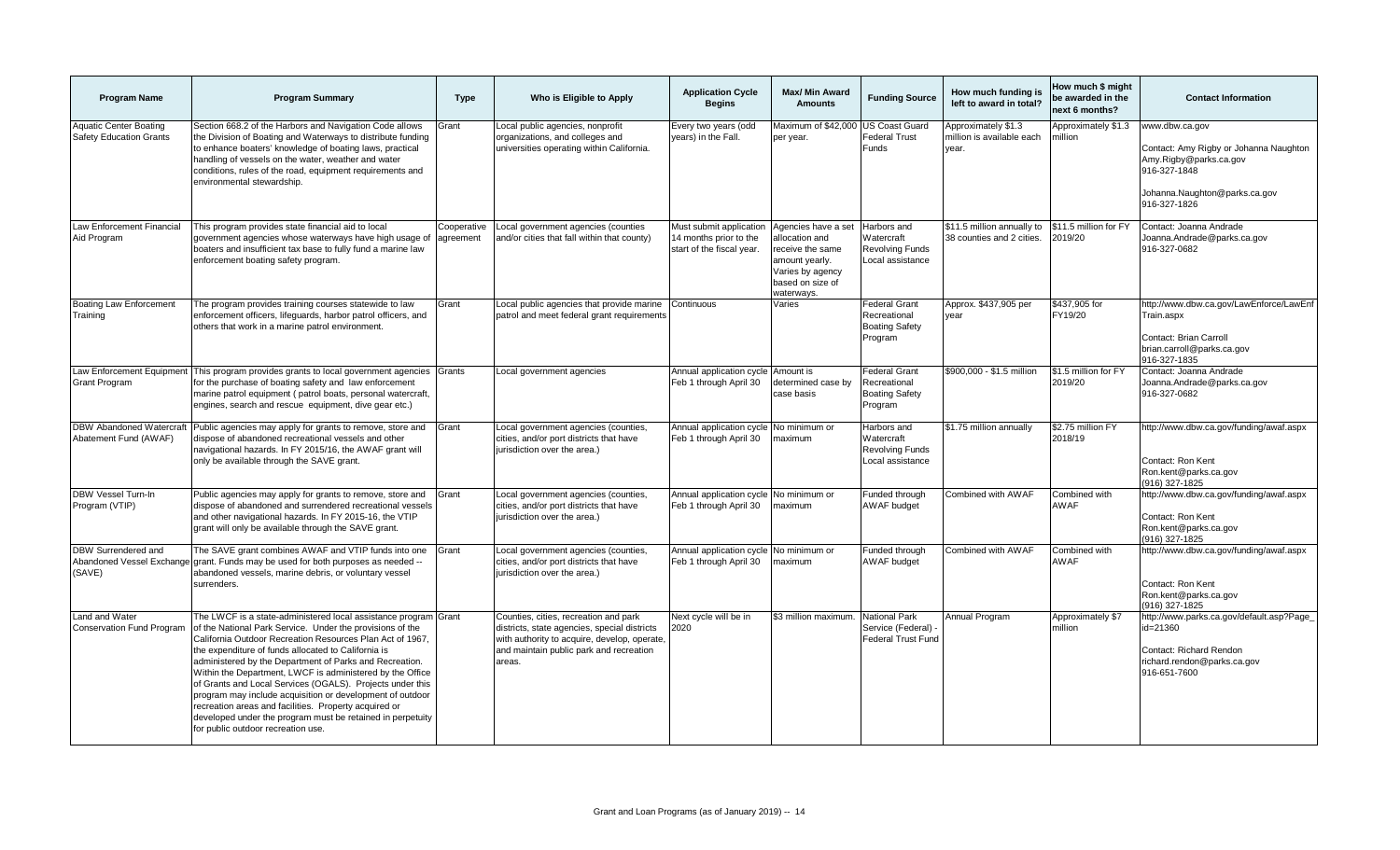| <b>Program Name</b>                                                               | <b>Program Summary</b>                                                                                                                                                                                                                                                                                                                                                                                                                                                                                                                                                                                                                                                                                                                                                                      | <b>Type</b> | Who is Eligible to Apply                                                                                                                                                                                                                                    | <b>Application Cycle</b><br><b>Begins</b>                                                                                                                                                                                         | <b>Max/ Min Award</b><br><b>Amounts</b>                                                           | <b>Funding Source</b>                                                                                                                            | How much funding is<br>left to award in total?                                                                                                                                      | How much \$ might<br>be awarded in the<br>next 6 months?                                              | <b>Contact Information</b>                                                                                                                                                                                                                                                                                                         |
|-----------------------------------------------------------------------------------|---------------------------------------------------------------------------------------------------------------------------------------------------------------------------------------------------------------------------------------------------------------------------------------------------------------------------------------------------------------------------------------------------------------------------------------------------------------------------------------------------------------------------------------------------------------------------------------------------------------------------------------------------------------------------------------------------------------------------------------------------------------------------------------------|-------------|-------------------------------------------------------------------------------------------------------------------------------------------------------------------------------------------------------------------------------------------------------------|-----------------------------------------------------------------------------------------------------------------------------------------------------------------------------------------------------------------------------------|---------------------------------------------------------------------------------------------------|--------------------------------------------------------------------------------------------------------------------------------------------------|-------------------------------------------------------------------------------------------------------------------------------------------------------------------------------------|-------------------------------------------------------------------------------------------------------|------------------------------------------------------------------------------------------------------------------------------------------------------------------------------------------------------------------------------------------------------------------------------------------------------------------------------------|
| Recreational Trails Program                                                       | The RTP is a state-administered local assistance program<br>of the U.S. Department of Transportation's Federal Highway<br>Administration (FHWA). California splits the Non-Motorized<br>RTP apportionment for administration between the<br>California Department of Parks and Recreation's Office of<br>Grants and Local Services (OGALS), and by CALTRANS<br>through the Active Transportation Program (ATP). For<br>CALTRANS ATP updates, visit:<br>http://www.dot.ca.gov/hq/LocalPrograms/atp/<br>Motorized Projects are administered by the Off-Highway<br>Motor Vehicle Recreation Division (OHMVR). The RTP<br>provides funds to the States to develop and maintain<br>recreational trails and trails-related facilities for motorized<br>and non motorized recreational trail uses. | Grant       | Cities, counties, districts, state agencies<br>federal agencies, and nonprofit<br>organizations with management<br>responsibilities over public lands                                                                                                       | RTP non-motorized:<br><b>OGALS: Next</b><br>application will be in<br>2020.<br>RTP motorized:<br>OHV: Next cycle may be<br>2019, dependent on<br>approval of new<br>regulations and Federal<br>Fiscal Year 2019<br>apportionment. | No minimum or<br>maximum                                                                          | Fixing America's<br>Surface<br><b>Transportation Act</b><br>(FAST-ACT)                                                                           | Annual Program                                                                                                                                                                      | Approximately \$3.4<br>million for the entire<br>program.                                             | Non-Motorized<br>http://www.parks.ca.gov/?page_id=24324<br>Contact: Richard Rendon<br>richard.rendon@parks.ca.gov<br>916-651-7600<br>For CALTRANS ATP updates, visit:<br>http://www.dot.ca.gov/hq/LocalPrograms/at<br>Motorized<br>http://ohv.parks.ca.gov<br>Contact: Jessica Terry<br>jessica.terry@parks.ca.gov<br>916-319-8540 |
| Regional Park Program                                                             | The program will fund projects that create, expand, or<br>renovate parks and park facilities, including, but not limited<br>to, trails, regional trail networks, regional sports complexes,<br>low-cost accommodations in park facilities, and visitor,<br>outdoor, and interpretive facilities.                                                                                                                                                                                                                                                                                                                                                                                                                                                                                            | Grant       | Regional park districts, counties, and<br>regional open-space districts, open-space<br>authorities formed pursuant to Division 26   appropriation.<br>(commencing with Section 35100), joint<br>powers authorities, and eligible nonprofit<br>organizations | TBD based on future<br>state budget                                                                                                                                                                                               | Maximum and<br>minimum grant<br>amounts to be<br>determined through<br>public hearing<br>process. | California Drought,<br>Water, Parks.<br>Climate, Coastal<br>Protection, and<br><b>Outdoor Access</b><br>For All Act of 2018<br>(Proposition 68)  | \$23,125,000                                                                                                                                                                        | \$0                                                                                                   | www.parks.ca.gov/rpp<br>Contact:<br>Viktor.Patino@parks.ca.gov                                                                                                                                                                                                                                                                     |
| Rural Recreation. Tourism<br>and Economic Enrichment<br><b>Investment Program</b> | The program will fund projects that provide new recreational Grant<br>opportunities in rural communities that have demonstrated<br>deficiencies and lack of outdoor infrastructure in support of<br>economic and health-related goals.                                                                                                                                                                                                                                                                                                                                                                                                                                                                                                                                                      |             | Cities, counties and districts in<br>nonurbanized areas.                                                                                                                                                                                                    | TBD based on future<br>state budget<br>appropriation.                                                                                                                                                                             | Maximum and<br>minimum grant<br>amounts to be<br>determined through<br>public hearing<br>process. | California Drought,<br>Water, Parks,<br>Climate, Coastal<br>Protection, and<br><b>Outdoor Access</b><br>For All Act of 2018<br>(Proposition 68)  | \$23,125,000                                                                                                                                                                        | \$0                                                                                                   | ww.parks.ca.gov/rrt<br>Contact:<br>Viktor.Patino@parks.ca.gov                                                                                                                                                                                                                                                                      |
| Revenue Enhancement<br>Payment Program                                            | Funds will be awarded proportionally based on populations<br>served, to local agencies that have obtained voter approval<br>between November 1, 2012, through November 30, 2018,<br>inclusive, for revenue enhancement measures aimed at<br>improving and enhancing local or regional park<br>infrastructure.                                                                                                                                                                                                                                                                                                                                                                                                                                                                               | Grant       | Eligible local agencies                                                                                                                                                                                                                                     | <b>TBD</b>                                                                                                                                                                                                                        | Minimum award is<br>\$250,000                                                                     | California Drought,<br>Water, Parks,<br>Climate, Coastal<br>Protection, and<br><b>Outdoor Access</b><br>For All Act of 2018<br>(Proposition 68). | \$37 million                                                                                                                                                                        | \$0                                                                                                   | www.parks.ca.gov/grants<br>Contact:<br>Lee.Butterfield@parks.ca.gov                                                                                                                                                                                                                                                                |
| and Community<br>Revitalization Program (SPP)                                     | Statewide Park Development SPP will fund acquisition and development construction<br>projects to create new parks and new recreation<br>opportunities in underserved communities across California.                                                                                                                                                                                                                                                                                                                                                                                                                                                                                                                                                                                         | Grant       | Cities, Counties, Districts as defined, Joint \$254,942,000 currently<br>Powers Authorities, Non Profit<br>Organizations                                                                                                                                    | available for summer<br>2019 application<br>submittals. Due Date<br>TBD. Next cycles will be \$200,000 is<br>determined by state<br>budgets.                                                                                      | Maximum of \$8.5<br>million per<br>application and<br>minimum of<br>proposed.                     | California Drought.<br>Water, Parks,<br>Climate, Coastal<br>Protection, and<br><b>Outdoor Access</b><br>For All Act of 2018<br>(Proposition 68). | \$254,942,000 available<br>for 2019 round. Up to<br>\$395,333,000 in future<br>rounds determined by<br>state budgets minus up to year.<br>5% for Community<br>Access Program (CAP). | \$0 in next 6 months.<br>\$254,942,000 may<br>be awarded by end<br>of 2019 calendar                   | www.parks.ca.gov/spp<br>Contact:<br>Viktor.Patino@parks.ca.gov                                                                                                                                                                                                                                                                     |
| "Community Access<br>Program" (activity grants)                                   | This program will provide funding for activities and<br>transportation that give community residents new access to<br>outdoor recreation areas and programs per Public<br>Resources Code §80008(c)(1)).                                                                                                                                                                                                                                                                                                                                                                                                                                                                                                                                                                                     | Grant       | Cities, Counties, Districts as defined, Join<br>Powers Authorities, Non Profit<br>Organizations (as defined by SPP)                                                                                                                                         | TBD. Program will be<br>developed through<br>public comment<br>process.                                                                                                                                                           | Maximum and<br>minimum grant<br>amounts to be<br>determined through<br>public comment<br>process. | California Drought,<br>Water, Parks,<br>Climate, Coastal<br>Protection, and<br><b>Outdoor Access</b><br>For All Act of 2018<br>(Proposition 68). | Up to 5% of the SPP<br>program may fund<br><b>Community Access</b><br>Program grants instead<br>of acquisition and<br>development construction 2019.<br>projects.                   | \$0. Program<br><b>Application Guide</b><br>will be developed<br>through public<br>comment process in | www.parks.ca.gov/cap<br>Contact:<br>Viktor.Patino@parks.ca.gov                                                                                                                                                                                                                                                                     |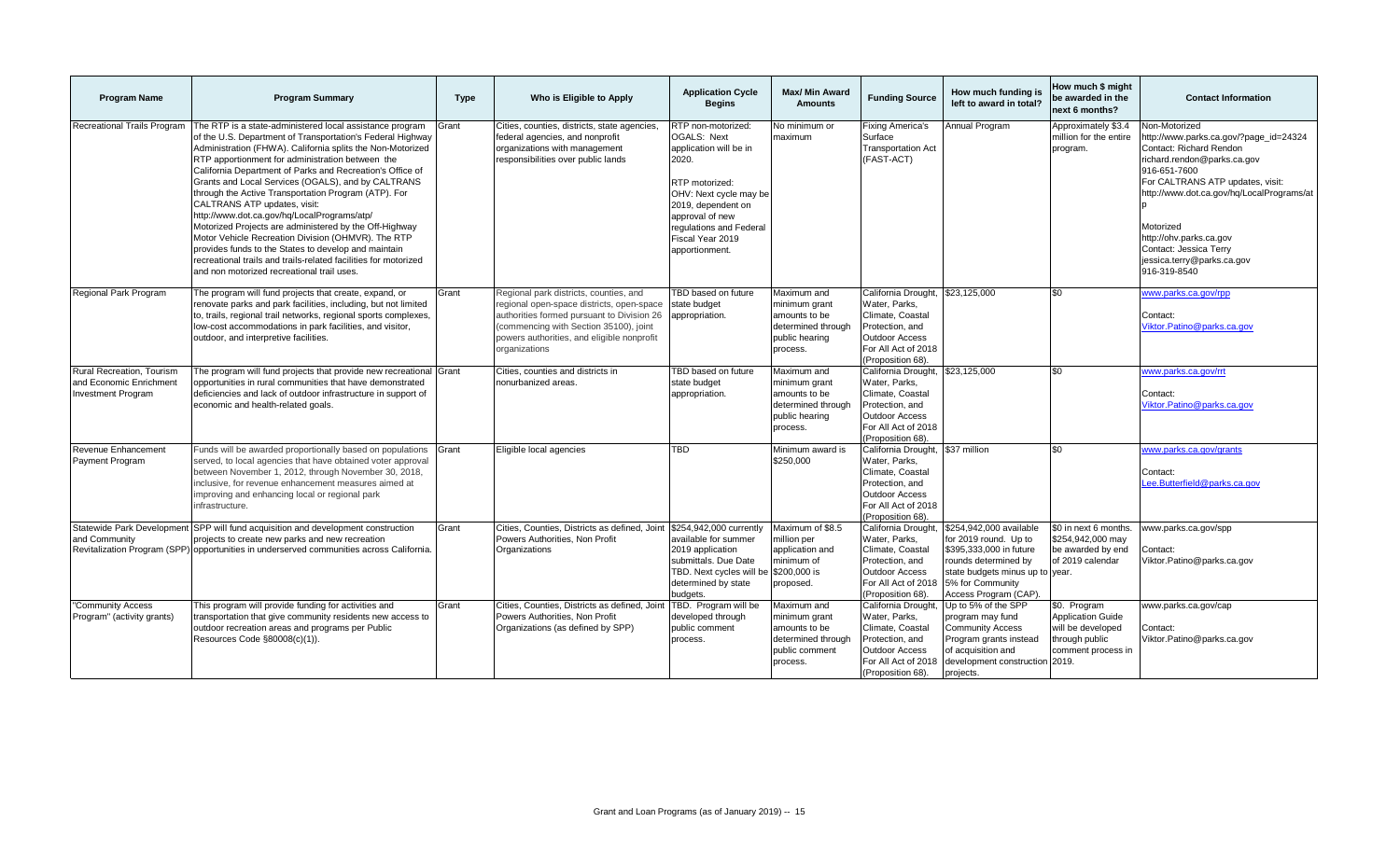| <b>Program Name</b>                 | <b>Program Summary</b>                                                                                                                                                                                                                                                                                                                                                                                                                                                                                                                                                                                                                                                                                                                                                                                                              | <b>Type</b>               | Who is Eligible to Apply                                                                                                                                                                                                                                                                                                                                                                                                                                                                 | <b>Application Cycle</b><br><b>Begins</b>                                                                                                    | <b>Max/ Min Award</b><br><b>Amounts</b>                                                                                                                                                  | <b>Funding Source</b> | How much funding is<br>left to award in total? | How much \$ might<br>be awarded in the<br>next 6 months?                                                                                                                                                                                                                  | <b>Contact Information</b>                                                                                                                                |
|-------------------------------------|-------------------------------------------------------------------------------------------------------------------------------------------------------------------------------------------------------------------------------------------------------------------------------------------------------------------------------------------------------------------------------------------------------------------------------------------------------------------------------------------------------------------------------------------------------------------------------------------------------------------------------------------------------------------------------------------------------------------------------------------------------------------------------------------------------------------------------------|---------------------------|------------------------------------------------------------------------------------------------------------------------------------------------------------------------------------------------------------------------------------------------------------------------------------------------------------------------------------------------------------------------------------------------------------------------------------------------------------------------------------------|----------------------------------------------------------------------------------------------------------------------------------------------|------------------------------------------------------------------------------------------------------------------------------------------------------------------------------------------|-----------------------|------------------------------------------------|---------------------------------------------------------------------------------------------------------------------------------------------------------------------------------------------------------------------------------------------------------------------------|-----------------------------------------------------------------------------------------------------------------------------------------------------------|
| <b>OHV Grants Program</b>           | The program provides for well managed OHV Recreation by Grant and<br>providing financial assistance to eligible agencies and<br>organizations that develop, maintain, operate, expand,<br>support, or contribute to well-managed, high-quality, OHV<br>Recreation areas, roads, and trails, and to responsibly<br>maintain the wildlife, soils, and habitat of Project Areas in a<br>manner that will sustain long-term OHV Recreation in<br>accordance with the legislative provisions and intent of the<br>Act commencing at PRC Section 5090.01. Grants are<br>available for Operations and Maintenance, Restoration, Law<br>Enforcement, and Education and Safety.                                                                                                                                                              | Cooperative<br>Aareements | Cities, counties, districts, state agencies.<br>federal agencies, certified community<br>conservation corps, state & federally<br>recognized Native American tribes,<br>educational institutions, and non-profit<br>organizations.                                                                                                                                                                                                                                                       | On an annual basis, the<br>application period<br>begins the second<br>Monday of January and<br>extends through the first<br>Monday of March. | \$200,000 - \$1.5<br>million max<br>depending on the<br>category, with the<br>exception of<br>restoration grants<br>which have no<br>maximum. Minimum<br>award \$10,000.                 | <b>OHV Trust Fund</b> | \$30 million                                   | \$30 million                                                                                                                                                                                                                                                              | http://ohv.parks.ca.gov<br>Contact: Jessica Terry<br>jessica.terry@parks.ca.gov<br>916-319-8540                                                           |
| <b>California Water Commission</b>  |                                                                                                                                                                                                                                                                                                                                                                                                                                                                                                                                                                                                                                                                                                                                                                                                                                     |                           |                                                                                                                                                                                                                                                                                                                                                                                                                                                                                          |                                                                                                                                              |                                                                                                                                                                                          |                       |                                                |                                                                                                                                                                                                                                                                           |                                                                                                                                                           |
| Water Storage Investment<br>Program | Proposition 1 continuously appropriated \$2.7 billion to the<br>California Water Commission (Commission) for investments<br>in the public benefits of specific water storage projects. The<br>Commission will fund the public benefits of these projects<br>through the Water Storage Investment Program. Eligible<br>projects must provide public benefits - ecosystem<br>improvement, water quality improvement, flood control,<br>emergency response, recreation - and provide measurable<br>benefits to the Delta ecosystem or its tributaries. At least<br>50% of funded public benefits must be ecosystem benefits.                                                                                                                                                                                                           | Grant                     | Public agencies, nonprofit organizations,<br>public utilities, federally recognized Native<br>American tribes, state Native American<br>tribes listed on the Native American<br>Heritage Commission's California Tribal<br>Consultation List, and mutual water<br>companies.                                                                                                                                                                                                             | Applications were due<br>August 2017: the<br>Commission does not<br>anticipate conducting<br>another round of<br>funding.                    | The maximum award Proposition 1<br>cannot exceed 50%<br>of the project's<br>capital cost. The<br>maximum award<br>must be at least 50%<br>ecosystem benefits.<br>There is no<br>minimum. |                       | \$2.6 billion                                  | The Commission<br>made maximum<br>conditional eligibility<br>determinations<br>(MCEDs) in July<br>2018. Applicants<br>must complete<br>various statutory and<br>regulatory<br>requirements (CEQA,<br>permits, non-state<br>funding) to schedule<br>a final award hearing. | https://cwc.ca.gov/Water-Storage<br>Contact: Jennifer Ruffolo<br>Jennifer.Ruffolo@water.ca.gov                                                            |
|                                     | <b>California Department of Water Resources</b>                                                                                                                                                                                                                                                                                                                                                                                                                                                                                                                                                                                                                                                                                                                                                                                     |                           |                                                                                                                                                                                                                                                                                                                                                                                                                                                                                          |                                                                                                                                              |                                                                                                                                                                                          |                       |                                                |                                                                                                                                                                                                                                                                           |                                                                                                                                                           |
| Flood Corridor Program              | This statewide program funds multi-objective, flood risk<br>reduction projects that protect and restore floodplains and<br>preserve or enhance wildlife habitat and agriculture. The<br>program funds primarily non-structural projects, including<br>acquiring and conserving floodplains, removing structures<br>and precluding development in flood prone areas, and<br>constructing earthen detention basins, along with restoring<br>habitat and protecting agricultural land. Setback levees are<br>also included when they enable a more naturally functioning<br>floodplain.<br>The Flood Corridor Program includes three flood protection<br>grant programs:<br>Flood Protection Corridor Program (Props 13 and 84);<br>Floodway Corridor Program (Prop 1E); and<br>Central Valley Nonstructural Grants Program (Prop 1E). | Grant                     | Local public agencies (county, city, district<br>or joint powers authority), nonprofit<br>organizations, California Native American<br>Tribes registered as a nonprofit<br>organization or partner of a nonprofit or<br>local public agency.<br>Also, direct expenditure funding to other<br>government agencies (local, state, or<br>federal), nonprofit organizations, or<br>contractors for projects proposed by DWR<br>that are in the State's interest to fulfill<br>program goals. | No further competitive<br>solicitations anticipated.<br>Direct funding may be<br>used to utilize the<br>remaining funding.                   | Maximum - \$5 million Propositions 13,<br>(which may be<br>increased with<br>Director's approval if<br>necessary to achieve<br>the goals of the<br>program). No<br>minimum.              | 84, and 1E            | \$0                                            | No further<br>competitive<br>solicitations<br>anticipated. Direct<br>funding may be used<br>to utilize the<br>remaining funding.                                                                                                                                          | https://www.water.ca.gov/Work-With-<br>Us/Grants-And-Loans/Flood-Corridor-<br>Program<br>Contact: Mary Guerin<br>Mary.Guerin@water.ca.gov<br>818-549-2331 |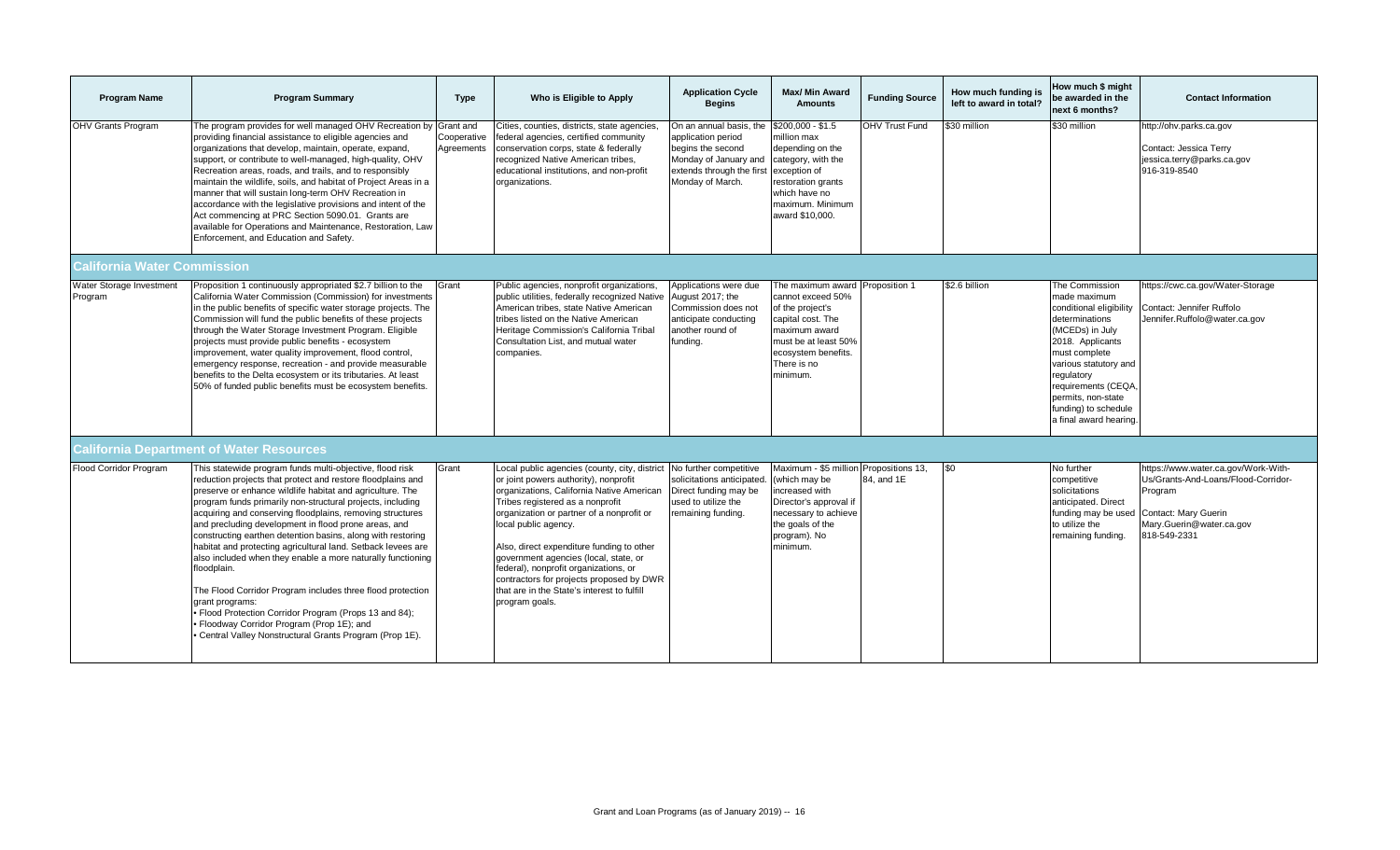| <b>Program Name</b>                                                                                       | <b>Program Summary</b>                                                                                                                                                                                                                                                                                                                                                                                                                                                                                                  | <b>Type</b>                       | Who is Eligible to Apply                                                                                                                                                                                                                                                                                                                                                                          | <b>Application Cycle</b><br><b>Begins</b>                                                                                                                                                                                                    | <b>Max/ Min Award</b><br><b>Amounts</b>                                                                                                                                                                                                                                               | <b>Funding Source</b>                                                                              | How much funding is<br>left to award in total?                                                                                                       | How much \$ might<br>be awarded in the<br>next 6 months?                                                     | <b>Contact Information</b>                                                                                                                                                          |
|-----------------------------------------------------------------------------------------------------------|-------------------------------------------------------------------------------------------------------------------------------------------------------------------------------------------------------------------------------------------------------------------------------------------------------------------------------------------------------------------------------------------------------------------------------------------------------------------------------------------------------------------------|-----------------------------------|---------------------------------------------------------------------------------------------------------------------------------------------------------------------------------------------------------------------------------------------------------------------------------------------------------------------------------------------------------------------------------------------------|----------------------------------------------------------------------------------------------------------------------------------------------------------------------------------------------------------------------------------------------|---------------------------------------------------------------------------------------------------------------------------------------------------------------------------------------------------------------------------------------------------------------------------------------|----------------------------------------------------------------------------------------------------|------------------------------------------------------------------------------------------------------------------------------------------------------|--------------------------------------------------------------------------------------------------------------|-------------------------------------------------------------------------------------------------------------------------------------------------------------------------------------|
| <b>Flood Control Subventions</b><br>Program (FCSP)                                                        | Implementation of federally-authorized, locally-led, flood<br>control projects (minor or major) and Watershed Protection<br>Flood Prevention Projects.                                                                                                                                                                                                                                                                                                                                                                  | Funds<br><b>Claims</b><br>Reimb.) | Local public agencies with federal projects Projects are typically<br>that are not part of the State Plan of Flood<br>Control.                                                                                                                                                                                                                                                                    | approved by the State<br>Legislature and<br>specifically cited in the<br>Water Code. Claim<br>submittals accepted on<br>a continuous basis and<br>are paid generally first<br>come, first served,<br>based on available of<br>State funding. | Projects receive<br>reimbursement of<br>State cost-share as<br>approved by the<br>Legislature for the<br>specific project.                                                                                                                                                            | Props 84 and 1E                                                                                    | >\$170 million                                                                                                                                       | No further<br>competitive<br>solicitations<br>anticipated.                                                   | https://www.water.ca.gov/Work-With-<br>Us/Grants-And-Loans/Flood-Control-<br>Subventions-Program<br>Contact: Patrick Luzuriaga<br>Patrick.Luzuriaga@water.ca.gov<br>916-574-0932    |
| <b>Water Desalination Grant</b><br>Program                                                                | The Program's purpose is to help increase water supplies<br>by providing funding to local agencies for the planning,<br>design, and construction of municipal water facilities<br>requiring the removal of salt to render brackish or ocean<br>quality water sources safe to drink. It also provides<br>matching funds for desalination design or research pilot<br>projects. The program is based on at least 50 percent local<br>funding match for all project types with exception for<br>disadvantaged communities. | Grant                             | Public agencies including local and State<br>government agencies, public utilities,<br>mutual water companies, federally<br>recognized Indian Tribes, State Indian<br>Tribes on the Native American Heritage<br>Commission's consultation list, and non-<br>profit organizations. Universities and<br>colleges incorporated as public institutions<br>or non-profit organizations may also apply. | Ongoing                                                                                                                                                                                                                                      | Up to \$10 million per<br>grant, depending on<br>project type.                                                                                                                                                                                                                        | Proposition 1<br>Chapter 9, Section<br>79765.<br>Proposition 50,<br>Chapter 6, Section<br>79545(a) | Original Solicitation ~<br>\$93.1 million. Remaining ready, first award<br>funds of $\sim$ \$40 million<br>available for additional<br>applications. | Funds available: first<br>until funds are<br>exhausted.                                                      | https://www.water.ca.gov/Work-With-<br>Us/Grants-And-Loans/Desalination-Grant-<br>Program<br>Contact: Rich Mills<br>richard.mills@water.ca.gov<br>916-651-0715                      |
| Safe Drinking Water -<br><b>Contaminant Removal</b><br>Technologies - Pilot and<br>Demonstration Projects | Contaminant treatment or removal technology pilot and<br>demonstration studies.                                                                                                                                                                                                                                                                                                                                                                                                                                         | Grant                             | Eligible applicants are public water<br>systems under the regulatory jurisdiction of<br>SWRCB.                                                                                                                                                                                                                                                                                                    | Ongoing                                                                                                                                                                                                                                      | Up to \$5 million per<br>arant                                                                                                                                                                                                                                                        | Proposition 50<br>(Chapter 6 Section<br>79545(b))                                                  | \$5 million available                                                                                                                                | \$3 million                                                                                                  | Contact: Steve Giambrone<br>Steven.Giambrone@water.ca.gov<br>916-653-9722                                                                                                           |
| Safe Drinking Water -<br><b>Contaminant Removal</b><br>Technologies - Ultraviolet<br>and Ozone Treatment  | Drinking water disinfecting projects using UV technology<br>and ozone treatment.                                                                                                                                                                                                                                                                                                                                                                                                                                        | Grant                             | Eligible applicants are public water<br>systems under the regulatory jurisdiction of<br>SWRCB.                                                                                                                                                                                                                                                                                                    | Ongoing                                                                                                                                                                                                                                      | Up to \$5 million per<br>grant                                                                                                                                                                                                                                                        | Proposition 50<br>Chapter 6 Section<br>79545(c))                                                   | \$5 million remaining.<br>(25% of funds will be<br>allocated to<br>disadvantaged<br>communities)                                                     | \$2 million                                                                                                  | Contact: Steve Giambrone<br>Steven.Giambrone@water.ca.gov<br>916-653-9722                                                                                                           |
| San Joaquin River Water<br><b>Quality Grant Program</b>                                                   | Funded projects must reduce or eliminate discharges of<br>subsurface agricultural drain water from the west side of the<br>San Joaquin Valley for the purpose of improving water<br>quality in the San Joaquin River and the Delta.                                                                                                                                                                                                                                                                                     | Grant                             | Local agencies, including, but not limited<br>to, city, county, city and county, special<br>district, joint powers authority (can include 2015. Final<br>Federally recognized tribes), political<br>subdivision, public utility, or a mutual water released December 16,<br>company. Other entities may collaborate<br>with a local agency to apply for the grant.                                | Draft quidelines/PSP<br>released August 7,<br>quidelines/PSP<br>2015. Last day for<br>applications was March<br>4, 2016.                                                                                                                     | No limit                                                                                                                                                                                                                                                                              | Proposition 84<br>Section 75029(a)                                                                 | None. All funding was<br>awarded in Summer<br>2018.                                                                                                  | No further<br>competitive<br>solicitations<br>anticipated.                                                   | https://www.water.ca.gov/Work-With-<br>Us/Grants-And-Loans/AgDrainage-84<br><b>Contact: Kristin Willet</b><br>Kristin. Willet@water.ca.gov<br>559-230-3327                          |
| Small Community Flood Risk<br>Reduction (SCFRR)                                                           | Projects to reduce flood risk in small communities in the<br>Central Valley. Funds for feasibility studies, design, and<br>construction of proactive repairs to flood control facilities of<br>the State Plan of Flood Control (SPFC).                                                                                                                                                                                                                                                                                  | <b>Grant Funds</b>                | Local Agencies with Land Use Authority<br>(cities/counties): Phase 1 Feasibility Study application cycle<br>funding included evaluating SPFC<br>facilities that protect small communities in<br>the Central Valley designated by the<br>CVFPP to have a High or Moderate-High<br>Flood Risk. Phase 2 will fund prioritized<br>(phase 1) projects to continue to design<br>and implementation.     | <b>SCFRR Phase 1</b><br>completed in 2016 and<br>(35 projects) approved<br>award list was published<br>in April 2017. Phase 2<br>PSP date to be<br>confirmed.                                                                                | \$500,000 per Small<br>Community for the<br>Phase 1: 50% cost<br>share for costs above<br>\$500,000. Next<br>awards will depend<br>on fund availability<br>and State determined<br>flood risk reduction<br>priorities for<br>prioritized<br>communities (at 50%<br>State cost-share). | Prop 1E                                                                                            | Phase 2 - Design and<br>Implementation:<br>Approximately \$27<br>million.                                                                            | The next solicitations<br>plan will be for Phase<br>2 Design and<br>Implementation, date<br>to be confirmed. | https://www.water.ca.gov/Work-With-<br>Us/Grants-And-Loans/Small-Communities-<br>Flood-Risk-Reduction<br>Contact: Nahideh Madandar<br>Nahideh.Madankar@water.ca.gov<br>916-574-1459 |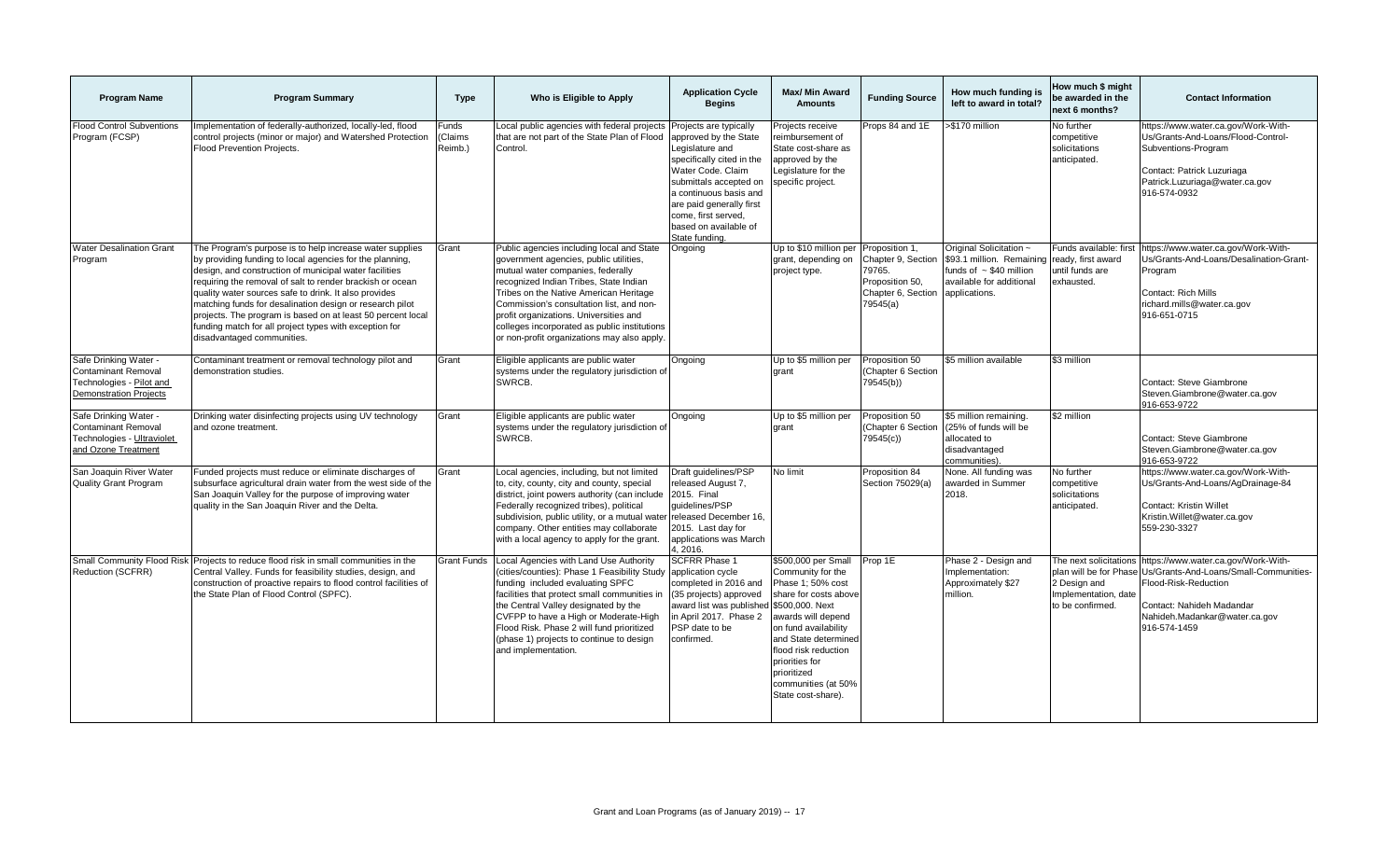| <b>Program Name</b>                                                     | <b>Program Summary</b>                                                                                                                                                                                                                                                                                                                                                                                                                                                                                                                                                                                                                                                                                                                                                                                                                                                                                       | <b>Type</b> | Who is Eligible to Apply                                                                                                                                                                                                                                                                                                                                                                       | <b>Application Cycle</b><br><b>Begins</b>                                                                                                                                          | <b>Max/ Min Award</b><br><b>Amounts</b>                | <b>Funding Source</b>                   | How much funding is<br>left to award in total?                                                                                                                                                                                                                                                                                                                                                        | How much \$ might<br>be awarded in the<br>next 6 months? | <b>Contact Information</b>                                                                                                                                                            |
|-------------------------------------------------------------------------|--------------------------------------------------------------------------------------------------------------------------------------------------------------------------------------------------------------------------------------------------------------------------------------------------------------------------------------------------------------------------------------------------------------------------------------------------------------------------------------------------------------------------------------------------------------------------------------------------------------------------------------------------------------------------------------------------------------------------------------------------------------------------------------------------------------------------------------------------------------------------------------------------------------|-------------|------------------------------------------------------------------------------------------------------------------------------------------------------------------------------------------------------------------------------------------------------------------------------------------------------------------------------------------------------------------------------------------------|------------------------------------------------------------------------------------------------------------------------------------------------------------------------------------|--------------------------------------------------------|-----------------------------------------|-------------------------------------------------------------------------------------------------------------------------------------------------------------------------------------------------------------------------------------------------------------------------------------------------------------------------------------------------------------------------------------------------------|----------------------------------------------------------|---------------------------------------------------------------------------------------------------------------------------------------------------------------------------------------|
| California Safe Drinking<br>Water Bond Law of 1988                      | Projects that help meet the Safe Drinking Water Standards                                                                                                                                                                                                                                                                                                                                                                                                                                                                                                                                                                                                                                                                                                                                                                                                                                                    | Grant/Loan  | Private Systems: Any person, partnership,<br>corporation, association, tribes, or other<br>entity or political subdivision of the state<br>which owns or operates a domestic water<br>system.<br>Public Agencies: Any city, county, city and<br>county, district, joint powers authority, or<br>other political subdivision of the state<br>which owns or operates a domestic water<br>svstem. | Ongoing                                                                                                                                                                            | Please contact<br>program staff for<br>funding limits. | Prop 81                                 |                                                                                                                                                                                                                                                                                                                                                                                                       | This program has<br>closed it's solicitation<br>program  | Contact: Jeremy Callihan<br>Jeremy.Callihan@water.ca.gov<br>916-653-4763                                                                                                              |
| Flood Emergency Response<br>Grants Program:<br>Statewide Flood ER Grant | The objective of the Flood Emergency Response Grant is to Grant<br>mprove local flood emergency response in California and<br>contribute to increased public safety. Examples of eligible<br>projects include:<br>Preparing or updating the local flood emergency plan<br>Coordinating flood emergency planning and preparedness,<br>ncluding training and exercises<br>Developing processes to effectively communicate and<br>coordinate response to flood emergencies<br>Collecting and exchanging flood information<br>Purchasing and installing equipment and materials needed<br>for emergency communication and more flood fight, &<br>stockpiling to protect critical infrastructure.<br>· Developing flood emergency response facilities                                                                                                                                                             |             | California Public Agencies within the legal Varies<br>delta including primary and secondary<br>zones with primary responsibility for flood<br>emergency response and coordination.                                                                                                                                                                                                             |                                                                                                                                                                                    | Varies                                                 | Prop 84                                 | \$0<br>Total amount allocated<br>was \$20 million: first<br>round awarded \$5 million<br>in 2013; second round<br>awarded \$5 million in<br>2015; third round of \$10<br>million awarded 2018.                                                                                                                                                                                                        | \$0.00                                                   | https://www.water.ca.gov/Work-With-<br>US/Grants-And-Loans/Flood-Emergency-<br>Response-Projects-Grants<br>Contact: Elizabeth Bryson<br>Elizabeth.Bryson@water.ca.gov<br>916-574-1358 |
| Flood Emergency Response<br>Grants Program:<br>Delta Flood ER Grant     | The objective of the Flood Emergency Response Grant is to<br>improve local flood emergency response in California and<br>contribute to increased public safety. The "Disaster Preparedness<br>& Flood Protection Bond Act of 2006" (Proposition 1E) makes<br>funding available to improve local flood emergency response.<br>Examples of eligible projects include:<br>Preparing or updating the local flood emergency plan<br>Coordinating flood emergency planning and preparedness,<br>including training and exercises<br>Developing processes to effectively communicate and coordinate<br>response to flood emergencies<br>Collecting and exchanging flood information<br>Purchasing and installing equipment and materials needed for<br>emergency communication and more flood fight, & stockpiling to<br>protect critical infrastructure.<br>The development of flood emergency response facilities | Grant       | California Public Agencies within the legal delta Varies<br>including primary and secondary zones with<br>primary responsibility for flood emergency<br>response and coordination.                                                                                                                                                                                                             | Planned Solicitation in Late<br>2019 (for about \$5M)<br>Funds available<br>continuously for Directed<br>Funding (see program<br>quidelines for definition of<br>Directed Funding) | /aries                                                 | Prop 1E (\$10 million)<br>Prop 1 (\$5M) | Fotal amount allocated is<br>\$15 million: first round Prop<br>1E awarded \$5.2 million in<br>2014; second round Prop 1<br>awarded \$4.3 million in<br>2017.<br>Remaining \$700,000 of Prop<br>will be awarded through<br>Directed Funding actions by<br>2019.<br>Third round solicitation for<br>remaining \$4.8 million of<br>Prop 1E will be released by<br>2019 with tentative awards<br>in 2020. | \$0.00                                                   | https://www.water.ca.gov/Work-With-<br>Us/Grants-And-Loans/Flood-Emergency-<br>Response-Projects-Grants<br>Contact: William Wong<br>william.wong@@water.ca.gov<br>916-574-2305        |
| Delta Levees Maintenance<br>Subventions                                 | The Delta Levees Maintenance Subventions Program is a<br>cost share program that provides financial assistance to<br>local levee maintaining agencies in the Sacramento - San<br>Joaquin Delta for the maintenance and rehabilitation of<br>nonproject and eligible project levees. The Subventions<br>Program is authorized by California Water Code Sections<br>12980 through 12995.                                                                                                                                                                                                                                                                                                                                                                                                                                                                                                                       | Grant       | Local levee maintaining agencies and<br><b>Reclamation Districts</b>                                                                                                                                                                                                                                                                                                                           | Continuous                                                                                                                                                                         | None                                                   | Props 84, 1E and 1                      | \$12 million                                                                                                                                                                                                                                                                                                                                                                                          | \$11 million                                             | https://www.water.ca.gov/Work-With-<br>Us/Grants-And-Loans/Delta-Levees-<br>Maintenance-Subventions<br>Contact: Andrea Lobato<br>alobato@water.ca.gov                                 |
| Delta Levees Special Flood<br><b>Control Projects</b>                   | The Delta Levees Special Flood Control Projects provides<br>financial assistance to local levee maintaining agencies for<br>flood control and levee rehabilitation projects in the Delta as<br>authorized in the California Water Code, Sections 12300--<br>12314.                                                                                                                                                                                                                                                                                                                                                                                                                                                                                                                                                                                                                                           | Grant       | Local levee maintaining agencies and<br><b>Reclamation Districts</b>                                                                                                                                                                                                                                                                                                                           | Spring 2019                                                                                                                                                                        | Varies                                                 | Props 84 and 1E                         | \$60 million                                                                                                                                                                                                                                                                                                                                                                                          | \$60 million                                             | https://www.water.ca.gov/Work-With-<br>Us/Grants-And-Loans/Delta-Levees-<br>Special-Flood-Control-Projects<br>Contact: Andrea Lobato<br>alobato@water.ca.gov                          |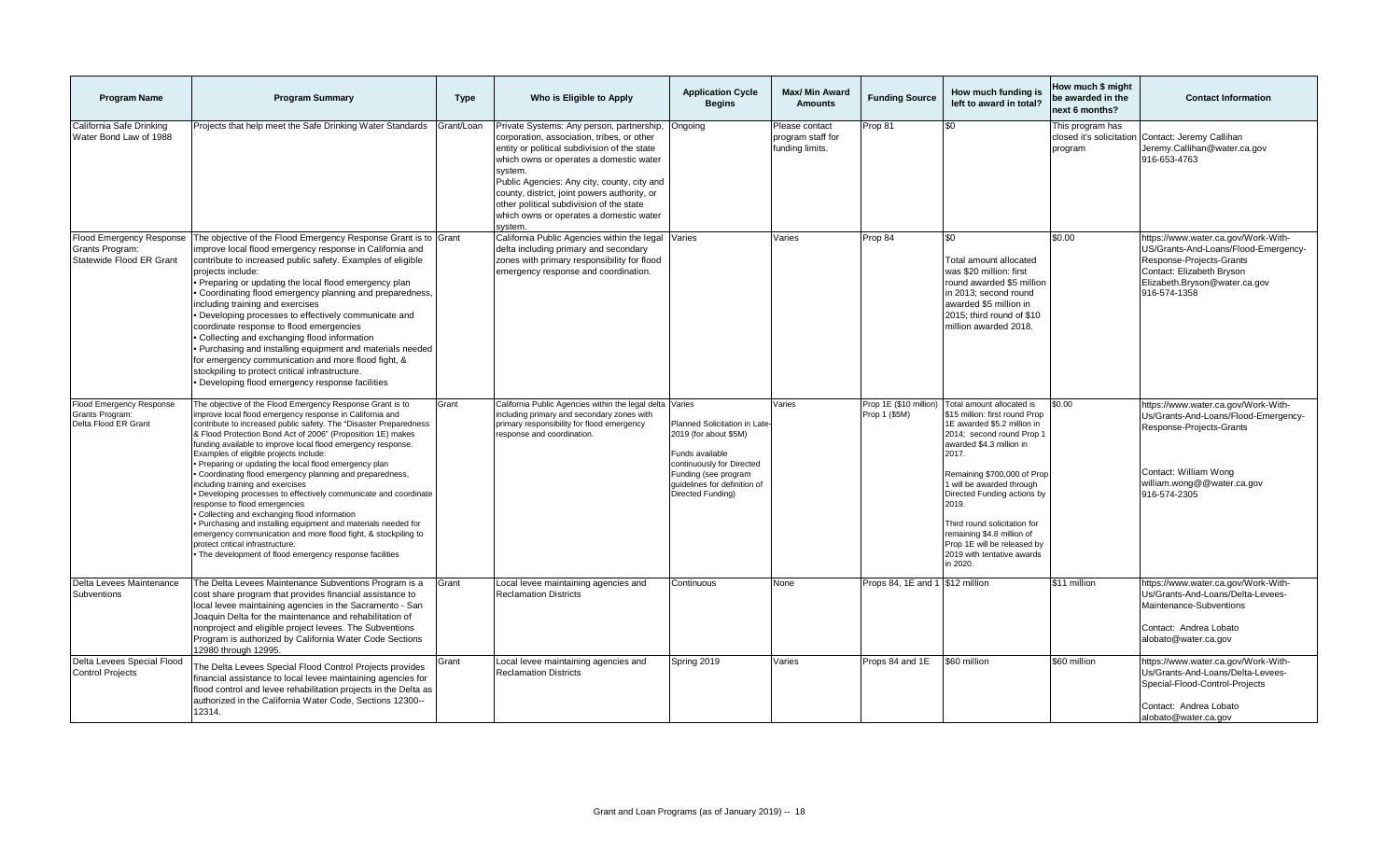| <b>Program Name</b>                                                                                                                                                                                                        | <b>Program Summary</b>                                                                                                                                                                                                                                                                                                                                                                                                                                                                                                                                                           | <b>Type</b> | Who is Eligible to Apply                                                                                                                                                                                                                                                                                                                                                                    | <b>Application Cycle</b><br><b>Begins</b>                                                                                                                                                                                                                                                                                          | Max/ Min Award<br><b>Amounts</b>                                                                                                                                                                       | <b>Funding Source</b>                                 | How much funding is<br>left to award in total?                                                                                                                  | How much \$ might<br>be awarded in the<br>next 6 months?                                                | <b>Contact Information</b>                                                                                                                                          |
|----------------------------------------------------------------------------------------------------------------------------------------------------------------------------------------------------------------------------|----------------------------------------------------------------------------------------------------------------------------------------------------------------------------------------------------------------------------------------------------------------------------------------------------------------------------------------------------------------------------------------------------------------------------------------------------------------------------------------------------------------------------------------------------------------------------------|-------------|---------------------------------------------------------------------------------------------------------------------------------------------------------------------------------------------------------------------------------------------------------------------------------------------------------------------------------------------------------------------------------------------|------------------------------------------------------------------------------------------------------------------------------------------------------------------------------------------------------------------------------------------------------------------------------------------------------------------------------------|--------------------------------------------------------------------------------------------------------------------------------------------------------------------------------------------------------|-------------------------------------------------------|-----------------------------------------------------------------------------------------------------------------------------------------------------------------|---------------------------------------------------------------------------------------------------------|---------------------------------------------------------------------------------------------------------------------------------------------------------------------|
| <b>Water Use Efficiency Grants</b><br>Program Agricultural Water<br>Conservation                                                                                                                                           | The Water Use Efficiency Grants Program provides<br>financial assistance in the form of grants to implement<br>promising water use efficiency projects throughout the State<br>including: urban and agricultural implementation projects<br>that result in water savings and other benefits to the state;<br>technical assistance, training, education, and public<br>outreach; and planning, feasibility studies, research and<br>development and pilot projects.                                                                                                               | Grant       | Entities involved with water management,<br>including public agencies, nonprofit<br>organizations, public utilities, federally<br>recognized Indian tribes or state Indian<br>tribes on California's Tribal Consultation<br>List, mutual water companies, investor<br>owned utilities regulated by the CPUC                                                                                 | Final Guidelines and<br>PSP released in<br>January 2016.<br>Application period<br>closed on March 30,<br>2016.                                                                                                                                                                                                                     | \$3 million cap for<br>mplementation<br>projects.<br>\$300,000 cap for<br>other projects.                                                                                                              | Prop 1                                                | \$0                                                                                                                                                             | No further<br>competitive<br>solicitations<br>anticipated.                                              | https://www.water.ca.gov/Work-With-<br>Us/Grants-And-Loans/Agriculture-Water-<br>Use-Efficiencv<br>Contact: Fethi Benjemaa<br>wuegrants@water.ca.gov                |
| <b>Water Use Efficiency</b><br>CalConserve Revolving Fund<br>Loan Program                                                                                                                                                  | The CalConserve Water Use Efficiency Revolving Fund<br>provides loans to local agencies to provide low interest<br>loans to customers for water use efficiency upgrades and for<br>onsite improvements to repair or replace leaking pipes.<br>Loan recipient agencies would offer customer low-interest or<br>no interest on-bill financing. On-bill financing would remove<br>first cost barriers to efficiency upgrades.                                                                                                                                                       | Loan        | Local Agencies: any city, county, city and<br>county, municipal utility district, community<br>services district, sanitary district, sanitation<br>district, water district as defined in Section<br>20200, public water system as defined in<br>Section 116275 of the Health and Safety<br>Code, or private water company under the<br>jurisdiction of the Public Utilities<br>Commission. | After an initial \$3 million<br>Ioan award in December<br>2016, the solicitation<br>was reopened on a first-<br>come, first-served basis.<br>Applications will be<br>accepted on a<br>continuous basis as long million per agency.<br>as funds are available.                                                                      | \$5 million total for<br>water use efficiency<br>upgrades (\$2 million<br>left). \$5 million total<br>for leak detection and<br>repairs (\$5 million<br>left). A loan cap of \$3                       | Prop 1                                                | \$7 million                                                                                                                                                     | Loan awards on a<br>continuous first-<br>come, first-served<br>basis as long as<br>funds are available. | https://www.water.ca.gov/Work-With-<br>Us/Grants-And-Loans/CalConserve-Water-<br>Use-Efficiency-Loan-Program<br>Contact: Fethi Benjemaa<br>wuegrants@water.ca.gov   |
| <b>DWR Agricultural Water Use</b><br><b>Efficiency Grants &amp; CDFA</b><br>State Water Efficiency and<br>Enhancement Program Joint<br>Pilot Proposition 1, Chapter 7<br>(DWR) and Greenhouse Gas<br>Reduction Fund (CDFA) | DWR and CDFA intend to demonstrate the potential<br>multiple benefits of conveyance enhancements combined<br>with on-farm agricultural water use efficiency improvements<br>and greenhouse gas reductions.                                                                                                                                                                                                                                                                                                                                                                       | Grant       | Agricultural water suppliers and their<br>customers (farmers) applying jointly.                                                                                                                                                                                                                                                                                                             | Final RFP released on<br>January 17, 2017.<br>Application period<br>closed on April 21,<br>2017.                                                                                                                                                                                                                                   | \$6 million available;<br>\$3 million per ag<br>water supplier)<br>\$3 million<br>Greenhouse Gas<br>Reduction Fund/<br>CDFA (up to<br>\$200,000 per farm<br>operation)<br>Joint application<br>process | Prop 1 and<br>Greenhouse Gas<br><b>Reduction Fund</b> | ደበ                                                                                                                                                              | Final funding awards<br>made in September<br>2017. Solicitation<br>closed.                              | https://www.water.ca.gov/Work-With-<br>Us/Grants-And-Loans/Agriculture-Water-<br>Use-Efficiency-CDFA-DWR<br>Contact: Marty Berbach<br>agwue@water.ca.gov            |
| Sustainable Groundwater<br>Planning (SGWP) Grant<br>Program                                                                                                                                                                | The Sustainable Groundwater Planning (SGWP) Grant<br>Program provides funds for projects consistent with<br>groundwater planning requirements outlined in Division 6 of<br>the California Water Code, commencing at Section 10000.                                                                                                                                                                                                                                                                                                                                               | Grant       | Public agencies, non-profit organizations,<br>public utilities, federally recognized Indian<br>tribes, state Indian tribes listed on the<br>Native American Heritage Commission's<br>Tribal Consultation list, and mutual water<br>companies.                                                                                                                                               | Round 1 grant<br>solicitation: On March<br>18, 2016, DWR<br>awarded \$6.7 million in<br>grant funds to 21<br>counties with Stressed<br>Basins. Round 2 grant<br>solicitation: On March<br>28, 2018, DWR<br>awarded \$85.8 million in<br>grant funds to 78<br>proposals for<br>Groundwater<br>Sustainability Plans and<br>Projects. | Maximum grant<br>amounts are<br>documented in the<br><b>Proposal Solicitation</b><br>Packages.                                                                                                         | Proposition 1<br>Chapter 10,<br>Section 79774)        | \$500,000                                                                                                                                                       | None                                                                                                    | https://www.water.ca.gov/Work-With-<br>Us/Grants-And-Loans/Sustainable-<br>Groundwater<br>Contact: Zaffar Eusuff<br>Muzaffar.Eusuff@water.ca.gov<br>916-651-9266    |
| Integrated Regional Water<br>Management (IRWM) Prop                                                                                                                                                                        | The IRWM Prop 1 grant program provides funds for<br>development and revisions of IRWM Plans, and<br>implementation of projects in IRWM Plans. Goals of the<br>program include: (a) help water infrastructure systems adapt<br>to climate change, including, but not limited to, sea level<br>rise, (b) provide incentives for water agencies throughout<br>each watershed to collaborate in managing the region's<br>water resources and setting regional priorities for water<br>infrastructure, and (c) improve regional water self-reliance<br>consistent with Section 85021. | Grant       | Public agencies, non-profit organizations,<br>public utilities, federally recognized Indian<br>tribes, state Indian tribes listed on the<br>Native American Heritage Commission's<br>Tribal Consultation list, and mutual water<br>companies.                                                                                                                                               | Public hearings on draft<br>quidelines/PSP<br>occurred in November<br>2018. Approximately<br>\$403 million to be<br>awarded in 2 rounds,<br>starting in 2019.                                                                                                                                                                      | Aaximum grant<br>amounts are<br>documented in the<br><b>Proposal Solicitation</b><br>Packages.                                                                                                         | Proposition 1<br>Chapter 7, Section<br>79740)         | \$403 million for<br>implementation grants,<br>with not less than \$51<br>million awarded to<br>projects that directly<br>benefit disadvantaged<br>communities. | None                                                                                                    | https://www.water.ca.gov/Work-With-<br>Us/Grants-And-Loans/IRWM-Grant-<br>Programs<br><b>Contact: Zaffar Eusuff</b><br>Muzaffar Eusuff@water.ca.gov<br>916-651-9266 |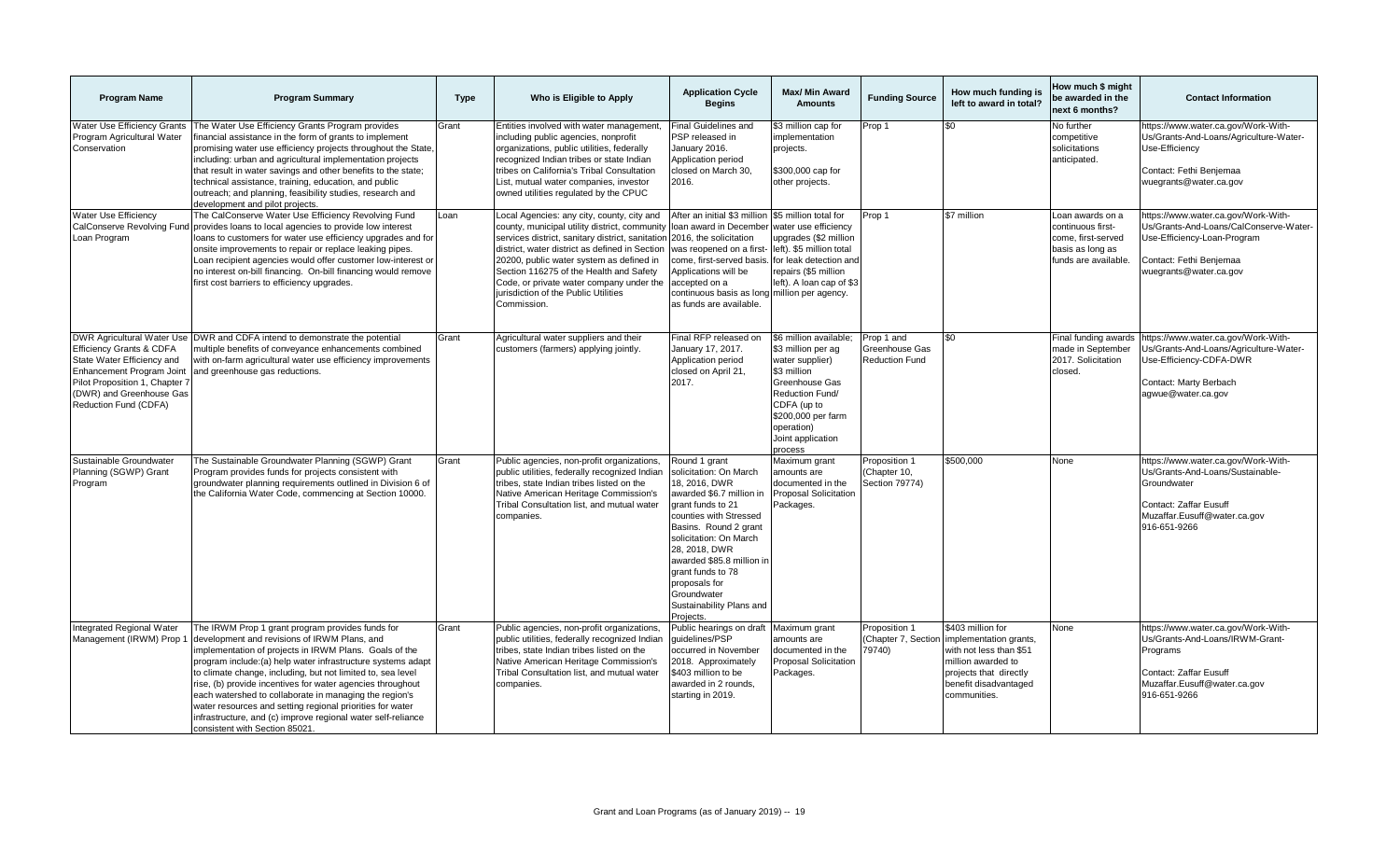| <b>Program Name</b>                                                                                    | <b>Program Summary</b>                                                                                                                                                                                                                                                                                                                                                                                                                                                                                                                                                                                                                               | <b>Type</b>                                          | Who is Eligible to Apply                                                                                                                                                                    | <b>Application Cycle</b><br><b>Begins</b>                                                                    | Max/ Min Award<br><b>Amounts</b>                                                                                                                                                    | <b>Funding Source</b>                                          | How much funding is<br>left to award in total?                                                                                                                                           | How much \$ might<br>be awarded in the<br>next 6 months?                                                                                                                                                                                                                                                                  | <b>Contact Information</b>                                                                                                                                            |
|--------------------------------------------------------------------------------------------------------|------------------------------------------------------------------------------------------------------------------------------------------------------------------------------------------------------------------------------------------------------------------------------------------------------------------------------------------------------------------------------------------------------------------------------------------------------------------------------------------------------------------------------------------------------------------------------------------------------------------------------------------------------|------------------------------------------------------|---------------------------------------------------------------------------------------------------------------------------------------------------------------------------------------------|--------------------------------------------------------------------------------------------------------------|-------------------------------------------------------------------------------------------------------------------------------------------------------------------------------------|----------------------------------------------------------------|------------------------------------------------------------------------------------------------------------------------------------------------------------------------------------------|---------------------------------------------------------------------------------------------------------------------------------------------------------------------------------------------------------------------------------------------------------------------------------------------------------------------------|-----------------------------------------------------------------------------------------------------------------------------------------------------------------------|
| Sustainable Groundwater<br><b>Implementation Grant</b><br>Program                                      | Competitive grants to support implementation of local and<br>regional groundwater projects required to support<br>sustainable groundwater management.                                                                                                                                                                                                                                                                                                                                                                                                                                                                                                | Grant                                                |                                                                                                                                                                                             | Draft Guidelines/PSP<br>anticipated Spring 2020<br>Solicitation opens Fall<br>2020                           |                                                                                                                                                                                     | Proposition 68<br>(Chapter 11.6,<br>Section 80146(a))          | \$120 million                                                                                                                                                                            |                                                                                                                                                                                                                                                                                                                           | Contact: Zaffar Eusuff<br>Muzaffar.Eusuff@water.ca.gov<br>916-651-9266                                                                                                |
| Sustainable Groundwater<br>Planning Grant Program                                                      | Competitive grants for sustainable groundwater planning.                                                                                                                                                                                                                                                                                                                                                                                                                                                                                                                                                                                             | Grant                                                |                                                                                                                                                                                             | Draft Guidelines/PSP<br>anticipated Spring 2019<br>Solicitation opens<br>Summer 2019.                        |                                                                                                                                                                                     | Proposition 68<br>(Chapter 11.6,<br>Section 80146(b))          | \$50 million                                                                                                                                                                             |                                                                                                                                                                                                                                                                                                                           | Contact: Zaffar Eusuff<br>Muzaffar.Eusuff@water.ca.gov<br>916-651-9266                                                                                                |
| <b>Central Valley Tributaries</b><br>Program                                                           | To help fund flood management projects that enhance<br>water quality and ecosystems of rivers and streams tributary<br>to the Sacramento-San Joaquin Delta.<br>See Guidelines for eligibility criteria.                                                                                                                                                                                                                                                                                                                                                                                                                                              | Grant                                                | Local agencies, others.<br>See Guidelines for eligibility criteria.                                                                                                                         | Final Guidelines to be<br>released Dec 2018                                                                  | Proposition 1 bond<br>funding allocation, no<br>cost ceiling, awards<br>determined on a<br>case-by-case basis.                                                                      | Proposition 1<br>(Chapter 11,<br>Section 79780)                | Up to \$36 million.<br>Additional future funding<br>may be available.                                                                                                                    | Up to \$36 million.                                                                                                                                                                                                                                                                                                       | https://www.water.ca.gov/Work-With-<br>Us/Grants-And-Loans/Central-Valley-<br>Tributaries-Program<br>Patrick Luzuriaga<br>(916) 574-0932                              |
| <b>Urban Streams Restoration</b><br>Program                                                            | The Urban Streams Restoration Program provides funding<br>for local communities for projects to reduce flooding and<br>erosion and associated property damages; restore,<br>enhance, or protect the natural ecological values of streams;<br>and promote community involvement, education, and<br>stewardship.                                                                                                                                                                                                                                                                                                                                       | Grant                                                | Requires a Sponsor and Co-sponsor<br>including one Public Agency and one<br>Local/non-profit/citizens group.                                                                                | Draft PSP tentative<br>release December<br>2018. Application<br>submittal and review<br>Spring 2019.         | Proposition 68 was<br>recently passed and<br>includes \$7.6 million<br>for the Urban<br><b>Streams Program</b><br>Local Assistance<br>PSP. \$1 million<br>award cap per<br>project. | Prop 68                                                        | \$0.00                                                                                                                                                                                   | Draft guidelines<br>anticipated in<br>December 2018.                                                                                                                                                                                                                                                                      | https://www.water.ca.gov/Work-With-<br>Us/Grants-And-Loans/Urban-Streams<br>Marc Commandatore<br>(916) 651-9630                                                       |
| Save Our Water Rebates<br>Institutional and Residential<br><b>Turf Replacement</b>                     | One-time \$2/square foot rebate for turf removed and<br>replaced with a minimum of 25% coverage of drought-<br>tolerant plants. The maximum turf rebate is \$2,000.<br>The Institutional Turf Replacement Program was \$1,000,000<br>contractual reimbursement program with the CCC that<br>replaced turf with water efficient landscaping for approved<br>applicants. The contract with the CCC ends June 30, 2018.                                                                                                                                                                                                                                 | Rebate /<br>Contractual<br>Reimbursem<br>ent Program | Residential - Limited to a direct-to-<br>customer rebate program.<br>Institutional - Non-profit and local<br>government agencies in disadvantaged<br>communities of the San Joaquin Valley. | On-line applications are<br>available<br>The institutional turf<br>removal application<br>process has ended. | \$2000 per household<br>for the residential<br>program<br>Up to \$20,000 for<br>institutional turf<br>removal projects.                                                             | Proposition 1,<br>Chapter 7                                    | \$3 million remaining<br>funds available for<br>residential turf<br>replacement and \$60,00<br>remaining for institutiona<br>turf removal.                                               | Residential -<br>Rebates accepted on Dave Todd<br>a first-come. first-<br>served basis.<br>Interested applicants<br>submit applications<br>ASAP. Approx. \$1.9<br>million remains for<br>residential rebates.<br>Institutional - No<br>additional<br>applications are<br>being accepted.<br>Funds are fully<br>allocated. | http://saveourwaterrebates.com/<br>(916) 651-7027<br>https://www.water.ca.gov/Work-With-<br>Us/Grants-And-Loans/Turf-Replacement<br><b>Betsy Vail</b><br>916-651-9667 |
| <b>Flood Emergency Response</b><br>Grants Program: Forecast-<br><b>Coordinated Operations</b><br>Grant | The objective of the Flood Emergency Response Grant is to Grant<br>improve local flood emergency response in California and<br>contribute to increased public safety. Examples of eligible<br>projects for this specific grant include:<br>. Enhance real-time data collection with new stream and<br>weather measurement stations<br>. Improve data sharing, management systems, and<br>associated IT infrastructure<br>• Develop reservoir simulation models and decision support<br>tools<br>• Conduct annual exercises and training to improve<br>operational response<br>• Develop procedures to share information and coordinate<br>operations |                                                      | Reservoir operators that participate in the<br>Forecast-Coordinated Operations Program                                                                                                      | Ongoing (for directed<br>funding only)                                                                       | None                                                                                                                                                                                | Prop 84<br>$($4.5$ million)<br>and Prop 1E<br>$($4.5$ million) | Total amount allocated is TBD<br>\$9 million. \$7.5 million<br>has been awarded thus<br>far.<br>Remaining: \$1.4 million<br>which will be awarded<br>through Directed Funding<br>actions |                                                                                                                                                                                                                                                                                                                           | Contact: Boone Lek<br>Boone.Led@water.ca.gov<br>916-574-2633                                                                                                          |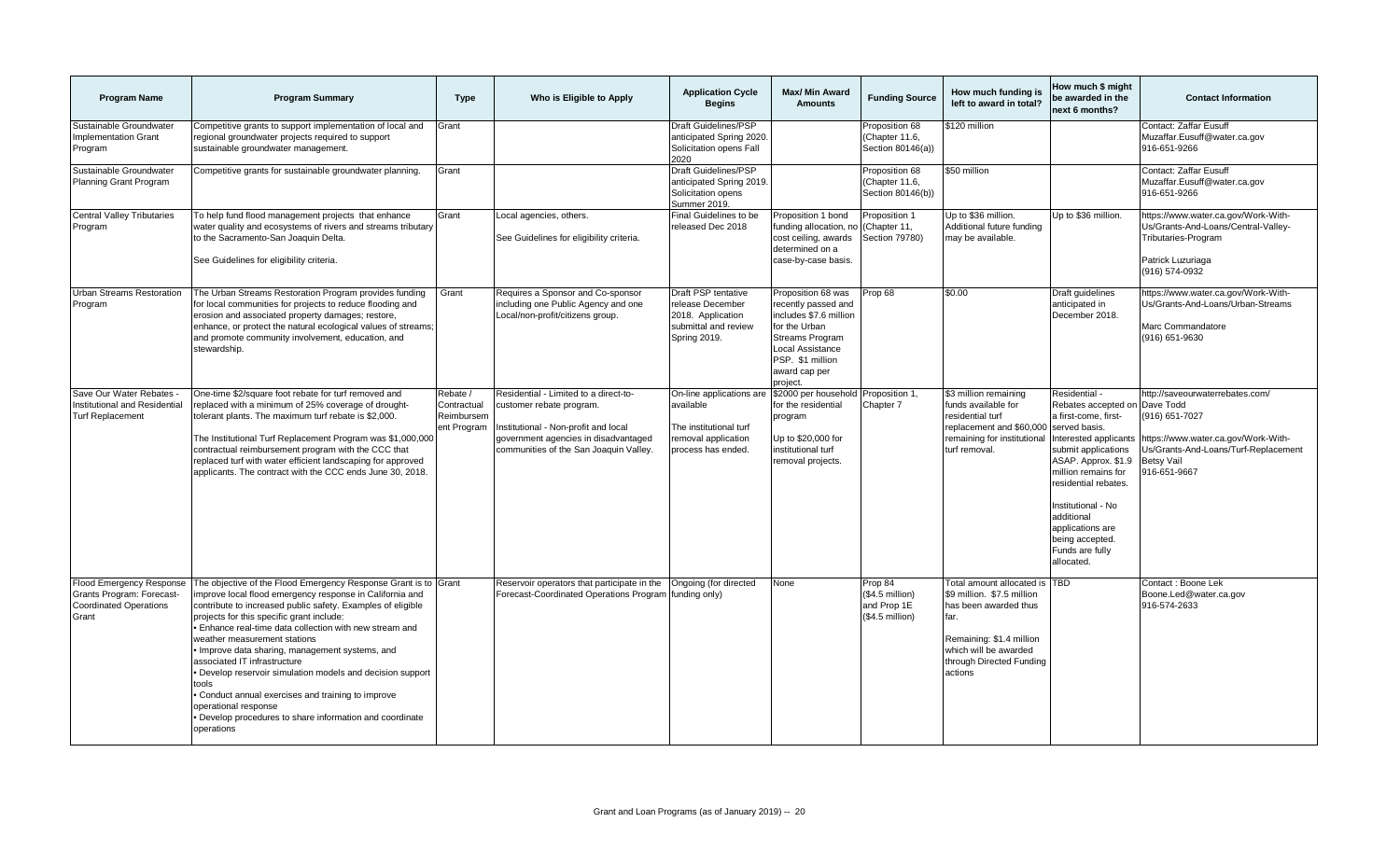| <b>Program Name</b>                                            | <b>Program Summary</b>                                                                                                                                                                                                                                                                                                                                                                                                                                                                                                                                                                                                                                                                                                                                                                                                                                                                                                                                                                                                                                                                                                                                                                                                                                                                                                                                                                                                                                 | Type                | Who is Eligible to Apply                                                                                                                                                                                                                                                                                                                                 | <b>Application Cycle</b><br><b>Begins</b>                                                                                                                                                                                                                                                                                                                                                                                             | <b>Max/ Min Award</b><br><b>Amounts</b>                                                                                                                                                                                                                                          | <b>Funding Source</b>                                                    | How much funding is<br>left to award in total?                                                                                                                                                                        | How much \$ might<br>be awarded in the<br>next 6 months?                                                                                                                                     | <b>Contact Information</b>                                                                                                                                                                                      |
|----------------------------------------------------------------|--------------------------------------------------------------------------------------------------------------------------------------------------------------------------------------------------------------------------------------------------------------------------------------------------------------------------------------------------------------------------------------------------------------------------------------------------------------------------------------------------------------------------------------------------------------------------------------------------------------------------------------------------------------------------------------------------------------------------------------------------------------------------------------------------------------------------------------------------------------------------------------------------------------------------------------------------------------------------------------------------------------------------------------------------------------------------------------------------------------------------------------------------------------------------------------------------------------------------------------------------------------------------------------------------------------------------------------------------------------------------------------------------------------------------------------------------------|---------------------|----------------------------------------------------------------------------------------------------------------------------------------------------------------------------------------------------------------------------------------------------------------------------------------------------------------------------------------------------------|---------------------------------------------------------------------------------------------------------------------------------------------------------------------------------------------------------------------------------------------------------------------------------------------------------------------------------------------------------------------------------------------------------------------------------------|----------------------------------------------------------------------------------------------------------------------------------------------------------------------------------------------------------------------------------------------------------------------------------|--------------------------------------------------------------------------|-----------------------------------------------------------------------------------------------------------------------------------------------------------------------------------------------------------------------|----------------------------------------------------------------------------------------------------------------------------------------------------------------------------------------------|-----------------------------------------------------------------------------------------------------------------------------------------------------------------------------------------------------------------|
| Regional Flood Management<br>Planning                          | The Regional Flood Management Planning (RFMP) effort<br>seeks to work with local entities engage local stakeholders<br>to collect existing information and data to better define site-<br>specific needs and develop their regional vision for flood<br>management over the next 30 years. The RFMP effort is<br>intended to provide meaningful engagement by the Regional<br>Partners in the Central Valley Flood Protection Plan<br>(CVFPP) and maintain working relationships to develop a<br>common understanding of regional flood issues and<br>priorities. formulate and assess flood management solutions<br>and strategies that reflect the vision, feasibility projects,<br>assess the performance of the projects, and develop a plan<br>that reflects the vision of local entities in reducing flood risks<br>in their region. DWR is has provided providing guidance as<br>well as technical and financial assistance to local agencies<br>to prepare regional flood management plans that formulate<br>and prioritize the proposed projects and strategies in each<br>region. DWR continues to provide funding to engage<br>Regional Partners in the CVFPP planning process. The<br>RFMP goals are:<br>Encourage regional governance<br>Promote multibenefit solutions to flood problems<br>Identify solutions and set regional priorities<br>*Assess costs/benefits of proposed solutions and set<br>financial strategies to implement. | Direct<br>Funding   | A California local public agency with<br>responsibility for flood management in the 2012<br>region that is a part of the area protected<br>by the facilities of the SPFC that is willing<br>to participate in, coordinate, and<br>collaborate with other interested parties in<br>the region that are participating in the<br>development of their RFMP. | Ongoing since October                                                                                                                                                                                                                                                                                                                                                                                                                 | Jp to \$15 million                                                                                                                                                                                                                                                               | Prop 1E                                                                  | \$2.4 million                                                                                                                                                                                                         | Up to \$2.4 million                                                                                                                                                                          | http://water.ca.gov/Programs/Flood-<br>Management/Flood-Planning-and-<br>Studies/Central-Valley-Flood-Protection-<br>Plan<br>Contact: Christopher Williams<br>christopher.williams@water.ca.gov<br>916-574-2375 |
| State Water Resources Control Board                            |                                                                                                                                                                                                                                                                                                                                                                                                                                                                                                                                                                                                                                                                                                                                                                                                                                                                                                                                                                                                                                                                                                                                                                                                                                                                                                                                                                                                                                                        |                     |                                                                                                                                                                                                                                                                                                                                                          |                                                                                                                                                                                                                                                                                                                                                                                                                                       |                                                                                                                                                                                                                                                                                  |                                                                          |                                                                                                                                                                                                                       |                                                                                                                                                                                              |                                                                                                                                                                                                                 |
| <b>Water Recycling Funding</b><br>Program                      | The Program promotes the beneficial use of treated<br>municipal wastewater (water recycling) in order to augment<br>or offset fresh water supplies in California by providing<br>technical and financial assistance to agencies and other<br>stakeholders in support of water recycling projects and<br>research.                                                                                                                                                                                                                                                                                                                                                                                                                                                                                                                                                                                                                                                                                                                                                                                                                                                                                                                                                                                                                                                                                                                                      | Grants and<br>Loans | Planning: Public Agencies<br><b>Construction: Public Agencies</b>                                                                                                                                                                                                                                                                                        | Planning:<br>Continuously accepting<br>applications.<br>Construction:<br>Continuously accepting<br>applications. All<br>application documents<br>received by December<br>31st each year will be<br>used to develop a<br>priority score. Projects<br>which receive a priority<br>score equal to or greater<br>than the yearly fundable<br>list cutoff score will be<br>placed on the fundable<br>list for the upcoming<br>fiscal year. | Planning Grants:<br>50% of total study<br>costs (\$75,000 max)<br><b>Construction Grants:</b><br>35% of total<br>construction-related<br>costs (\$15 million<br>max)<br><b>Construction Loans:</b><br>Low interest loans<br>with up to 30-year<br>term based on credit<br>review | Planning:<br>Proposition 13<br>Construction:<br>Proposition 13, 1,<br>68 | Planning:<br>Prop 13: Approximately<br>\$18.0 million<br>Construction:<br>Prop 1 & 13 Grant:<br>Approximately \$8.0<br>million total<br>Prop 1 loan:<br>Approximately \$105.0<br>million<br>Prop 68<br>\$74.0 million | Planning:<br>Prop 13 grant: \$0.4<br>million<br>Construction:<br>Prop 1 & 13 grant: \$0 916-324-8404<br>Prop 1 Ioan: \$105.0<br>million<br>Prop 68<br>\$0 (no appropriation for<br>18/19 FY) | http://www.waterboards.ca.gov/water_issue<br>s/programs/grants_loans/water_recycling/<br>Contact: Michael Downey<br>michael.downey@waterboards.ca.gov                                                           |
| <b>Timber Regulation and</b><br><b>Forest Restoration Fund</b> | This Program grants funds for projects that implement forest Grant<br>management measures on forest lands to improve water<br>quality. There is also a focus on implementing management<br>activities that lead to reduction and/or prevention of<br>pollutants that threaten or impair surface and ground waters.<br>Funding has been and may continue to be made available<br>for Post-Fire restoration projects.                                                                                                                                                                                                                                                                                                                                                                                                                                                                                                                                                                                                                                                                                                                                                                                                                                                                                                                                                                                                                                    |                     | Public agencies, nonprofit organizations.<br>federally recognized tribes                                                                                                                                                                                                                                                                                 | Annual solicitation -<br>typically late summer or solicitation)<br>early fall                                                                                                                                                                                                                                                                                                                                                         | /aries (see yearly                                                                                                                                                                                                                                                               | Assembly Bill No.<br>1492 (2012)                                         | \$2.0 million per year                                                                                                                                                                                                | \$2.0 million                                                                                                                                                                                | https://www.waterboards.ca.gov/water_issu<br>es/programs/nps/319grants.html<br>Contact: Jeanie Mascia<br>Jeanie.Mascia@waterboards.ca.gov<br>916-323-2871                                                       |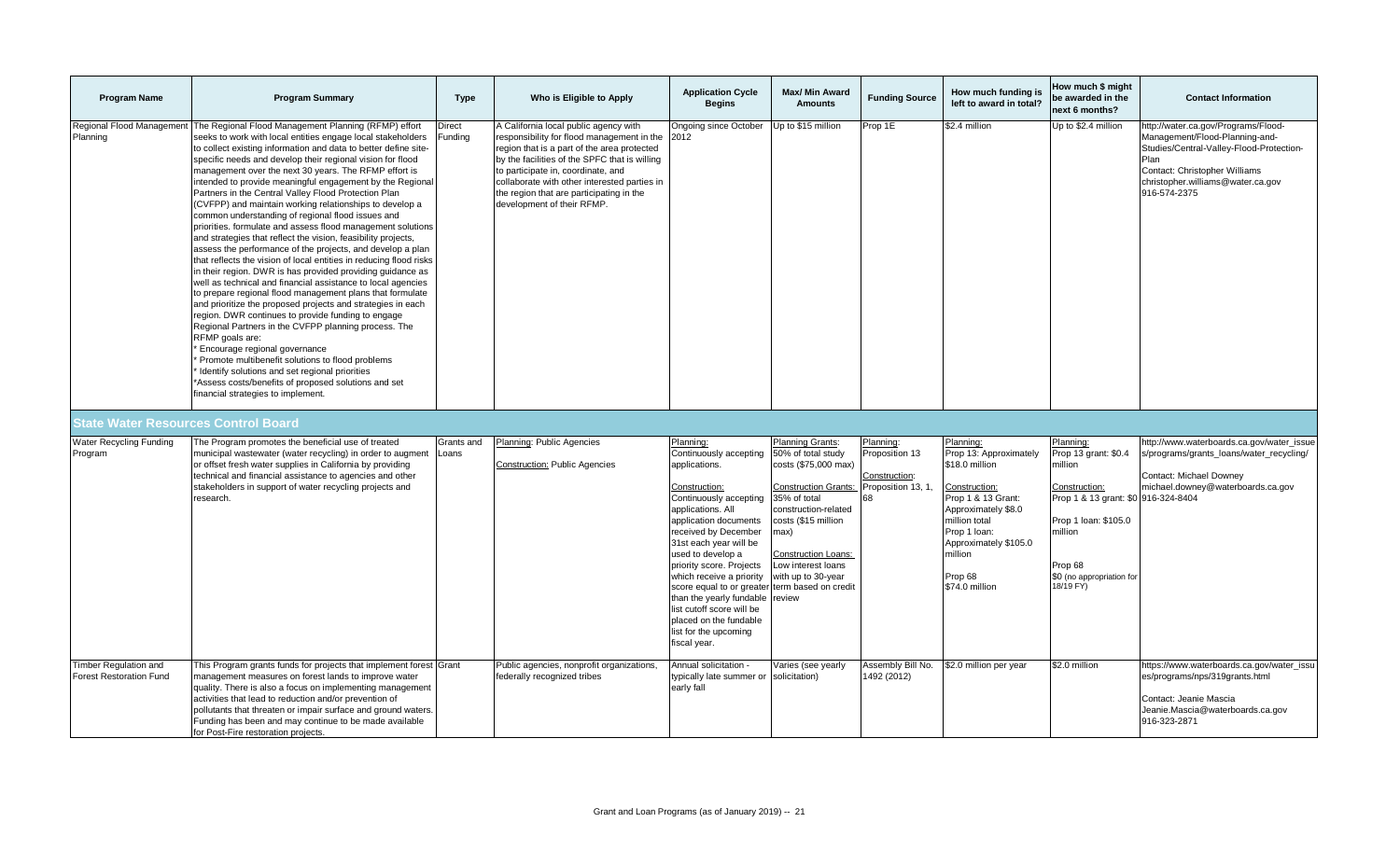| <b>Program Name</b>                                                              | <b>Program Summary</b>                                                                                                                                                                                                                                                                                                           | <b>Type</b>                                                    | Who is Eligible to Apply                                                                                                                                                                                                                                                                                                                                                                                                                                                      | <b>Application Cycle</b><br><b>Begins</b>                       | <b>Max/ Min Award</b><br><b>Amounts</b>                                                                                                                                                   | <b>Funding Source</b>                                                              | How much funding is<br>left to award in total?                                                                                                                                                           | How much \$ might<br>be awarded in the<br>next 6 months? | <b>Contact Information</b>                                                                                                                                |
|----------------------------------------------------------------------------------|----------------------------------------------------------------------------------------------------------------------------------------------------------------------------------------------------------------------------------------------------------------------------------------------------------------------------------|----------------------------------------------------------------|-------------------------------------------------------------------------------------------------------------------------------------------------------------------------------------------------------------------------------------------------------------------------------------------------------------------------------------------------------------------------------------------------------------------------------------------------------------------------------|-----------------------------------------------------------------|-------------------------------------------------------------------------------------------------------------------------------------------------------------------------------------------|------------------------------------------------------------------------------------|----------------------------------------------------------------------------------------------------------------------------------------------------------------------------------------------------------|----------------------------------------------------------|-----------------------------------------------------------------------------------------------------------------------------------------------------------|
| Federal Clean Water Act<br>Section 319h                                          | The Program grants funds to implement watershed-based<br>plans to control nonpoint sources of pollution to restore<br>impaired waterbodies.                                                                                                                                                                                      | Grant                                                          | Public agencies, nonprofit organizations,<br>federally recognized tribes                                                                                                                                                                                                                                                                                                                                                                                                      | Annual solicitation -<br>typically late summer or<br>early fall | Varies (see yearly<br>solicitation)                                                                                                                                                       | CWA 319(h)                                                                         | Approximately \$4.0<br>million per year                                                                                                                                                                  | ~\$4.0 million                                           | nttps://www.waterboards.ca.gov/water_issu<br>es/programs/nps/319grants.html<br>Contact: Jeanie Mascia<br>Jeanie.Mascia@waterboards.ca.gov<br>916-323-2871 |
| Cleanup and Abatement<br>Account                                                 | The Program provides grants for the cleanup or abatement<br>of a condition of pollution when there are no viable<br>responsible parties available to undertake the work and for<br>interim solutions for urgent drinking water needs.                                                                                            | Grant,<br>Loans are<br>possible for<br>drinking<br>water needs | Cleanup or abatement projects eligible<br>applicants: Public agencies, certain not-for-<br>profit organizations and tribal governments<br>certain urgent with authority to clean up or abate a waste<br>that serve a disadvantaged community<br>(DAC).<br>For urgent drinking water needs eligible<br>applicants are: public agencies serving<br>DAC, not-for-profit organizations serving<br>DAC, community water systems serving<br>DAC and tribal governments serving DAC. | Continuous                                                      | Up to \$500,000 for<br>Division of Financial<br><b>Assistance Deputy</b><br>Director approval.<br>Projects more than<br>\$500,000 will require<br>approval from the<br>State Water Board. | Cleanup and<br><b>Abatement Account</b><br>Water Code<br>Sections 13340-<br>13443) | Funding available varies<br>as revenues from fines<br>and penalties are<br>received and projects are<br>approved. Typically<br>approximately \$6.0<br>million is available<br>annually to fund projects. | TBD, fluctuates<br>based on need                         | http://www.waterboards.ca.gov/water_issue<br>s/programs/grants loans/caa/<br>Contact: Kim Hanagan<br>kim.hanagan@waterboards.ca.gov<br>916-323-0624       |
| Drinking Water for Schools<br>Program                                            | Funding to improve access to, and the quality of, drinking<br>water in public schools.                                                                                                                                                                                                                                           | Grant                                                          | Eligible entities are Local Educational<br>Agencies (LEAs) serving kindergarten or<br>any of grades 1-12, inclusive, and<br>preschools and child day care facilities<br>located on public school property.<br>Additionally, all projects must be located at<br>schools within, or serving, a disadvantaged<br>community (DAC)                                                                                                                                                 | Solicitation began<br>September 29, 2017                        | Single School:<br>Minimum: \$25,000<br>Maximum:\$100.000<br><b>Eligible Entities:</b><br>Minimum:\$25,000<br>Maximum: \$1.0<br>million                                                    | General Fund                                                                       | \$9.5 million (2016), and<br>\$6.8 million (2018)                                                                                                                                                        | Estimate \$8.6 million                                   | https://www.waterboards.ca.gov/water_issu<br>es/programs/grants_loans/schools/<br>Contact: Kim Hanagan<br>kim.hanagan@waterboards.ca.gov<br>916-323-0624  |
| Lead Monitoring in Daycare<br>Centers                                            | Program provides financial assistance for drinking water<br>testing for lead at licensed child care centers, and<br>remediation of lead in plumbing and drinking water fixtures.                                                                                                                                                 | Grant                                                          | TBD                                                                                                                                                                                                                                                                                                                                                                                                                                                                           | Expected mid to late<br>2019                                    | TBD                                                                                                                                                                                       | General Fund                                                                       | \$5.0 million                                                                                                                                                                                            | <b>TBD</b>                                               | Contact: Kim Hanagan<br>kim.hanagan@waterboards.ca.gov<br>916-323-0624                                                                                    |
| Household Drinking Water<br>and Wastewater Needs                                 | Provide emergency relief grants to households to fund well<br>replacement, septic system replacement, permanent<br>connections to public systems, well or septic abandonment,<br>and point-of-use and point-of-entry treatment systems.                                                                                          | Grant                                                          | Eligible disadvantaged households.                                                                                                                                                                                                                                                                                                                                                                                                                                            | Expected mid to late<br>2019                                    | TBD                                                                                                                                                                                       | <b>General Fund</b>                                                                | \$10.0 million (includes<br>\$750,000 for a pilot<br>program for well and<br>septic repair/replacement<br>for households affected<br>by wildfire and not<br>covered by insurance)                        | <b>TBD</b>                                               | Contact: Kim Hanagan<br>kim.hanagan@waterboards.ca.gov<br>916-323-0624                                                                                    |
| Replacing, Removing, or<br><b>Upgrading Underground</b><br>Storage Tanks Program | Program provides grant and loan funds to small business<br>gas station owners to upgrade underground storage tanks to<br>comply with continuing regulatory requirements.                                                                                                                                                         | Grants/Loan                                                    | Eligible small business gas station owners<br>or operators of project tanks                                                                                                                                                                                                                                                                                                                                                                                                   | Continuous                                                      | Grant -- \$70,000<br>Loan -- \$750,000                                                                                                                                                    | Petroleum<br>Underground<br>Storage Tank<br><b>Financing Account</b><br>(PUSTFA)   | Approximately \$54.0<br>million                                                                                                                                                                          | Approximately \$11<br>million                            | www.waterboards.ca.gov<br>Contact: Janice Clemons<br>Janice.clemons@waterboards.ca.gov<br>916-341-5657                                                    |
| Emergency, Abandoned &<br><b>Recalcitrant Account</b>                            | Program provides funding to the State Regional Water<br>Quality Control Boards and local agencies to initiate<br>corrective action at sites impacted by leaking petroleum<br>underground storage tanks where the site is either<br>abandoned, the responsible party is recalcitrant or there is a<br>need for emergency funding. | Contracts                                                      | State Regional Water Boards and local<br>agencies (CUPAS)                                                                                                                                                                                                                                                                                                                                                                                                                     | Continuous                                                      | Maximum award is<br>\$1.0 million per<br>occurrence on or<br>after January 1,<br>2015, and \$1.5<br>million before<br>January 1, 2015                                                     | Underground<br>Storage Tank<br>Cleanup Fund                                        | \$5.0 million annual<br>funding                                                                                                                                                                          | <b>TBD</b>                                               | http: www.waterboards.ca.gov<br>Contact: Lola Barba<br>lola.barba@waterboards.ca.gov<br>916-341-5009                                                      |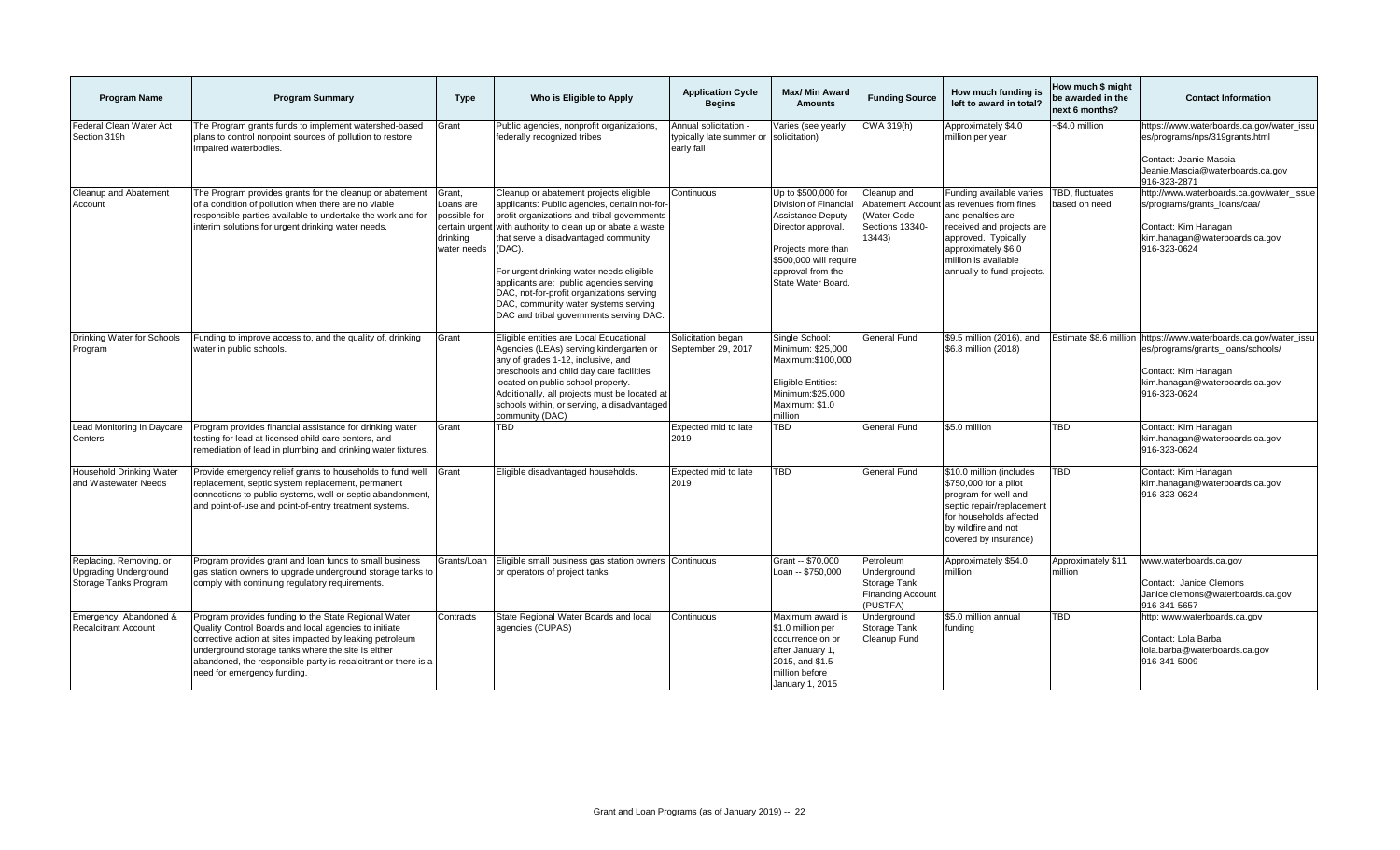| <b>Program Name</b>                 | <b>Program Summary</b>                                                                                                                                                                                                                                                                                                                                                       | <b>Type</b>           | Who is Eligible to Apply                                                                                                                                                                                                         | <b>Application Cycle</b><br><b>Begins</b>                                                                                                                                                                                                                                                                                                                                                    | Max/ Min Award<br><b>Amounts</b>                                                                                                                                                                                                                                                                            | <b>Funding Source</b>                       | How much funding is<br>left to award in total?                                                                                               | How much \$ might<br>be awarded in the<br>next 6 months?                                                                                                                                                                                                                                   | <b>Contact Information</b>                                                                                                                                                      |
|-------------------------------------|------------------------------------------------------------------------------------------------------------------------------------------------------------------------------------------------------------------------------------------------------------------------------------------------------------------------------------------------------------------------------|-----------------------|----------------------------------------------------------------------------------------------------------------------------------------------------------------------------------------------------------------------------------|----------------------------------------------------------------------------------------------------------------------------------------------------------------------------------------------------------------------------------------------------------------------------------------------------------------------------------------------------------------------------------------------|-------------------------------------------------------------------------------------------------------------------------------------------------------------------------------------------------------------------------------------------------------------------------------------------------------------|---------------------------------------------|----------------------------------------------------------------------------------------------------------------------------------------------|--------------------------------------------------------------------------------------------------------------------------------------------------------------------------------------------------------------------------------------------------------------------------------------------|---------------------------------------------------------------------------------------------------------------------------------------------------------------------------------|
| Site Cleanup Sub-Account<br>Program | Provides financial assistance to eligible applicants to<br>cleanup surface and groundwater contamination that poses<br>a risk to human health, safety and the environment where<br>the responsible party has no financial resources. Also<br>provides resources for Regional Board staff to provide<br>oversight of surface or groundwater cleanup projects.                 | Grant and<br>Contract | Grants - no restriction of who is eligible to<br>apply<br>Contract -- Regional Water Boards                                                                                                                                      | Continuous                                                                                                                                                                                                                                                                                                                                                                                   | There is no specific<br>funding limit.<br>However, the annual<br>allotment is<br>approximately \$40.0<br>million to be divided<br>between Site<br>Cleanup Sub-<br>Account, Replacing,<br>Removing, or<br>Upgrading<br><b>Underground Storage</b><br>Tanks Program, and<br><b>School District</b><br>Account | Underground<br>Storage Tank<br>Cleanup Fund | \$26.0 million annually                                                                                                                      | \$22.0 million                                                                                                                                                                                                                                                                             | http://www.waterboards.ca.gov<br>Contact: Kathryn Dominic<br>Kathryn.Dominic@waterboards.ca.gov<br>916-449-5591                                                                 |
| Fund Program                        | Clean Water State Revolving The Federal Water Pollution Control Act (Clean Water Act<br>or CWA), as amended in 1987, established the Clean Water Grants<br>State Revolving Fund (CWSRF) program. The CWSRF<br>program offers low interest financing agreements for water<br>quality projects such as construction of publicly-owned<br>facilities and expanded use projects. | Loans and             | Eligible applicants for particular project<br>types vary under applicable law, generally,<br>Public agencies, tribal governments,<br>designated and approved management<br>agencies under Section 208 of the Clean<br>Water Act. | Planning and<br>Construction:<br>Continuously accepting<br>applications. All<br>application documents<br>received by December<br>31st each year will be<br>used to develop a<br>priority score. Projects<br>which receive a priority<br>score equal to or greate<br>than the yearly fundable<br>list cutoff score will be<br>placed on the fundable<br>list for the upcoming<br>fiscal year. | No minimum or<br>maximum per project<br>funding limits.<br>Program has<br>established a yearly<br>\$1.0 billion funding<br>arget.                                                                                                                                                                           | Clean Water State<br><b>Revolving Fund</b>  | The Clean Water State<br>Revolving Fund operates<br>on a cash flow basis and<br>has established a \$1.0<br>billion annual funding<br>target. | Projects listed on the<br>2018/2019 Fundable<br>List are being<br>processed for an<br>executed funding<br>agreement by June<br>30, 2019. Projects<br>that do not receive<br>an executed<br>financing agreement<br>by June 30, 2019 will<br>roll over to the<br>2019/2020 fundable<br>list. | http://www.waterboards.ca.gov/water_issue<br>s/programs/grants loans/srf/index.shtml<br>Contact:<br><b>Bob Pontureri</b><br>robert.pontureri@waterboards.ca.gov<br>916-341-5828 |
| Seawater Intrusion Control<br>Fund  | The Program provides 20-year, low-interest loans for<br>projects directly addressing seawater intrusion control,<br>including associated treatment, storage, pumping,<br>distribution, and injection.                                                                                                                                                                        | Loan                  | Construction with planning and design<br>costs eligible retroactively for public<br>agencies.                                                                                                                                    | Continuous                                                                                                                                                                                                                                                                                                                                                                                   | Construction loans:<br>\$2.5 million<br>maximum                                                                                                                                                                                                                                                             | Propositions 204,<br>13                     | \$12.5 million                                                                                                                               | <b>TBD</b>                                                                                                                                                                                                                                                                                 | Michael Downey<br>michael.downey@waterboards.ca.gov<br>916-324-8404                                                                                                             |
| Prop 84 Section 75021               | Safe Drinking Water Emergency Funding - Funding to<br>Assist in the Abatement of Public Health Emergencies.                                                                                                                                                                                                                                                                  | Grant                 | Permitted Public Water System                                                                                                                                                                                                    | Continuous                                                                                                                                                                                                                                                                                                                                                                                   | \$250,000 maximum<br>(\$50.000 maximum<br>for interim water<br>supplies)                                                                                                                                                                                                                                    | Proposition 84                              | \$1.7 million                                                                                                                                | \$0.3 million                                                                                                                                                                                                                                                                              | Kim Hanagan<br>kim.hanagan@waterboards.ca.gov<br>916-323-0624                                                                                                                   |
| Prop 84 Section 75022               | Small Community Infrastructure Improvements for Chemical Grant<br>and Nitrate Contaminants                                                                                                                                                                                                                                                                                   |                       | Permitted, Small Public Water Systems.                                                                                                                                                                                           | Open application cycle<br>is closed. Applications<br>by invitation only.                                                                                                                                                                                                                                                                                                                     | \$5.0 million max for<br>construction;<br>\$500,000 max for<br>feasibility studies                                                                                                                                                                                                                          | Proposition 84                              | \$12.8 million                                                                                                                               | \$7.8 million                                                                                                                                                                                                                                                                              | Noel Gordon<br>noel.gordon@waterboards.ca.gov<br>(916) 445-7290                                                                                                                 |
| Prop 50 Chapter 4a                  | Small Community Water System Facilities, Community<br>Water System Monitoring Facilities, Drinking Water Source<br>Protection, and Disinfection Byproduct Treatment Facilities.                                                                                                                                                                                              | Grant                 | Community Water Systems and Public<br>Water Systems.                                                                                                                                                                             | Closed                                                                                                                                                                                                                                                                                                                                                                                       | Min: \$5,000<br>Max: \$2.0 million                                                                                                                                                                                                                                                                          | Proposition 50                              | \$4.4 million                                                                                                                                | \$2.0 million                                                                                                                                                                                                                                                                              | <b>Brian Kinney</b><br>brian.kinney@waterboards.ca.gov<br>916-449-5630                                                                                                          |
| Prop 50 Chapter 4b                  | Southern California Projects to Reduce Demand on<br>Colorado River.                                                                                                                                                                                                                                                                                                          | Grant                 | Public Water Systems with service area<br>entirely or partly within Southern California<br>counties: San Diego, Imperial,<br>Riverside, Orange, Los Angeles, San<br>Bernardino, Santa Barbara, or Ventura.                       | Closed                                                                                                                                                                                                                                                                                                                                                                                       | Min: \$50,000<br>Max: \$20.0 million                                                                                                                                                                                                                                                                        | Proposition 50                              | \$1.6 million                                                                                                                                | TBD                                                                                                                                                                                                                                                                                        | <b>Brian Kinney</b><br>brian.kinney@waterboards.ca.gov<br>916-449-5630                                                                                                          |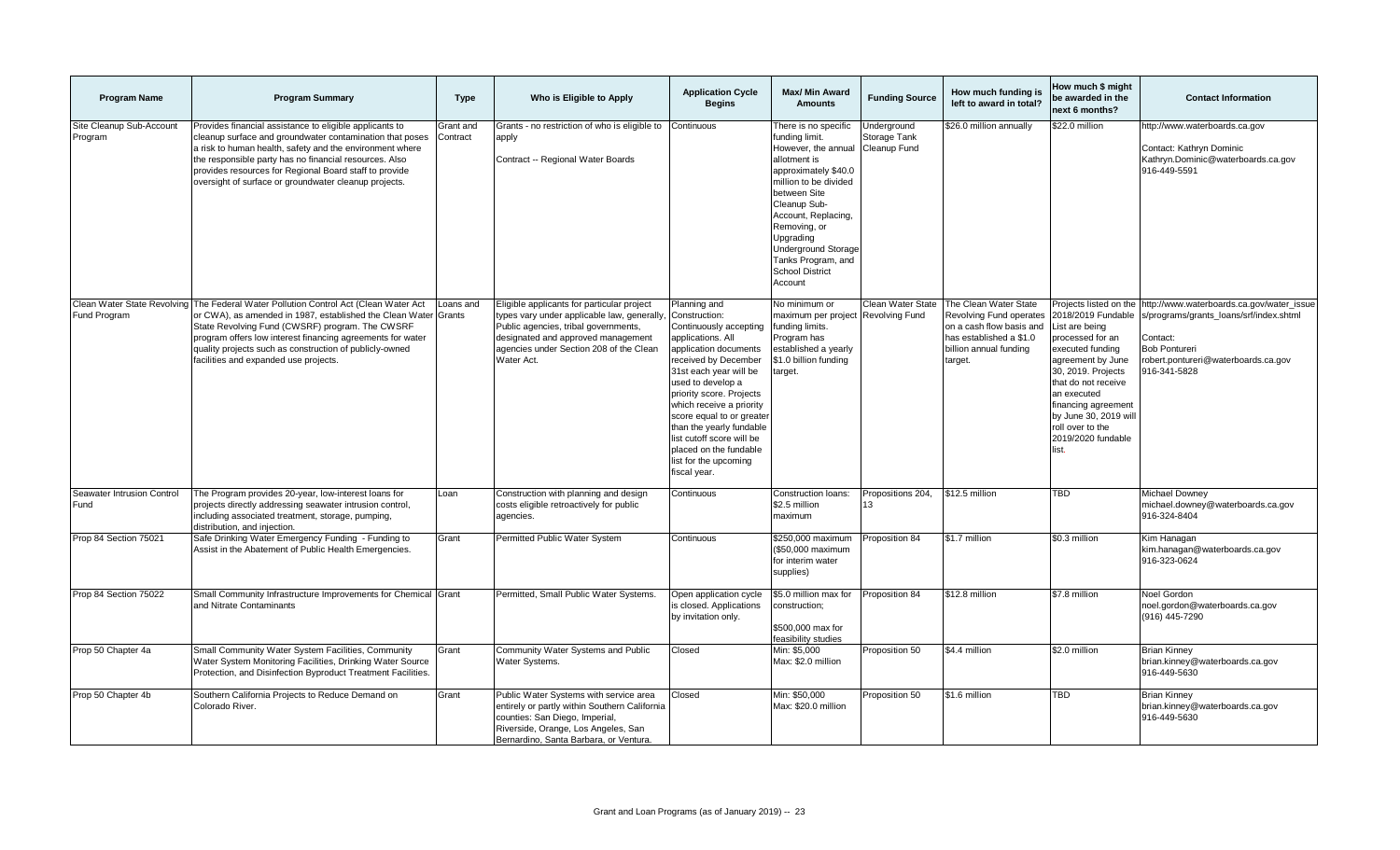| <b>Program Name</b>                                                                             | <b>Program Summary</b>                                                                                                                                                                                                                                             | <b>Type</b> | Who is Eligible to Apply                                                                                                                                | <b>Application Cycle</b><br><b>Begins</b>                 | <b>Max/ Min Award</b><br><b>Amounts</b>                                                                                                                                                                                                                                                                | <b>Funding Source</b> | How much funding is<br>left to award in total? | How much \$ might<br>be awarded in the<br>next 6 months? | <b>Contact Information</b>                                                                                                                                                                                                                                                    |
|-------------------------------------------------------------------------------------------------|--------------------------------------------------------------------------------------------------------------------------------------------------------------------------------------------------------------------------------------------------------------------|-------------|---------------------------------------------------------------------------------------------------------------------------------------------------------|-----------------------------------------------------------|--------------------------------------------------------------------------------------------------------------------------------------------------------------------------------------------------------------------------------------------------------------------------------------------------------|-----------------------|------------------------------------------------|----------------------------------------------------------|-------------------------------------------------------------------------------------------------------------------------------------------------------------------------------------------------------------------------------------------------------------------------------|
| Prop 1, Chapter 5, Section<br>79723 - Small Community<br>Wastewater                             | This program provides grant funds for small disadvantaged<br>community wastewater projects. Funds are administered<br>consistent with the Clean Water State Revolving Fund<br>Policy and Intended Use Plan.                                                        | Grant       | Public agencies, 501c(3) nonprofit<br>organizations, and state and federally<br>recognized Native American tribes.                                      | Continuous                                                | Planning:<br>Max:\$500,000<br>Construction:<br>\$6.0 million for<br>wastewater upgrades<br>and \$8.0 million for<br>septic-to-sewer or<br>regional projects                                                                                                                                            | Proposition 1         | Approximately \$50.0<br>million                | \$50.0 million                                           | http://www.waterboards.ca.gov/water_issue<br>s/programs/grants_loans/small_community<br>wastewater grant/projects.shtml<br>Contact: Jennifer Toney<br>jennifer.toney@waterboards.ca.gov<br>916-319-8246<br>or Wennilyn Fua<br>wennilyn.fua@waterboards.ca.gov<br>916-322-1026 |
| Prop 1, Chapter 5, Section<br>79724 - Safe Drinking Water<br>Infrastructure Improvements        | Grant funds for small disadvantaged community drinking<br>water infrastructure improvements to meet safe drinking<br>water standards. Funds are administered consistent with the<br>Drinking Water State Revolving Fund Policy and Intended<br>Use Plan.           | Grant       | Public water systems that serve or are<br>extending service to a small<br>disadvantaged community.                                                      | Continuous                                                | Planning Grants:<br>\$500,000 max<br><b>Construction Grants:</b><br>\$5.0 million max<br>*Regional Projects<br>may receive \$20.0<br>million max                                                                                                                                                       | Proposition 1         | \$1.6 million                                  | \$1.6 million                                            | <b>Bridget Chase</b><br>Bridget.Chase@waterboards.ca.gov<br>(916) 445-8497                                                                                                                                                                                                    |
| Prop 68, Chapter 11, Section<br>80140(a), Safe Drinking<br>Water                                | Grants for small disadvantaged community drinking water<br>and wastewater system infrastructure improvements. Funds<br>are administered with the Drinking Water State Revolving<br>Fund Policy, Clean Water State Revolving Fund Policy and<br>Intended Use Plans. | Grant       | Public agencies, nonprofit organizations,<br>public utilities, state and federally<br>recognized Native American tribes, and<br>mutual water companies. | Continuous                                                | Planning Grants:<br>\$500,000 max<br><b>Construction Grants:</b><br>Drinking Water: \$5.0<br>million max<br>*Regional Projects<br>may receive \$20.0<br>million max<br>Wastewater: \$6.0<br>million max for<br>wastewater upgrades<br>and \$8.0 million for<br>septic-to-sewer or<br>regional projects | Proposition 68        | \$170.0 million                                | \$35.0 million                                           | <b>Bridget Chase</b><br>Bridget.Chase@waterboards.ca.gov<br>(916) 445-8497                                                                                                                                                                                                    |
| Prop 1, Chapter 10, Section<br>79771(a) - Groundwater<br>Sustainability                         | Grants to fund cleanup and prevention of contamination of<br>groundwater that serves or has served as a source of<br>drinking water.                                                                                                                               | Grant       | Public agencies, nonprofit organizations,<br>public utilities, state and federally<br>recognized Native American tribes, and<br>mutual water companies. | Round 2 - In progress<br>Round 3 - anticipated in<br>2020 | Planning:<br>Max: \$2.0 million<br>Min: \$100,000<br>Implementation: Max<br>\$50.0 million<br>Min: \$500,000                                                                                                                                                                                           | Proposition 1         | \$524.0 million                                | \$350.0 million                                          | Contact: Robert Reeves<br>Robert.Reeves@waterboards.ca.gov<br>(916) 319-8254                                                                                                                                                                                                  |
| Prop 68, Chapter 11.1,<br>Section 80141(a)<br><b>Groundwater Treatment &amp;</b><br>Remediation | Grants to fund treatment and remediation activities for the<br>reduction or prevention of contamination of groundwater that<br>serves as a source of drinking water.                                                                                               | Grant       | Public agencies, nonprofit organizations,<br>public utilities, state and federally<br>recognized Native American tribes, and<br>mutual water companies. | Round 1 -Summer 2019 TBD                                  |                                                                                                                                                                                                                                                                                                        | Proposition 68        | \$74.0 million                                 | \$0                                                      | Contact: Robert Reeves<br>Robert.Reeves@waterboards.ca.gov<br>(916) 319-8254                                                                                                                                                                                                  |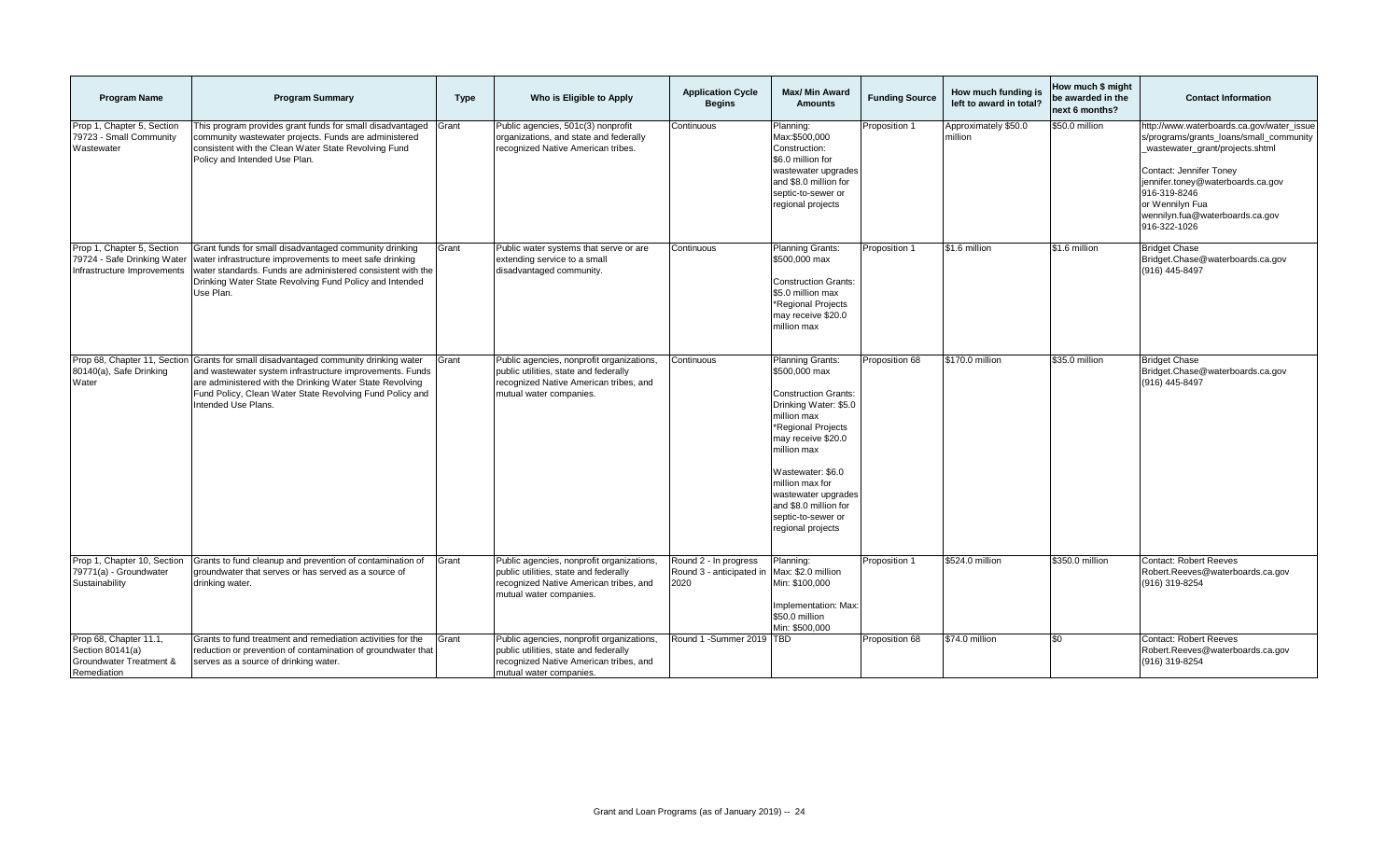| <b>Program Name</b>                                                                                                                                                          | <b>Program Summary</b>                                                                                                                                                                                                                                                                                                                                                                                                                                                       | <b>Type</b> | Who is Eligible to Apply                                                                                                                                | <b>Application Cycle</b><br><b>Begins</b>                                                                                                      | Max/ Min Award<br><b>Amounts</b>                                                                                                                                                                           | <b>Funding Source</b>                                                       | How much funding is<br>left to award in total?                                                                                                     | How much \$ might<br>be awarded in the<br>next 6 months?                      | <b>Contact Information</b>                                                                                                                                                                           |
|------------------------------------------------------------------------------------------------------------------------------------------------------------------------------|------------------------------------------------------------------------------------------------------------------------------------------------------------------------------------------------------------------------------------------------------------------------------------------------------------------------------------------------------------------------------------------------------------------------------------------------------------------------------|-------------|---------------------------------------------------------------------------------------------------------------------------------------------------------|------------------------------------------------------------------------------------------------------------------------------------------------|------------------------------------------------------------------------------------------------------------------------------------------------------------------------------------------------------------|-----------------------------------------------------------------------------|----------------------------------------------------------------------------------------------------------------------------------------------------|-------------------------------------------------------------------------------|------------------------------------------------------------------------------------------------------------------------------------------------------------------------------------------------------|
| Prop 1, Chapter 7, Section<br>79747(a) - Stormwater<br>[also soliciting Areas of<br><b>Biological Significance</b><br>(ASBS) and Clean Beaches<br>Initiative (CBI) projects] | Grants for multi-benefit storm water management projects<br>which may include, but shall not be limited to, green<br>infrastructure, rainwater and storm water capture projects<br>and storm water treatment facilities.                                                                                                                                                                                                                                                     | Grant       | Public agencies, nonprofit organizations,<br>public utilities, state and federally<br>recognized Native American tribes, and<br>mutual water companies. | Round 2 - Mid 2019                                                                                                                             | mplementation:<br>Max: \$10.0 million<br>Min: \$250,000                                                                                                                                                    | Proposition 1<br>Proposition 13<br>Proposition 40<br>Proposition 50         | \$100.0 million<br>\$1.7 million<br>\$1.6 million<br>\$0.5 million                                                                                 | \$0                                                                           | https://www.waterboards.ca.gov/water_issu<br>es/programs/grants_loans/swgp/prop1/<br>Contact: Daman Badyal<br>Damanvir.Badyal@waterboards.ca.gov<br>(916) 319-9436                                   |
| <b>Drinking Water State</b><br><b>Revolving Fund</b>                                                                                                                         | The Federal Safe Drinking Water Act, as amended in 1997,<br>established the Safe Drinking Water State Revolving Fund<br>(SDWSRF) program. The SDWSRF program offers low<br>interest financing agreements for drinking water quality<br>projects such as treatment and distribution systems, as well<br>as consolidation of water systems.                                                                                                                                    | .oan/Grant  | Community and nonprofit, non-community<br>public water systems that are owned by<br>public agencies or private entities.                                | Continuous                                                                                                                                     | Funding amount<br>imited to an<br>applicant's ability to<br>repay a loan.<br>Construction:<br>Maximum \$5.0<br>million principal<br>forgiveness<br>Planning:<br>Maximum \$500,000<br>principal forgiveness | Drinking Water<br>State Revolving<br>Fund                                   | Funding is offered<br>continuously based on<br>cash flow. For fiscal year<br>2018-2019, the funding<br>target is approximately<br>\$715.0 million. | TBD                                                                           | https://www.waterboards.ca.gov/drinking_w<br>ater/services/funding/SRF.shtml#<br>Contact: Uyen Trinh-Le<br>Uyen.Trinh-Le@waterboards.ca.gov<br>(916) 323-4719<br>DrinkingWaterSRF@waterboards.ca.gov |
| Vildlife Conservation Board                                                                                                                                                  |                                                                                                                                                                                                                                                                                                                                                                                                                                                                              |             |                                                                                                                                                         |                                                                                                                                                |                                                                                                                                                                                                            |                                                                             |                                                                                                                                                    |                                                                               |                                                                                                                                                                                                      |
| California Riparian Habitat<br><b>Conservation Program</b>                                                                                                                   | This program supports a coalition of state, federal, local and Grant<br>private organizations whose mission is to develop a<br>coordinated approach to the protection of riparian<br>ecosystems. Grants are awarded for the protection,<br>restoration and enhancement of riparian habitat systems.                                                                                                                                                                          |             | Cities, counties, nonprofit organizations,<br>special districts and state entities                                                                      | Continuous                                                                                                                                     | None                                                                                                                                                                                                       | Habitat<br><b>Conservation Fund</b>                                         | Under HCF receive<br>approximately \$3 million<br>annually for restoration<br>and acquisitions until the<br>vear 2020                              | \$2 million                                                                   | www.wcb.ca.gov<br>Contact: Elizabeth Hubert<br>elizabeth.hubert@wildlife.ca.gov<br>916-445-1093                                                                                                      |
| <b>Forest Conservation</b><br>Program                                                                                                                                        | The goal of this program is to promote the ecological<br>integrity and economic stability of California's diverse native<br>forests for all their public benefits through forest<br>conservation, preservation and restoration of productive<br>managed forest lands, forest reserve areas, redwood forests<br>and other forest types, including the conservation of water<br>resources and natural habitat for native fish and wildlife and<br>plants found on these lands. | Grant       | Cities, counties, nonprofit organizations,<br>special districts and state entities                                                                      | Continuous                                                                                                                                     | None                                                                                                                                                                                                       | Propositions 68<br>and 84                                                   | \$7.3 million                                                                                                                                      | \$2 million                                                                   | www.wcb.ca.gov<br>Contact: John Walsh<br>john.walsh@wildlife.ca.gov<br>916-322-9461                                                                                                                  |
| California Streamflow<br><b>Enhancement Program</b>                                                                                                                          | Funding will be focused on addressing the objective of<br>providing enhanced stream flow, especially in those streams<br>that support anadromous fish; special status, threatened,<br>endangered or at risk species; or provide resilience to<br>climate change.                                                                                                                                                                                                             | Grant       | Cities, counties, nonprofit organizations,<br>special districts, tribes and state entities                                                              | Annually in July of each None<br>year for at least five<br>years, dependent on<br>budget approval. Next<br>cycle to open in summer<br>of 2019. |                                                                                                                                                                                                            | Proposition 1                                                               | \$130 million                                                                                                                                      | Funds expected to be www.wcb.ca.gov<br>awarded for projects<br>in March 2019. | Contact: Adam Ballard<br>adam.ballard@wildlife.ca.gov<br>916-324-7487                                                                                                                                |
| <b>Inland Wetlands</b><br><b>Conservation Program</b>                                                                                                                        | The program was created to assist the Central Valley Joint Grant<br>Venture in its mission to protect, restore and enhance<br>wetlands and associated habitats in the Central Valley. The<br>public/private partnership works to increase the populations<br>of wintering and breeding waterfowl, shorebirds, water birds,<br>and riparian songbirds.                                                                                                                        |             | Cities, counties, nonprofit organizations,<br>special districts and state entities                                                                      | Continuous                                                                                                                                     | None                                                                                                                                                                                                       | Habitat<br>Conservation Fund,<br>Inland Wetland<br><b>Conservation Fund</b> | <b>Under HCF receive</b><br>approximately \$2 million<br>annually for restoration<br>and acquisitions until the<br>vear 2020                       | \$1.5 million                                                                 | www.wcb.ca.gov<br>Contact: James Croft<br>james.croft@wildlife.ca.gov<br>916-445-0357                                                                                                                |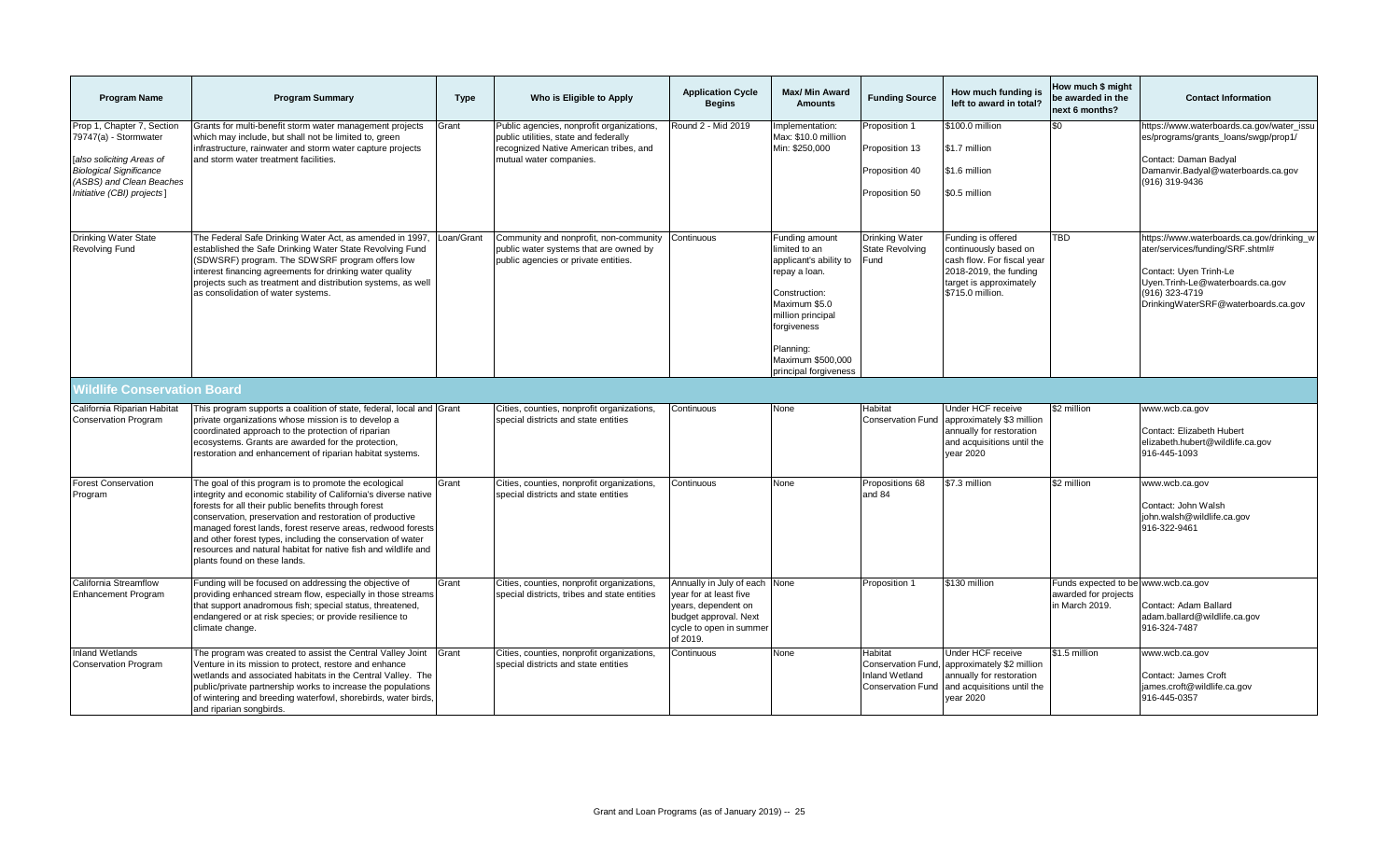| <b>Program Name</b>                                                                                                                     | <b>Program Summary</b>                                                                                                                                                                                                                                                                                                                                                                                                                                                                                                                                                                                                                                                                                                                                                                                                                                                                                                                                                                                                                                                     | <b>Type</b> | Who is Eligible to Apply                                                           | <b>Application Cycle</b><br><b>Begins</b>                                                    | Max/ Min Award<br><b>Amounts</b> | <b>Funding Source</b>                                                                       | How much funding is<br>left to award in total?                                                                                                                                      | How much \$ might<br>be awarded in the<br>next 6 months? | <b>Contact Information</b>                                                                  |
|-----------------------------------------------------------------------------------------------------------------------------------------|----------------------------------------------------------------------------------------------------------------------------------------------------------------------------------------------------------------------------------------------------------------------------------------------------------------------------------------------------------------------------------------------------------------------------------------------------------------------------------------------------------------------------------------------------------------------------------------------------------------------------------------------------------------------------------------------------------------------------------------------------------------------------------------------------------------------------------------------------------------------------------------------------------------------------------------------------------------------------------------------------------------------------------------------------------------------------|-------------|------------------------------------------------------------------------------------|----------------------------------------------------------------------------------------------|----------------------------------|---------------------------------------------------------------------------------------------|-------------------------------------------------------------------------------------------------------------------------------------------------------------------------------------|----------------------------------------------------------|---------------------------------------------------------------------------------------------|
| <b>Habitat Enhancement</b><br>and Restoration Program                                                                                   | Consistent with Fish and Game Code section 1301, this<br>program provides assistance for the restoration and<br>enhancement of fish and wildlife resources. Eligible projects<br>include: native fisheries restoration; restoration of wetlands;<br>restoration of coastal, tidal, or fresh water habitat; other<br>native habitat restoration projects including coastal scrub<br>oak, grasslands, and threatened and endangered species<br>habitats; in-stream restoration projects, including removal of<br>fish passage barriers and other obstructions; and other<br>projects that improve the quality of native habitat throughout<br>the State.                                                                                                                                                                                                                                                                                                                                                                                                                     | Grant       | Cities, counties, nonprofit organizations,<br>special districts and state entities | Continuous                                                                                   | None                             | Propositions 68,<br>84, 50, 40, 12 and<br>Habitat<br><b>Conservation Fund</b>               | \$105 million under the<br>Propositions. Under HCF<br>eceive approximately \$1<br>million annually for<br>wetland restoration<br>outside the Central Valley<br>until the year 2020. | \$1 million                                              | www.wcb.ca.gov<br>Contact: Scott McFarlin<br>scott.mcfarlin@wildlife.ca.gov<br>916-323-2281 |
| <b>Land Acquisition</b><br>Program                                                                                                      | Statewide - This program acquires real property or rights in Grant<br>real property on behalf of the Department of Fish and<br>Wildlife (CDFW) and also awards grants to other<br>governmental entities or nonprofit organizations to acquire<br>real property or rights in real property. All acquisitions are<br>made on a "willing seller" basis pursuant to the appraised<br>fair market value. The acquisition activities are carried out<br>in conjunction with CDFW, which generally entails CDFW<br>evaluating the biological values of the property through<br>development of a Land Acquisition Evaluation (LAE, used<br>for a single piece of property) or a Conceptual Area<br>Protection Plan (CAPP, used for multiple properties). Once<br>these evaluations are completed, they are submitted to<br>CDFW's Regional Operations Committee for review and<br>approval. If approved, they are sent to WCB with a<br>recommendation to fund. Concurrently, the WCB meets<br>with CDFW to evaluate and set acquisition priorities as new<br>opportunities arise. |             | Cities, counties, nonprofit organizations,<br>special districts and state entities | Continuous                                                                                   | None                             | Propositions 68,<br>84, 50, 40, 12, and<br>the Habitat<br><b>Conservation Fund</b><br>(HCF) | \$105 million under the<br>Propositions; Under HCF<br>eceive approximately<br>\$14.5 million annually for<br>acquisitions until the year<br>2020.                                   | \$10 million                                             | www.wcb.ca.gov<br>Contact: John Walsh<br>john.walsh@wildlife.ca.gov<br>916-322-9461         |
| Land Acquisition and Habitat<br>Enhancement and<br>Restoration Program - Salton of California.<br>Sea and Colorado River                | Funding for acquisition and habitat restoration projects<br>associated with the Salton Sea and Colorado River region                                                                                                                                                                                                                                                                                                                                                                                                                                                                                                                                                                                                                                                                                                                                                                                                                                                                                                                                                       | Grant       | Cities, counties, nonprofit organizations,<br>special districts and state entities | Continuous                                                                                   | None                             | Proposition 50                                                                              | \$3 million                                                                                                                                                                         | \$1 million                                              | www.wcb.ca.gov<br>Contact: Don Crocker<br>Don.crocker@wildlife.ca.gov<br>916-445-0356       |
| Land Acquisition and Habitat<br>Enhancement and<br><b>Restoration Program</b><br>Southern California Coastal<br>Wetlands and Watersheds | Funding for acquisition and habitat restoration projects for<br>protection and restoration of coastal wetland and<br>watersheds within the five southern California coastal<br>counties.                                                                                                                                                                                                                                                                                                                                                                                                                                                                                                                                                                                                                                                                                                                                                                                                                                                                                   | Grant       | Cities, counties, nonprofit organizations,<br>special districts and state entities | Continuous                                                                                   | None                             | Proposition 50                                                                              | \$19 million                                                                                                                                                                        | \$2 million                                              | www.wcb.ca.gov<br>Contact: Don Crocker<br>Don.crocker@wildlife.ca.gov<br>916-445-0356       |
| Land Acquisition and Habitat<br>Enhancement and<br>Restoration Program - San<br>Francisco Bay coastal<br>wetlands and watersheds        | Funding for acquisition and habitat restoration projects for<br>protection and restoration of coastal wetland and<br>watersheds within the San Francisco Bay area.                                                                                                                                                                                                                                                                                                                                                                                                                                                                                                                                                                                                                                                                                                                                                                                                                                                                                                         | Grant       | Cities, counties, nonprofit organizations,<br>special districts and state entities | Continuous                                                                                   | None                             | Proposition 50                                                                              | \$3 million                                                                                                                                                                         | \$1 million                                              | www.wcb.ca.gov<br>Contact: Scott McFarlin<br>scott.mcfarlin@wildlife.ca.gov<br>916-323-2281 |
| Lower American River<br><b>Conservation Program</b>                                                                                     | Funding to work cooperatively with local agencies,<br>particularly the County of Sacramento in its role as<br>the American River Parkway Manager, and nonprofit<br>organizations to restore, enhance, interpret, protect and<br>improve public access to the American River Parkway's<br>natural, recreational, educational and cultural resources.                                                                                                                                                                                                                                                                                                                                                                                                                                                                                                                                                                                                                                                                                                                        | Grant       | Local agencies and nonprofit<br>organizations.                                     | 2018 applications under None<br>review. A new<br>solicitation is expected<br>in summer 2019. |                                  | Proposition 68                                                                              | \$10 million                                                                                                                                                                        | \$0                                                      | www.wcb.ca.gov<br>Contact: Cara Allen<br>LARCP@wildlife.ca.gov<br>916-445-1095              |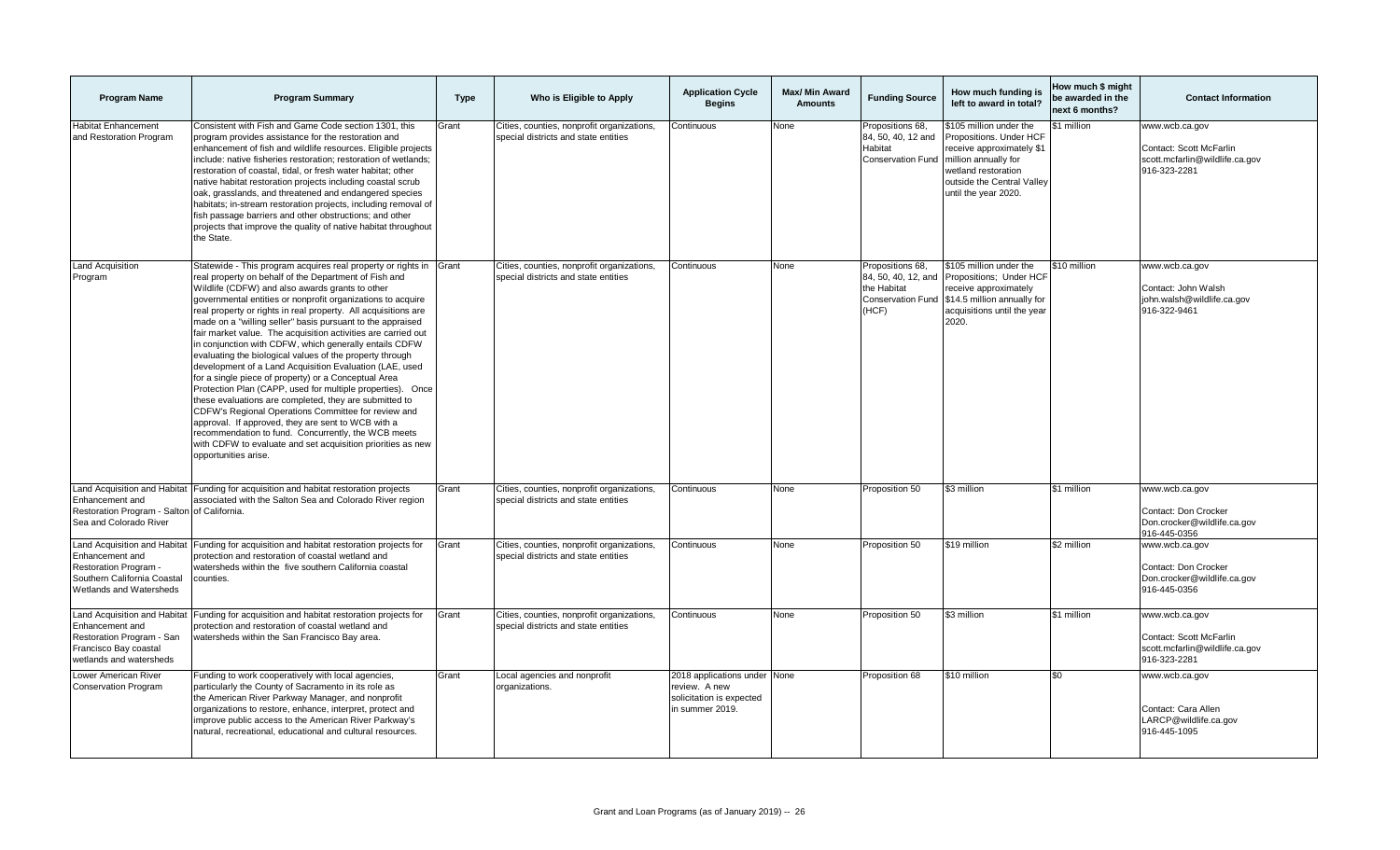| <b>Program Name</b>                                                                            | <b>Program Summary</b>                                                                                                                                                                                                                                                                                                                                                                                                                                                                                                                                                                                                                                        | <b>Type</b>       | Who is Eligible to Apply                                                                                                                                                                     | <b>Application Cycle</b><br><b>Begins</b>                                                                       | <b>Max/ Min Award</b><br><b>Amounts</b>                                                                                                                                                                                                            | <b>Funding Source</b>                                                                                                       | How much funding is<br>left to award in total?                                                                                            | How much \$ might<br>be awarded in the<br>next 6 months? | <b>Contact Information</b>                                                                             |
|------------------------------------------------------------------------------------------------|---------------------------------------------------------------------------------------------------------------------------------------------------------------------------------------------------------------------------------------------------------------------------------------------------------------------------------------------------------------------------------------------------------------------------------------------------------------------------------------------------------------------------------------------------------------------------------------------------------------------------------------------------------------|-------------------|----------------------------------------------------------------------------------------------------------------------------------------------------------------------------------------------|-----------------------------------------------------------------------------------------------------------------|----------------------------------------------------------------------------------------------------------------------------------------------------------------------------------------------------------------------------------------------------|-----------------------------------------------------------------------------------------------------------------------------|-------------------------------------------------------------------------------------------------------------------------------------------|----------------------------------------------------------|--------------------------------------------------------------------------------------------------------|
| Climate Adaptation and<br><b>Resiliency Program</b>                                            | Funding for climate adaptation and resiliency projects that<br>will result in enduring benefits to wildlife.                                                                                                                                                                                                                                                                                                                                                                                                                                                                                                                                                  | Grant             | Local governments, park and open space<br>districts, resource conservation districts,<br>private landowners, and nonprofit<br>organizations                                                  | Solicitation currently<br>closed. Full proposals<br>were submitted in<br>August 2018.                           | None                                                                                                                                                                                                                                               | Greenhouse Gas<br><b>Reduction Fund</b>                                                                                     | \$20 million                                                                                                                              | \$2 million                                              | www.wcb.ca.gov<br><b>Contact: Kurt Malchow</b><br>Kurt.malchow@wildlife.ca.gov<br>916-445-1079         |
| Sierra Nevada and Cascade<br><b>Mountains Upper</b><br><b>Watersheds Program</b>               | Funding for the protection, restoration, and improvement of<br>upper watershed lands in the Sierra Nevada and Cascade<br>Mountains, including forest lands, meadows, wetlands,<br>chaparral, and riparian habitat, in order to protect and<br>improve water supply and water quality, improve forest<br>health, reduce wildfire danger, mitigate the effects of<br>wildfires on water quality and supply, increase flood<br>protection, or to protect or restore riparian or aquatic<br>resources.                                                                                                                                                            | Grant             | Cities, counties, nonprofit organizations<br>special districts and state entities                                                                                                            | Being discussed for<br>2019                                                                                     | None                                                                                                                                                                                                                                               | Proposition 68                                                                                                              | \$60 million                                                                                                                              | \$1 million                                              | www.wcb.ca.gov<br>Contact: Scott McFarlin<br>scott.mcfarlin@wildlife.ca.gov<br>916-323-2281            |
| Monarch Butterfly and<br>Pollinator Rescue Program                                             | Funding for projects to recover and sustain populations of<br>monarch butterflies and other pollinators.                                                                                                                                                                                                                                                                                                                                                                                                                                                                                                                                                      | Grant             | Cities, counties, nonprofit organizations,<br>special districts and state entities                                                                                                           | Continuous                                                                                                      | None                                                                                                                                                                                                                                               | <b>General Fund</b>                                                                                                         | \$3 million                                                                                                                               | \$500,000                                                | www.wcb.ca.gov<br>Contact: Scott McFarlin<br>scott.mcfarlin@wildlife.ca.gov<br>916-323-2281            |
| <b>Land Acquisition</b><br>Program - Natural<br><b>Community Conservation</b><br>Plans (NCCPs) | Funding for acquisition projects to assist with<br>implementation of Natural Community Conservation Plans.                                                                                                                                                                                                                                                                                                                                                                                                                                                                                                                                                    | Grant             | Cities, counties, nonprofit organizations,<br>special districts and state entities                                                                                                           | Continuous                                                                                                      | None                                                                                                                                                                                                                                               | Proposition 68, 84<br>and portions of the<br>approximately<br>\$14.5 million<br>annual<br>appropriation under<br><b>HCF</b> | \$65 million                                                                                                                              | \$2 million                                              | www.wcb.ca.gov<br>Contact: John Walsh<br>john.walsh@wildlife.ca.gov<br>916-322-9461                    |
| Natural Heritage<br>Preservation<br><b>Tax Credit Program</b>                                  | The purpose of the Tax Credit Program is to protect wildlife<br>habitat, parks and open space, archaeological resources,<br>and agricultural land and water by providing state tax credits<br>for donations of qualified land (fee title or conservation<br>easements) and water rights. The program objectives<br>include the fostering of public/private partnerships to resolve<br>land use and water disputes; assisting habitat stewardship;<br>and demonstrating the state's commitment to protect natural<br>resources by rewarding landowners who perceive habitat as<br>an asset rather than a liability.                                            | <b>Tax Credit</b> | Cities, counties, nonprofit organizations,<br>special districts and state entities may<br>apply under the program - landowners<br>eligible for state tax credits may receive<br>the credits. | Continuous                                                                                                      | The program<br>requires any<br>reductions to the<br>General Fund<br>resulting from the tax<br>credit be reimbursed<br>by the sponsoring<br>entity. For WCB<br>projects, WCB would<br>use one of its eligible<br>bond funds to<br>reimburse the GF. | Propositions 68,<br>12, 40, 50 and 84                                                                                       | Most of WCB's remaining \$2 million<br>bond funds can be used<br>to reimburse the General<br>Fund tax credits taken<br>under this program |                                                          | www.wcb.ca.gov<br>Contact: John Walsh<br>iohn.walsh@wildlife.ca.gov<br>916-322-9461                    |
| Public Access Program                                                                          | This program is designed to provide assistance to local<br>agencies for the development of public access facilities<br>designed to facilitate and encourage the public's access to<br>hunting, fishing or other wildlife-oriented recreation.<br>Financial assistance is available to cities, counties and<br>public districts or corporations for development of facilities<br>such as fishing piers or floats, public access roads, boat<br>launching ramps, trails, boardwalks, interpretive facilities<br>and lake or stream improvements. Support facilities such as<br>restrooms and parking areas are also eligible for funding<br>under this program. | Grant             | Cities, counties, nonprofit organizations,<br>special districts and state entities                                                                                                           | Annual solicitations.<br>Solicitation for 2018<br>closed June 29. A new<br>solicitation is expected<br>in 2019. | None                                                                                                                                                                                                                                               | Wildlife Restoration \$12 million<br>Fund, Propositions<br>68 and 40                                                        |                                                                                                                                           | \$1 million                                              | www.wcb.ca.gov<br><b>Contact: Heather McIntire</b><br>Heather.Mcintire@wildlife.ca.gov<br>916-445-9728 |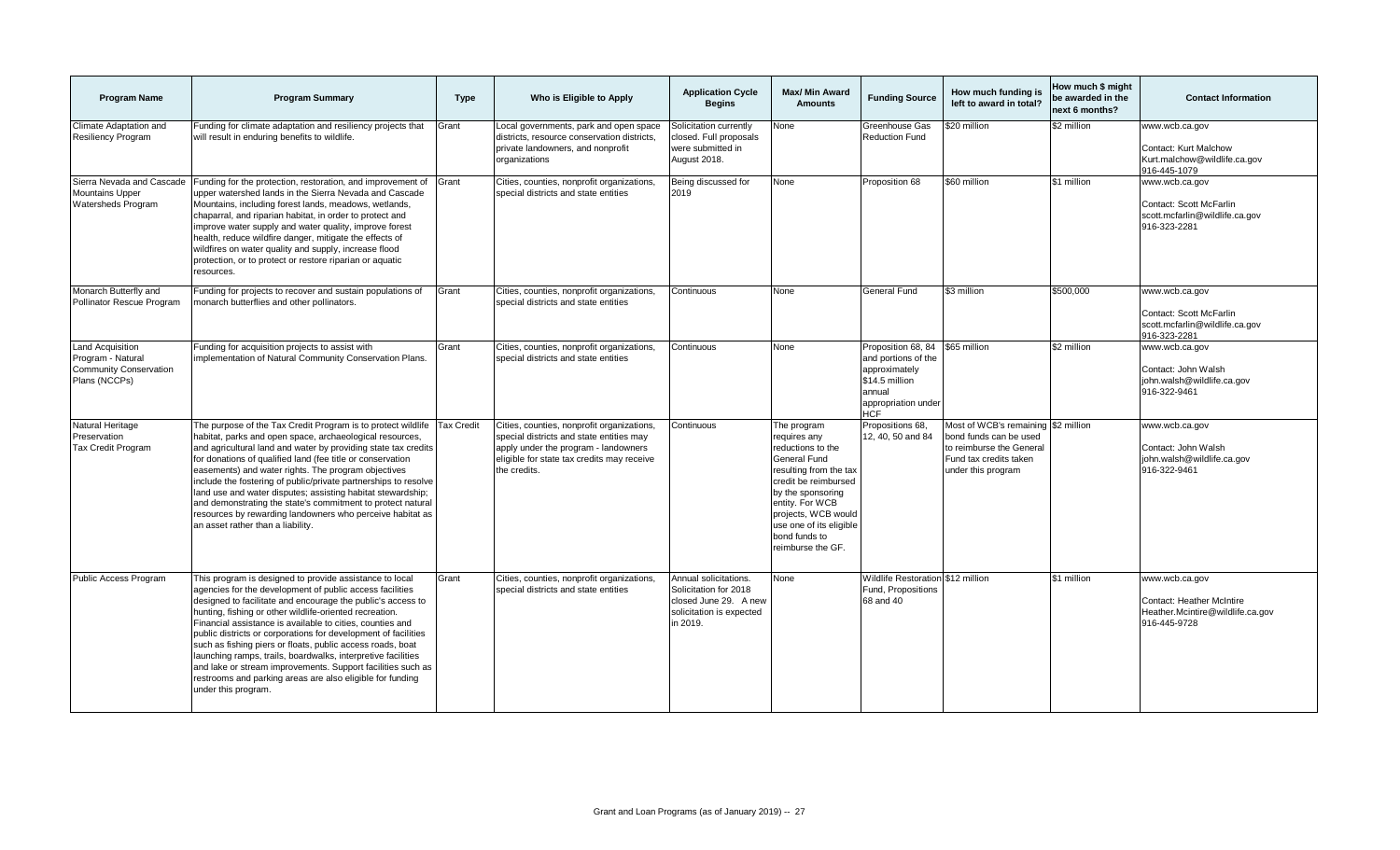| <b>Program Name</b>                                                                                        | <b>Program Summary</b>                                                                                                                                                                                                                                                                                                                                                                                                                                                                                                                                                                                                                                                                                                   | <b>Type</b> | Who is Eligible to Apply                                                                                                                                                | <b>Application Cycle</b><br><b>Begins</b>                                                        | <b>Max/ Min Award</b><br><b>Amounts</b>        | <b>Funding Source</b>     | How much funding is<br>left to award in total?             | How much \$ might<br>be awarded in the<br>next 6 months?                  | <b>Contact Information</b>                                                                                                                                         |  |
|------------------------------------------------------------------------------------------------------------|--------------------------------------------------------------------------------------------------------------------------------------------------------------------------------------------------------------------------------------------------------------------------------------------------------------------------------------------------------------------------------------------------------------------------------------------------------------------------------------------------------------------------------------------------------------------------------------------------------------------------------------------------------------------------------------------------------------------------|-------------|-------------------------------------------------------------------------------------------------------------------------------------------------------------------------|--------------------------------------------------------------------------------------------------|------------------------------------------------|---------------------------|------------------------------------------------------------|---------------------------------------------------------------------------|--------------------------------------------------------------------------------------------------------------------------------------------------------------------|--|
| <b>Baldwin Hills Conservancy</b>                                                                           |                                                                                                                                                                                                                                                                                                                                                                                                                                                                                                                                                                                                                                                                                                                          |             |                                                                                                                                                                         |                                                                                                  |                                                |                           |                                                            |                                                                           |                                                                                                                                                                    |  |
| <b>Baldwin Hills Conservancy</b><br>Proposition 40 and<br>Proposition 84 Programs                          | The purpose of the BHC Prop 40 and Prop 84 grant<br>programs is to provide local assistance for planning,<br>acquisition and capital improvement projects that benefit the<br>Ballona Creek Watershed and Baldwin Hills Conservancy<br>territory, consistent with the Conservancy strategic plan and<br>related work programs prepared pursuant to Public<br>Resources Code section 32568 and pursuant to<br>subdivisions (b) and (c) of Section 1 of Chapter 752,<br>Statutes of 1999.                                                                                                                                                                                                                                  | Grant       | Cities, counties, JPA's, nonprofit<br>organizations or any public entity or non-<br>profit organization established pursuant to<br>the laws of the State of California. | Continuous                                                                                       | Prop 40: no<br>maximum; Prop 84<br>\$1 million |                           | Propositions 40, 84 Approximately \$11 million \$2 million |                                                                           | www.bhc.ca.gov<br>Prop 40 Contact: Gail Krippner<br>gail.krippner@bhc.ca.gov<br>323-290-5273<br>Prop 84 Contact: Noa Rishe<br>noa.rishe@bhc.ca.gov<br>323 290-5274 |  |
| <b>Baldwin Hills Conservancy</b><br>Proposition 1 Program                                                  | The purpose of the BHC Proposition 1 grant program is to<br>provide local assistance to address water quality, water<br>supply and watershed protection and restoration. Funds are<br>available for multi-benefit ecosystem and watershed<br>protection and restoration projects, pursuant to Water Code<br>Section 79731(a).                                                                                                                                                                                                                                                                                                                                                                                            | Grant       | Public agencies, eligible nonprofit<br>organizations, JPAs, special districts,<br>public utilities, and mutual water<br>companies.                                      | Quarterly                                                                                        | \$2 million                                    | Proposition 1             | Approximately \$6.3<br>million                             | \$2 million                                                               | www.bhc.ca.gov<br>Contact: Daniel Sciolini<br>daniel.sciolini@bhc.ca.gov<br>323-290-5276                                                                           |  |
| <b>Baldwin Hills Conservancy</b><br>Proposition 68 Program                                                 | The purpose of the BHC Prop 68 grant program is to<br>provide local assistance for watershed protection, habitat<br>restoration, acquisition, community access and park<br>improvements in the Ballona Creek/Baldwin Hills Watershed<br>Territory. Funds are available for multi-benefit ecosystem<br>and watershed protection and restoration projects pursuant<br>to Public Resources Code Section 80110 (b) (1).                                                                                                                                                                                                                                                                                                      | Grant       | Cities, counties, JPA's, nonprofit<br>organizations or any public entity or non-<br>profit organization established pursuant to<br>the laws of the State of California. | Quarterly                                                                                        | \$1 million                                    | Proposition 68            | \$5 million                                                | \$1 million                                                               | www.bhc.ca.gov<br>Contact: Gail Krippner<br>gail.krippner@bhc.ca.gov<br>323-290-5273                                                                               |  |
|                                                                                                            | <b>Coachella Valley Mountains Conservancy</b>                                                                                                                                                                                                                                                                                                                                                                                                                                                                                                                                                                                                                                                                            |             |                                                                                                                                                                         |                                                                                                  |                                                |                           |                                                            |                                                                           |                                                                                                                                                                    |  |
| Coachella Valley Open<br>Space Acquisition Program                                                         | Local assistance grants to acquire mountainous or natural<br>community conservation lands in the Coachella Valley<br>Mountains Conservancy's territory in the Coachella Valley<br>and surrounding mountains.                                                                                                                                                                                                                                                                                                                                                                                                                                                                                                             | Grant       | Cities, counties, resource<br>conservation districts, nonprofit<br>organizations, JPAs, tribes                                                                          | Continuous                                                                                       | None                                           | Propositions 84,<br>40.12 | Approximately \$11.2<br>million                            | \$1.5 million                                                             | www.cvmc.ca.gov<br>Contacts:<br>Jim Karpiak - jkarpiak@cvmc.ca.gov<br>Kerrie Godfrey - kgodrey@cvmc.ca.gov                                                         |  |
| Coachella Valley Mountains<br><b>Conservancy Proposition 1</b><br><b>Grant Program</b>                     | Competitive grants for any project that fulfills one or more of Grant<br>the statutory objectives of Proposition 1 and complies with<br>the General Obligation Bond Law. The Conservancy is<br>specifically encouraging three types of projects: (a)<br>acquisition projects involving the purchase of land for<br>conservation that implements the key objectives of the<br>California Water Action Plan, (b) watershed restoration<br>projects associated with the enhancement of watershed-<br>related natural features, such as washes, channels, streams<br>or riverbeds, and (c) infrastructure projects related to the<br>improvement of water management structures to<br>complement surrounding habitat values. |             | Public agencies, public utilities, mutual<br>water companies, and eligible nonprofit<br>and tribal organizations                                                        | Biannual. Next Notice of Minimum: \$5,000<br>Funding Availability to<br>be issued in early 2019. |                                                | Proposition 1             | Approximately \$4.29<br>million                            | \$1-1.5 million                                                           | www.cvmc.ca.gov<br>Contacts:<br>Jim Karpiak - jkarpiak@cvmc.ca.gov<br>Diana Rosas - drosas@cvmc.ca.gov<br>Kerrie Godfrey - kgodfrey@cvmc.ca.gov                    |  |
| Coachella Valley Parks,<br><b>Conservation Land Access</b><br>and Climate Change<br>Response Grant Program | Grants for projects containing park facilities, recreational<br>improvements that expand public access to conservation<br>land or reduce environmental impacts that cause climate<br>change. [Note: program is in development -- to be<br>launched in 2019.]                                                                                                                                                                                                                                                                                                                                                                                                                                                             | Grant       | Public agencies, tribes or nonprofit<br>organizations.                                                                                                                  | Continuous beginning<br>July 1, 2019.                                                            | None.                                          | Proposition 68            | Approximately \$6.7<br>million                             | \$500,000 (pending<br>appropriation) -<br>Program to begin in<br>FY 19-20 | www.cvmc.ca.gov<br>Contacts:<br>Jim Karpiak - jkarpiak@cvmc.ca.gov<br>Kerrie Godfrey - kgodfrey@cvmc.ca.gov                                                        |  |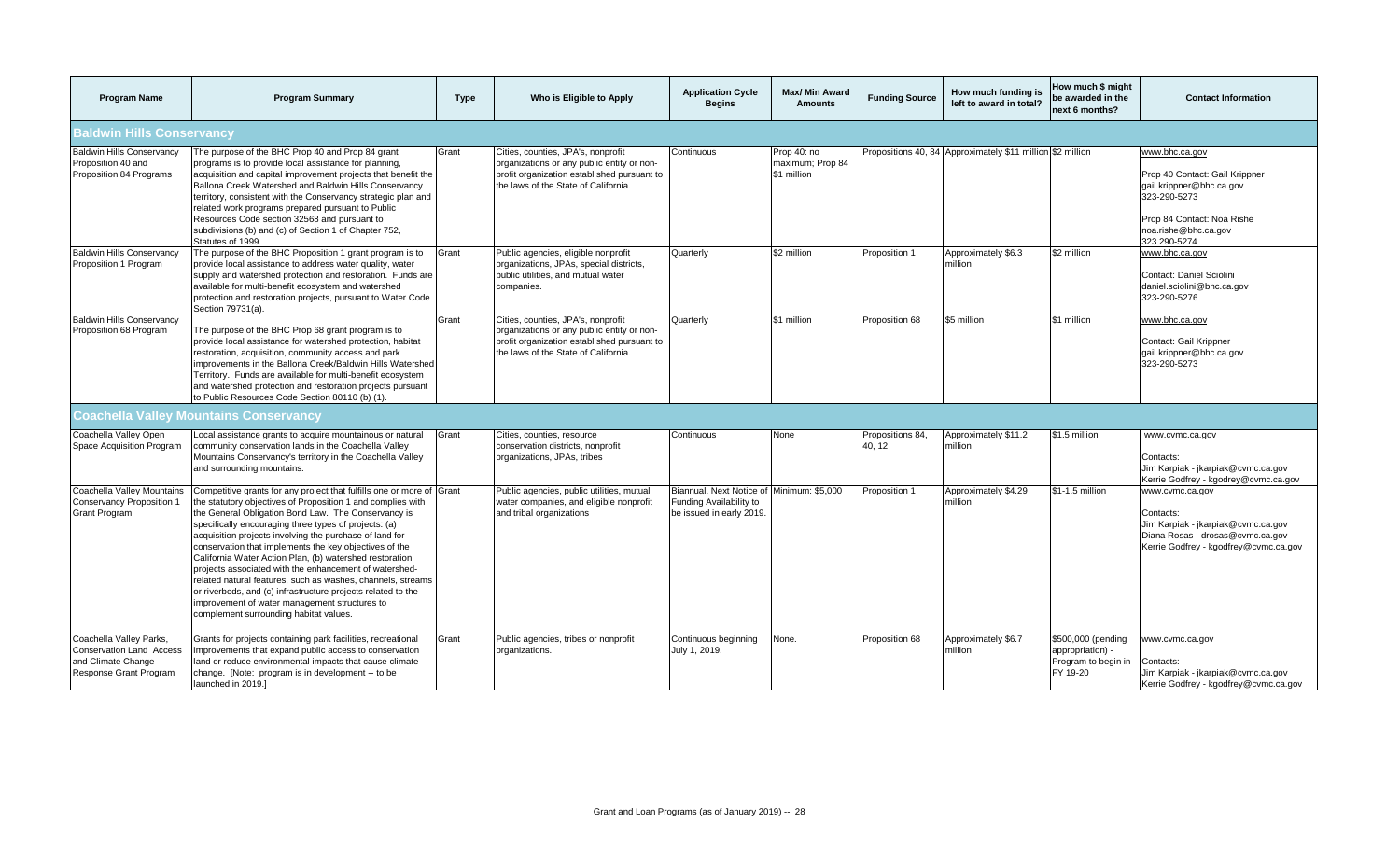| <b>Program Name</b>                                                                      | <b>Program Summary</b>                                                                                                                                                                                                                                                                                                                                                                                                                                                                                                                                                                                                                                                                    | Type       | Who is Eligible to Apply                                                                                                                      | <b>Application Cycle</b><br><b>Begins</b>                                                                                                                      | <b>Max/ Min Award</b><br><b>Amounts</b> | <b>Funding Source</b>                                                                   | How much funding is<br>left to award in total? | How much \$ might<br>be awarded in the<br>next 6 months?                       | <b>Contact Information</b>                                                             |  |
|------------------------------------------------------------------------------------------|-------------------------------------------------------------------------------------------------------------------------------------------------------------------------------------------------------------------------------------------------------------------------------------------------------------------------------------------------------------------------------------------------------------------------------------------------------------------------------------------------------------------------------------------------------------------------------------------------------------------------------------------------------------------------------------------|------------|-----------------------------------------------------------------------------------------------------------------------------------------------|----------------------------------------------------------------------------------------------------------------------------------------------------------------|-----------------------------------------|-----------------------------------------------------------------------------------------|------------------------------------------------|--------------------------------------------------------------------------------|----------------------------------------------------------------------------------------|--|
| <b>California Coastal Conservancy</b>                                                    |                                                                                                                                                                                                                                                                                                                                                                                                                                                                                                                                                                                                                                                                                           |            |                                                                                                                                               |                                                                                                                                                                |                                         |                                                                                         |                                                |                                                                                |                                                                                        |  |
| California Coastal<br>Conservancy Resource and<br>Public Access Program                  | The State Coastal Conservancy awards grants for projects<br>that meet the statutory authorities contained in Division 21<br>of the Public Resources Code and that meet objectives of<br>the Conservancy's Strategic Plan. Grants are available for<br>projects that improve public access and outdoor recreation<br>as well as resource protection and enhancement.                                                                                                                                                                                                                                                                                                                       | Grant/Loan | Public agencies, eligible nonprofit<br>organizations, JPAs, special districts,<br>tribes. Some funds have geographic<br>limitations.          | Continuous                                                                                                                                                     | None                                    | Propositions 12,<br>40, 68, 84, Habitat<br><b>Conservation Fund</b><br>and General Fund | Approximately \$150<br>million                 | \$40 million                                                                   | www.scc.ca.gov<br>Contact: Mary Small<br>mary.small@scc.ca.gov<br>510-286-4181         |  |
| <b>Explore the Coast Grants</b>                                                          | This program seeks to enable and encourage California<br>residents to visit the coast through projects that increase<br>opportunities for people to get to, learn about, and enjoy<br>coastal areas.                                                                                                                                                                                                                                                                                                                                                                                                                                                                                      | Grant      | Public agencies, eligible nonprofit<br>organizations, JPAs, special districts,<br>tribes                                                      | Spring 2019                                                                                                                                                    | Max \$50,000                            | <b>ELPF</b> and Coastal<br><b>Access Account</b>                                        | Approximately \$825,000                        | Approximately<br>\$825,000 each year,<br>awards will be made<br>in August 2019 | www.scc.ca.gov<br>Contact: Mary Small<br>mary.small@scc.ca.gov<br>510-286-4181         |  |
| Proposition 1 Grants                                                                     | Competitive grants for multi-benefit ecosystem and<br>watershed protection and restoration projects, consistent<br>with the Purposes detailed in Chapter 6, "Protecting Rivers,<br>Lakes, Streams, Coastal Waters and Watersheds" of<br>Proposition 1. Based on the priority issues within its<br>jurisdictions, reviewing existing state plans, and screening<br>for projects that achieve multiple benefits, serve<br>disadvantaged communities, and result in quantifiable<br>outcomes, the Conservancy identified four priorities for<br>Proposition 1 expenditures: Water Sustainability, Protect<br>and Enhance Anadromous Fish Habitat, Wetland<br>Restoration, and Urban Greening | Grant      | Non-federal public agencies, eligible<br>nonprofit organizations, JPAs, special<br>districts, Public utilities, and mutual water<br>companies | winter 2018/19                                                                                                                                                 | None                                    | Proposition 1                                                                           | About \$30 million                             | \$10-15 million                                                                | www.scc.ca.gov<br>Contact: Mary Small<br>mary.small@scc.ca.gov<br>510-286-4181         |  |
| Sea Otter Recovery Grants                                                                | The State Coastal Conservancy grants funds from the<br>voluntary tax check-off box for sea otter recovery every year<br>that money is made available. Public agencies and<br>nonprofit organizations are eligible to apply for the grants<br>(see application instructions for details). Eligible projects<br>include research, science, protection projects or programs<br>related to the Federal Sea Otter Recovery Plan or improving<br>the nearshore ocean ecosystem, including, but not limited<br>to, program activities to reduce sea otter mortality.                                                                                                                             | Grant      | Public agencies and nonprofit<br>organizations                                                                                                | Next application process None<br>summer 2019                                                                                                                   |                                         | Sea Otter Tax<br>Check-Off                                                              | Approximately \$100,000<br>per year            | About \$100,000 per<br>year                                                    | www.scc.ca.gov<br>Contact: Hilary Walecka<br>hilary.walecka@scc.ca.gov<br>510-286-7029 |  |
| <b>Climate Ready Grants</b>                                                              | The State Coastal Conservancy's Climate Ready Program<br>seeks to encourage action to prepare for a changing climate<br>by advancing planning and implementation of on-the-ground<br>actions that reduce greenhouse gas emissions and lessen<br>the impacts of climate change on communities and natural<br>resources. The Conservancy seeks to support multi-benefit<br>projects that use natural systems to enhance climate<br>resilience.                                                                                                                                                                                                                                              | Grant      | Public agencies and nonprofit<br>organizations                                                                                                | Announcement will be<br>released spring 2019                                                                                                                   | \$2.85 million                          | Greenhouse Gas<br><b>Reduction Fund</b>                                                 | \$2.85 million                                 | \$2.85 million, awards<br>expected fall 2019                                   | www.scc.ca.gov<br>Contact: Mary Small<br>mary.small@scc.ca.gov<br>510-286-4181         |  |
|                                                                                          | San Gabriel and Lower Los Angeles River and Mountains Conservancy                                                                                                                                                                                                                                                                                                                                                                                                                                                                                                                                                                                                                         |            |                                                                                                                                               |                                                                                                                                                                |                                         |                                                                                         |                                                |                                                                                |                                                                                        |  |
| San Gabriel and Lower Los<br>Angeles Rivers and<br><b>Mountains Conservancy</b><br>(RMC) | The San Gabriel and Lower Los Angeles Rivers and<br>Mountains Conservancy (RMC) was created by the<br>California legislature in 1999. It is one of ten conservancies<br>within the California Natural Resources Agency. Its mission<br>is to preserve open space and habitat in order to provide for<br>low-impact recreation and educational uses, wildlife habitat<br>restoration and protection, and watershed improvements<br>within its jurisdiction.                                                                                                                                                                                                                                | Grant      | Cities, counties, nonprofits, JPAs, special<br>districts, council of governments,<br>countywide authority, special districts                  | Last round of<br>competitive grant<br>applications for<br>Proposition 84 funds<br>offered in 2007. No<br>further competitive<br>rounds planned at this<br>time | None                                    | Proposition 40, 50, \$0<br>84                                                           |                                                | ፍሰ                                                                             | www.rmc.ca.gov<br>Email: sgarcia@rmc.ca.gov<br>Phone: 626-815-1019 x 110               |  |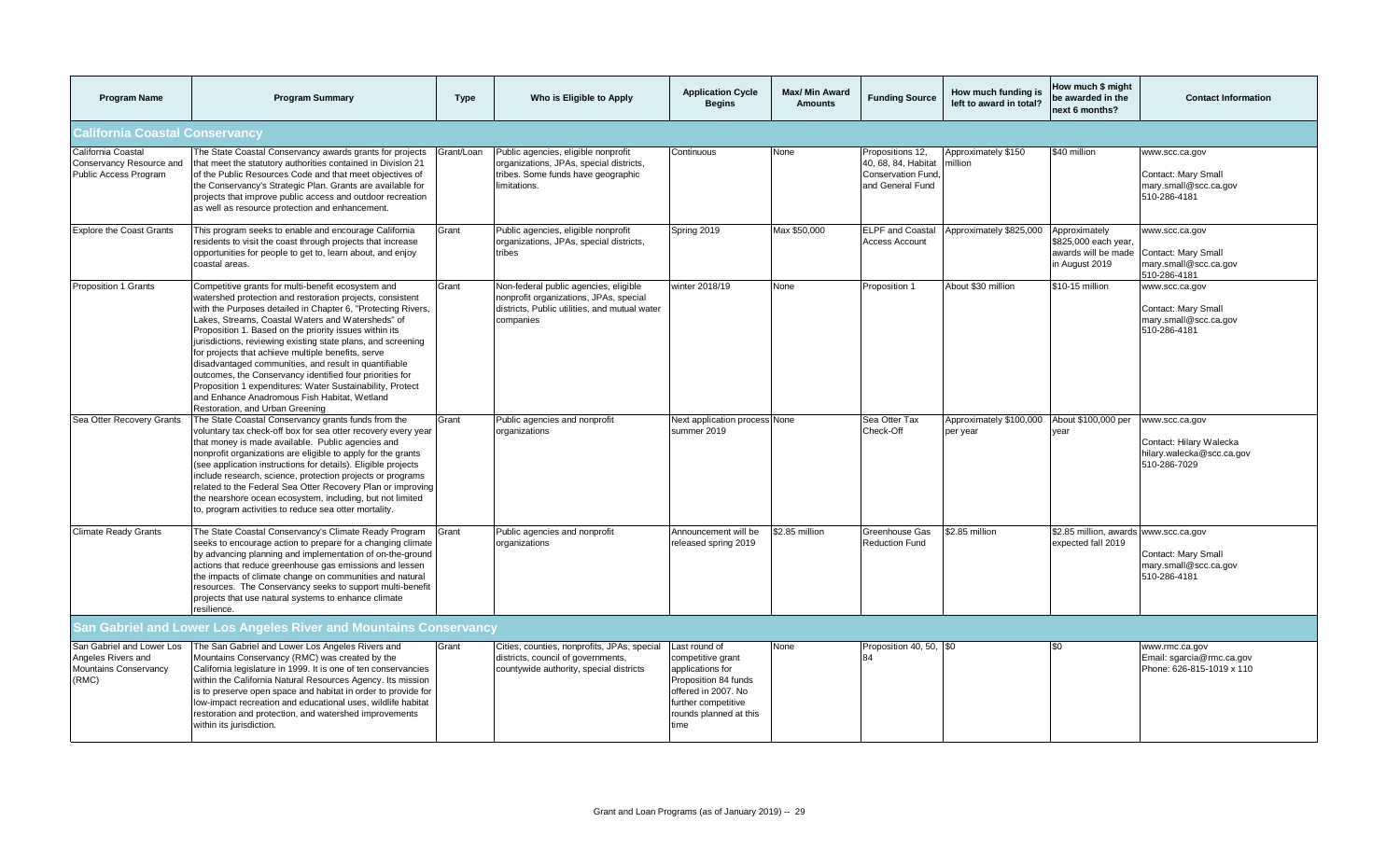| <b>Program Name</b>                                                                              | <b>Program Summary</b>                                                                                                                                                                                                                                                                                                                                                                                               | <b>Type</b>          | Who is Eligible to Apply                                                                                                                      | <b>Application Cycle</b><br><b>Begins</b>                                                                                              | <b>Max/ Min Award</b><br><b>Amounts</b>          | <b>Funding Source</b>                                    | How much funding is<br>left to award in total? | How much \$ might<br>be awarded in the<br>next 6 months? | <b>Contact Information</b>                                               |
|--------------------------------------------------------------------------------------------------|----------------------------------------------------------------------------------------------------------------------------------------------------------------------------------------------------------------------------------------------------------------------------------------------------------------------------------------------------------------------------------------------------------------------|----------------------|-----------------------------------------------------------------------------------------------------------------------------------------------|----------------------------------------------------------------------------------------------------------------------------------------|--------------------------------------------------|----------------------------------------------------------|------------------------------------------------|----------------------------------------------------------|--------------------------------------------------------------------------|
| San Gabriel and Lower Los<br>Angeles Rivers and<br>Mountains Conservancy<br>(RMC)                | Proposition 1 Competitive Grant Program Guidelines<br>"Guidelines") specifically pertain to competitive grants for<br>multi-benefit ecosystem and watershed protection and<br>restoration projects pursuant to Water Code Section<br>79731(f)                                                                                                                                                                        | Grant                | Cities, counties, nonprofits, JPAs, special<br>districts, council of governments,<br>countywide authority, special districts                  | Ongoing                                                                                                                                | \$250,000-\$2 million                            | Proposition 1                                            | \$11,555,000                                   | \$3-10 million                                           | www.rmc.ca.gov<br>Email: sgarcia@rmc.ca.gov<br>Phone: 626-815-1019 x 110 |
| San Gabriel and Lower Los<br>Angeles Rivers and<br><b>Mountains Conservancy</b><br>(RMC)         | Proposition 1 Competitive Grant Program Guidelines<br>"Guidelines") specifically pertain to competitive grants for<br>multi-benefit ecosystem and watershed protection and<br>restoration projects pursuant to Water Code Section<br>79735(a)                                                                                                                                                                        | Grant                | Cities, counties, nonprofits, JPAs, special<br>districts, council of governments,<br>countywide authority, special districts                  | Ongoing                                                                                                                                | \$250,000-\$2 million                            | Proposition 1                                            | \$41,470,000                                   | \$3-10 million                                           | www.rmc.ca.gov<br>Email: sgarcia@rmc.ca.gov<br>Phone: 626-815-1019 x 110 |
| San Gabriel and Lower Los<br>Angeles Rivers and<br>Mountains Conservancy<br>(RMC)                | Proposition 68 Competitive Grant Program specific to the<br>Protection or Enhancement of the Los Angeles River<br>watershed and its tributaries in accordance to PRC<br>80100(a)(1)(B)                                                                                                                                                                                                                               | Grant                | Cities, counties, nonprofits, JPAs, special<br>districts, council of governments,<br>countywide authority, special districts                  | Round 1 - February<br>2019 through April 2019                                                                                          | \$250,000-\$2 million Proposition 68             |                                                          | \$36,563,000                                   | \$3-10 million                                           | www.rmc.ca.gov<br>Email: sgarcia@rmc.ca.gov<br>Phone: 626-815-1019 x 110 |
| San Gabriel and Lower Los<br>Angeles Rivers and<br><b>Mountains Conservancy</b><br>(RMC)         | Proposition 68 Competitive Grant Program specific to<br>Conservancy Specified Purposes pursuant to governing<br>statute of the Rivers and Mountains Conservancy in<br>accordance to PRC 80110(b)(6)                                                                                                                                                                                                                  | Grant                | Cities, counties, nonprofits, JPAs, special<br>districts, council of governments,<br>countywide authority, special districts                  | Round 1 - February<br>2019 through April 2019                                                                                          | \$250,000-\$2 million Proposition 68             |                                                          | \$29,250,000                                   | \$3-10 million                                           | www.rmc.ca.gov<br>Email: sgarcia@rmc.ca.gov<br>Phone: 626-815-1019 x 110 |
| <b>California Tahoe Conservancy</b>                                                              |                                                                                                                                                                                                                                                                                                                                                                                                                      |                      |                                                                                                                                               |                                                                                                                                        |                                                  |                                                          |                                                |                                                          |                                                                          |
| California Tahoe<br>Conservancy Lake Tahoe<br>Science and Lake<br>Improvement Account<br>Program | Funds are used for near-shore environmental improvement<br>program activities and projects that include, but are not<br>limited to, near-shore aquatic invasive species projects and<br>projects to improve public access to sovereign land in Lake<br>Tahoe.                                                                                                                                                        | Grant or<br>contract | Public agencies, qualifying nonprofit<br>501(c)(3) organizations, and eligible tribal<br>organizations                                        | Last round of grants<br>were awarded at CTC<br>board meeting on March<br>14. 2018. Future<br>solicitations will be<br>issued as needed | None                                             | Lake Tahoe<br>Science and Lake<br>Improvement<br>Account | \$655,979                                      | \$40,979-\$655,979                                       | www.tahoe.ca.gov                                                         |
| <b>San Diego River Conservancy</b>                                                               |                                                                                                                                                                                                                                                                                                                                                                                                                      |                      |                                                                                                                                               |                                                                                                                                        |                                                  |                                                          |                                                |                                                          |                                                                          |
| San Diego River<br>Conservancy Proposition 68<br>grant program                                   | Proposition 68 Competitive Grant Program guideline is<br>currently being developed                                                                                                                                                                                                                                                                                                                                   | Grant                | Public agencies, qualifying nonprofit<br>501(c)(3) organizations, JPAs, mutual<br>water companies and eligible tribal<br>organizations        | Anticipates one<br>competitive round in<br>Summer 2019                                                                                 | None                                             | Proposition 68                                           | \$12,000,000                                   | \$1 million                                              | sdrc.ca.gov<br>Contact: Dustin Harrison<br>619-525-4094                  |
| San Diego River<br>Conservancy Proposition 1<br><b>Grant Program</b>                             | The program awards grants to projects that protect and<br>restore the river, tributaries, wetlands, estuary, reservoirs<br>and uplands of the San Diego River watershed consistent<br>with the terms of Proposition 1.                                                                                                                                                                                               | Grant                | Public agencies, qualifying nonprofit<br>501(c)(3) organizations, JPAs, mutual<br>water companies and eligible tribal<br>organizations        | Round 4 - Concept<br>Proposal due January<br>2019; Full application<br>due April 2, 2019                                               | None                                             | Proposition 1                                            | \$9 million                                    | \$1-2 million                                            | sdrc.ca.gov<br>Contact: Dustin Harrison<br>619-525-4094                  |
| <b>San Joaquin River Conservancy</b>                                                             |                                                                                                                                                                                                                                                                                                                                                                                                                      |                      |                                                                                                                                               |                                                                                                                                        |                                                  |                                                          |                                                |                                                          |                                                                          |
| San Joaquin River<br>Conservancy Proposition 1<br><b>Grant Program</b>                           | The program will award funds to projects that demonstrate<br>multiple benefits to water quality, water supply, and/or<br>ecosystem and watershed protection and restoration within<br>the Conservancy's jurisdictional planning area (San Joaquin<br>River, Friant Dam to Highway 99). Projects must be<br>consistent with the requirements and purposes of<br>Proposition 1 and the Conservancy's Grant Guidelines. | Grant                | Public agencies, nonprofit 501(c)(3)<br>organizations, public utilities, federally<br>recognized Indian tribes, and mutual water<br>companies | Annually. Anticipated<br>release in September<br>2019.                                                                                 | Min/max will be set<br>at time of PSP<br>release | Proposition 1                                            | \$5.9 million                                  | \$1.5 - \$2 million                                      | www.sjrc.ca.gov                                                          |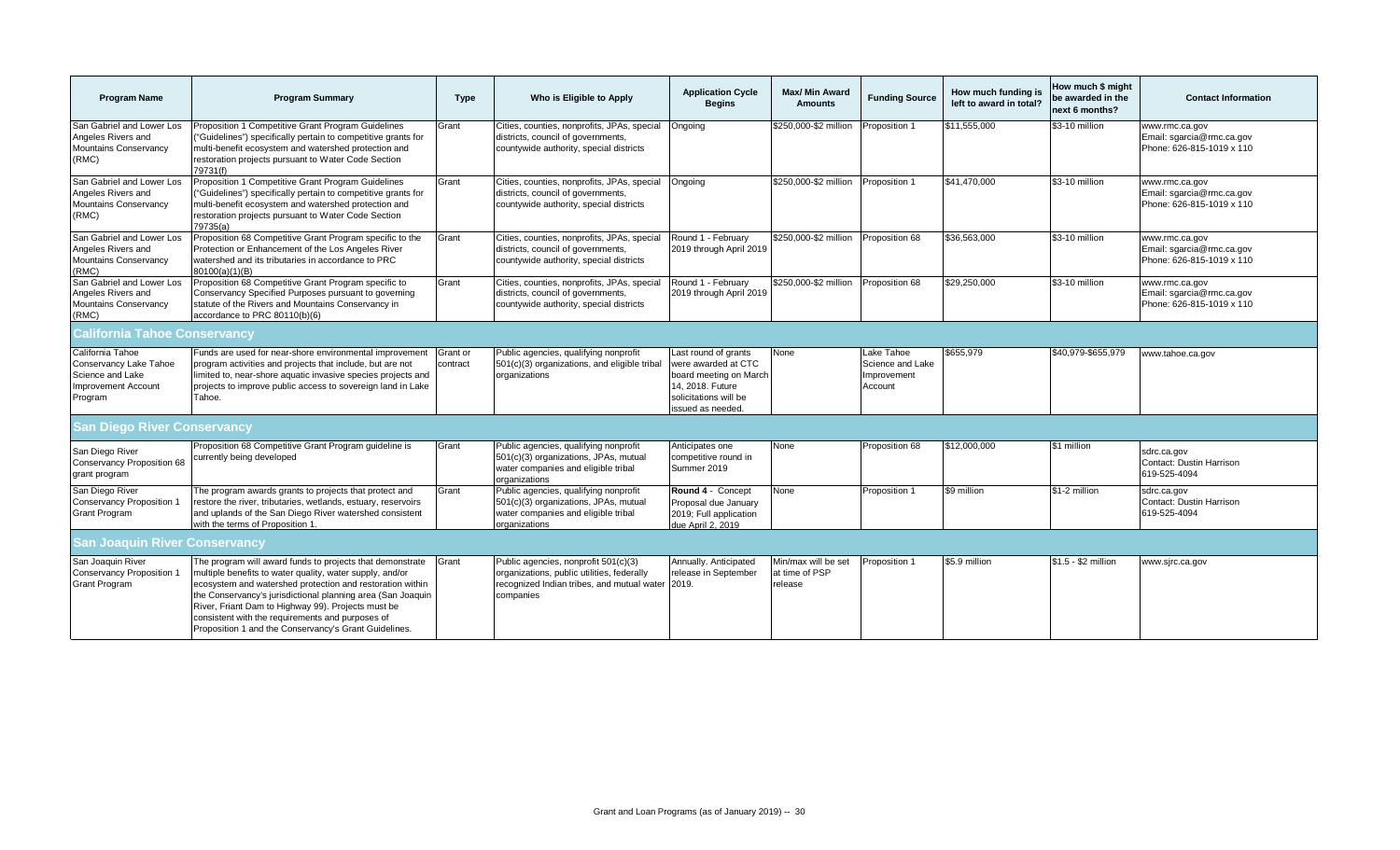| <b>Program Name</b>                                                                                            | <b>Program Summary</b>                                                                                                                                                                                                                                                                                                                                                                                                                                                                                                                                                                                                                       | <b>Type</b> | Who is Eligible to Apply                                                                                                                                                                                          | <b>Application Cycle</b><br><b>Begins</b>                | Max/ Min Award<br><b>Amounts</b>                                                                                          | <b>Funding Source</b>                                  | How much funding is<br>left to award in total?                                                                                                       | How much \$ might<br>be awarded in the<br>next 6 months? | <b>Contact Information</b>                                                                                                              |  |
|----------------------------------------------------------------------------------------------------------------|----------------------------------------------------------------------------------------------------------------------------------------------------------------------------------------------------------------------------------------------------------------------------------------------------------------------------------------------------------------------------------------------------------------------------------------------------------------------------------------------------------------------------------------------------------------------------------------------------------------------------------------------|-------------|-------------------------------------------------------------------------------------------------------------------------------------------------------------------------------------------------------------------|----------------------------------------------------------|---------------------------------------------------------------------------------------------------------------------------|--------------------------------------------------------|------------------------------------------------------------------------------------------------------------------------------------------------------|----------------------------------------------------------|-----------------------------------------------------------------------------------------------------------------------------------------|--|
| San Joaquin River Parkway<br>Master Plan; San Joaquin<br><b>River Habitat Restoration</b><br>and Public Access | Grants are provided to implement the San Joaquin River<br>Parkway Master Plan. The Parkway planning jurisdiction is<br>generally the San Joaquin River floodplain from Friant Dam<br>to Highway 99. Eligible projects include land acquisitions,<br>habitat enhancements, public access and recreation<br>projects, outdoor education facilities, and other capital<br>improvements consistent with the mission of the San<br>Joaquin River Conservancy and the Parkway Master Plan.<br>Project proposals, scopes of work, and budgets must be<br>approved by both the San Joaquin River Conservancy and<br>the Wildlife Conservation Board. | Grant       | State and local agencies, nonprofit<br>organizations                                                                                                                                                              | Continuous and on-<br>qoing                              | None                                                                                                                      | Propositions 84 &<br>40 (minor balance<br>of Prop. 12) | \$27.46 million                                                                                                                                      | <b>TBD</b>                                               | www.sjrc.ca.gov                                                                                                                         |  |
| Santa Monica Mountains Conservancy                                                                             |                                                                                                                                                                                                                                                                                                                                                                                                                                                                                                                                                                                                                                              |             |                                                                                                                                                                                                                   |                                                          |                                                                                                                           |                                                        |                                                                                                                                                      |                                                          |                                                                                                                                         |  |
| Santa Monica Mountains<br>Conservancy                                                                          | Proposition 1 Competitive Grant Program Guidelines<br>("Guidelines") specifically pertain to competitive grants for<br>multi-benefit ecosystem and watershed protection and<br>restoration projects pursuant to Water Code Section<br>79731(h)                                                                                                                                                                                                                                                                                                                                                                                               | Grant       | Cities, counties, nonprofits, JPAs, special<br>districts                                                                                                                                                          | Quarterly                                                | None                                                                                                                      | Proposition 1                                          | \$3.5 million                                                                                                                                        |                                                          | www.smmc.ca.gov<br>Contact: Rorie Skei<br>skei@smmc.ca.gov<br>Phone: 310-589-3200                                                       |  |
| Santa Monica Mountains<br>Conservancy                                                                          | Proposition 1 Competitive Grant Program Guidelines<br>("Guidelines") specifically pertain to competitive grants for<br>multi-benefit ecosystem and watershed protection and<br>restoration projects pursuant to Water Code Section<br>79735(a)                                                                                                                                                                                                                                                                                                                                                                                               | Grant       | Cities, counties, nonprofits, JPAs, special<br>districts                                                                                                                                                          | Quarterly                                                | None                                                                                                                      | Proposition 1                                          | \$25 million                                                                                                                                         | \$10 million                                             | www.smmc.ca.gov<br>Contact: Rorie Skei<br>skei@smmc.ca.gov<br>Phone: 310-589-3200                                                       |  |
| Santa Monica Mountains<br>Conservancy                                                                          | Proposition 68 Competitive Grant Program for projects<br>according to the governing statute of the Santa Monica<br>Mountains Conservancy in accordance with Chapter 8.                                                                                                                                                                                                                                                                                                                                                                                                                                                                       | Grant       | Cities, counties, nonprofits, JPAs, special<br>districts                                                                                                                                                          | Quarterly                                                | None                                                                                                                      | Proposition 68                                         | \$30 million                                                                                                                                         | \$15 million                                             | www.smmc.ca.gov<br>Contact: Rorie Skei<br>skei@smmc.ca.gov<br>Phone: 310-589-3200                                                       |  |
| Santa Monica Mountains<br>Conservancy                                                                          | Proposition 68 Competitive Grant Program for projects to<br>protect and enhance an urban creek in accordance with<br>Chapter 7.                                                                                                                                                                                                                                                                                                                                                                                                                                                                                                              | Grant       | Cities, counties, nonprofits, JPAs, special<br>districts                                                                                                                                                          | Quarterly                                                | None                                                                                                                      | Proposition 68                                         | \$37.5 million                                                                                                                                       | \$8 million                                              | www.smmc.ca.gov<br>Contact: Rorie Skei<br>skei@smmc.ca.gov<br>Phone: 310-589-3200                                                       |  |
| Sierra Nevada Conservancy                                                                                      |                                                                                                                                                                                                                                                                                                                                                                                                                                                                                                                                                                                                                                              |             |                                                                                                                                                                                                                   |                                                          |                                                                                                                           |                                                        |                                                                                                                                                      |                                                          |                                                                                                                                         |  |
| Sierra Nevada Conservancy<br>Sierra Nevada Watershed<br>Improvement Program -<br><b>Grant Program</b>          | Per SNC Board approved competitive grant program<br>guidelines, the WIP Grant Program is currently focused on<br>forest health projects that result in multiple watershed<br>benefits. The 2018-2019 grant cycle is supported by both<br>Proposition 1 and Proposition 68 funds.                                                                                                                                                                                                                                                                                                                                                             | Grant       | Public agencies, qualifying nonprofit<br>organizations, and eligible tribal<br>organizations. Please note that federal<br>agencies are eligible to receive grants of<br>Proposition 68 funds, but not Proposition | Last Cycle: June 2018<br>Next Cycle: To Be<br>Determined | Maximum<br>Category 1<br>(Implementation):<br>\$1,000,000<br>Category 2<br>(Planning): \$100,000<br>Minimum<br>No minimum | Proposition 1 and<br>Proposition 68                    | Prop 1: \$5,821,156<br>Prop 68: \$20,625,000                                                                                                         | \$26,446,156                                             | www.sierranevada.ca.gov/other-<br>assistance/sncgrants<br>Contact: Shannon Ciotti<br>shannon.ciotti@sierranevada.ca.gov<br>530-823-4689 |  |
| Sierra Nevada Conservancy<br><b>Strategic Land Conservation</b><br><b>Grant Program</b>                        | Per SNC Board approved competitive grant program<br>guidelines, the Strategic Land Conservation Grant Program<br>supports land conservation through fee title or easement<br>acquisition projects to protect lands threatened by<br>conversion or providing critical resilience to climate change.<br>Acquisitions should protect, restore, or create unique<br>cultural and/or natural areas, working landscapes that<br>provide public resource or economic benefit, or access to<br>public lands and recreation opportunities.                                                                                                            | Grant       | Public agencies, qualifying nonprofit<br>organizations, and eligible tribal<br>organizations.                                                                                                                     | Expected early 2019                                      | To Be Determined                                                                                                          | Proposition 68                                         | Up to \$8,000,000 from<br>FY2018-2019<br>appropriation.<br>Additional funds<br>anticipated from Prop 68<br>in future state budget<br>appropriations. | To Be Determined                                         | www.sierranevada.ca.gov/other-<br>assistance/sncgrants<br>Contact: Shannon Ciotti<br>shannon.ciotti@sierranevada.ca.gov<br>530-823-4689 |  |